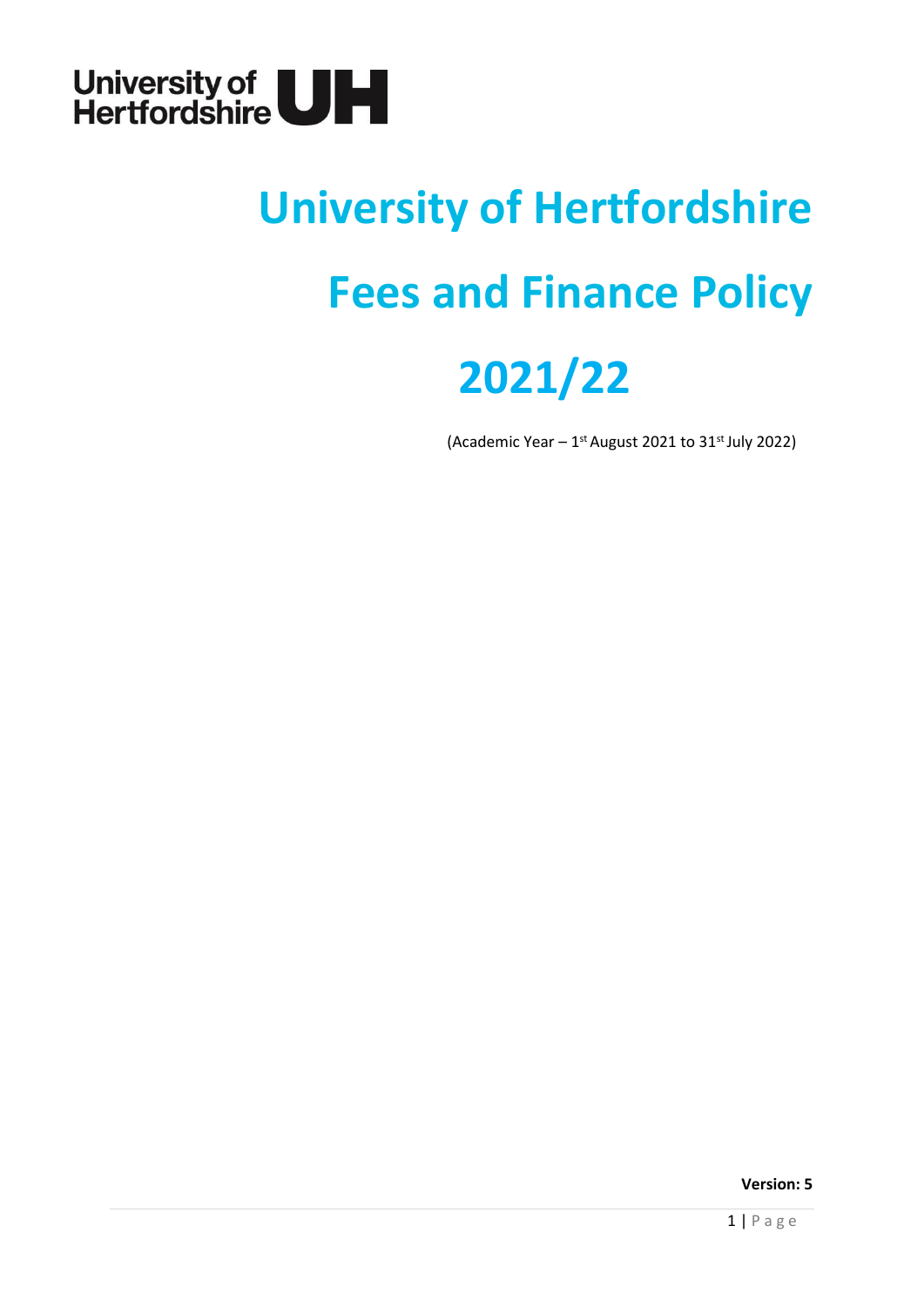# <span id="page-1-0"></span>**1 INTRODUCTION**

The purpose of this document is to outline details of our tuition fee policy for all students studying in the 2021/22 academic year. This policy is updated annually to reflect revisions in institutional policy agreed by the University's Board of Governors and amendments to fee levels. The detailed policy set out in this document is agreed by the University's Fees and Bursary Committee.

The University sets its fees in line with government policies and submits a return each year to the Office for Students [\(https://www.officeforstudents.org.uk/\)](https://www.officeforstudents.org.uk/) to help promote fair access to higher education.

Going to university is a big decision and a great investment in your future. It is also a big financial investment, so it is important to be aware of the cost of tuition and other essential rules such as when fees must be paid, or when you might be entitled to a refund.

All students are personally liable for the payment of their fees relating to their studies, unless your offer letter expressly informs you otherwise. If payment is to be made by a third party, i.e. Student Finance England (or an equivalent funding body), employer or other sponsor, or by a parent or guardian, then it is the responsibility of the student to ensure this is arranged before any payments are due.

The University can provide advice and support if things go wrong or if students get into financial difficulties; our contact details and other useful information can be found at the end of this document.

The Hertfordshire Students' Union also provides impartial advice and support to our students regarding financial matters.

References to "University" (and "UH") throughout this document are to the University of Hertfordshire.

> Julie Kelly Academic Registrar September 2020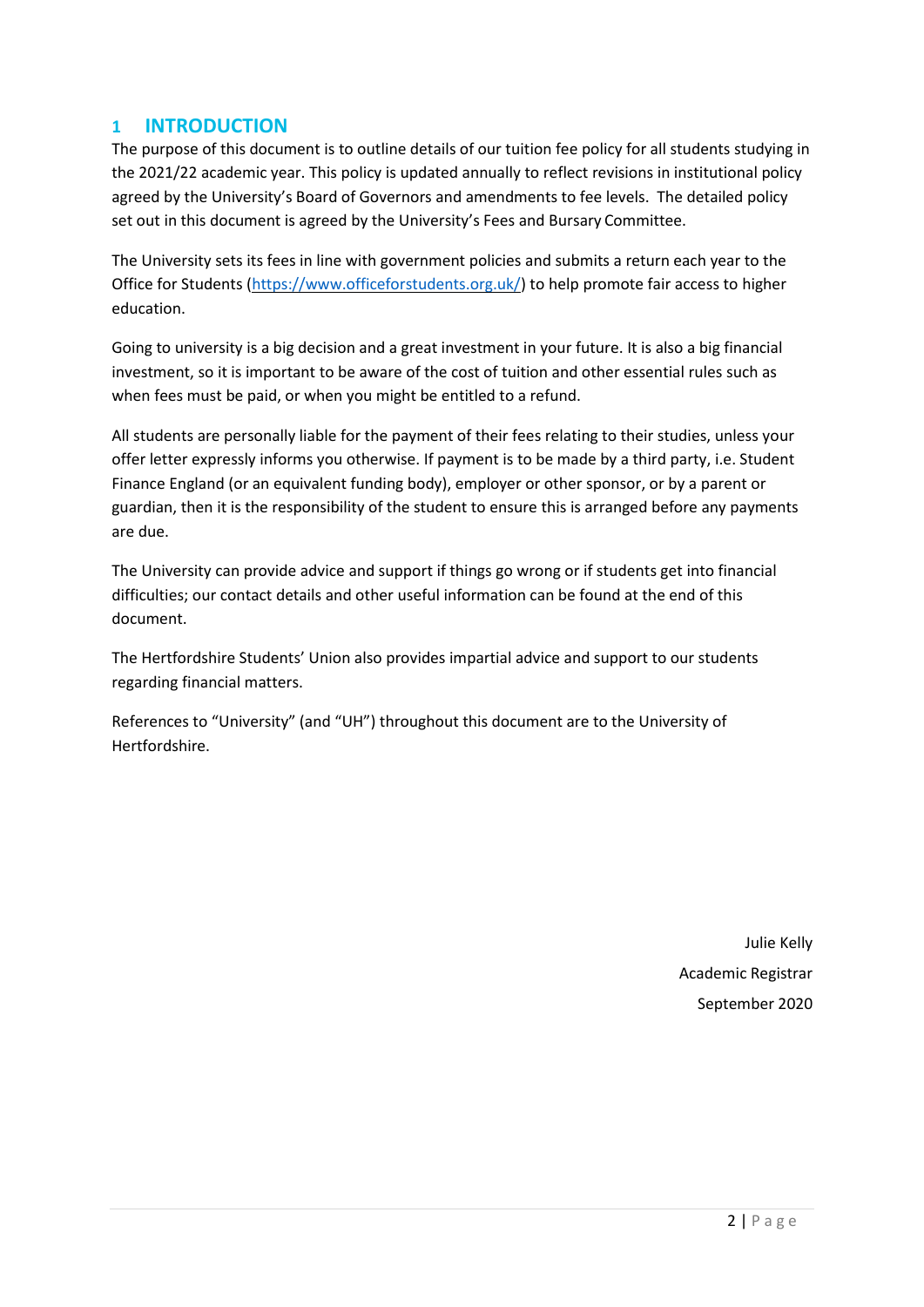# **Contents**

| $\mathbf{1}$ |                 |  |                                                                                          |  |  |  |  |  |  |  |  |
|--------------|-----------------|--|------------------------------------------------------------------------------------------|--|--|--|--|--|--|--|--|
| 2            |                 |  |                                                                                          |  |  |  |  |  |  |  |  |
|              | 2.1             |  |                                                                                          |  |  |  |  |  |  |  |  |
|              | 2.2             |  |                                                                                          |  |  |  |  |  |  |  |  |
|              | 2.3             |  |                                                                                          |  |  |  |  |  |  |  |  |
|              | 2.4             |  |                                                                                          |  |  |  |  |  |  |  |  |
|              | 2.5             |  |                                                                                          |  |  |  |  |  |  |  |  |
|              | 2.6             |  |                                                                                          |  |  |  |  |  |  |  |  |
|              | 2.7             |  |                                                                                          |  |  |  |  |  |  |  |  |
|              | 2.8             |  | When there is a material change to a course or a course is discontinued 10               |  |  |  |  |  |  |  |  |
|              | 2.9             |  | Implications for students who withdraw, defer or suspend their studies 11                |  |  |  |  |  |  |  |  |
|              | 2.10            |  |                                                                                          |  |  |  |  |  |  |  |  |
|              | 2.10.1          |  |                                                                                          |  |  |  |  |  |  |  |  |
|              | 2.10.2          |  |                                                                                          |  |  |  |  |  |  |  |  |
|              | 2.10.3          |  |                                                                                          |  |  |  |  |  |  |  |  |
|              | 2.10.4          |  |                                                                                          |  |  |  |  |  |  |  |  |
|              | 2.10.5          |  | Students studying at Hertfordshire International College (HIC)  14                       |  |  |  |  |  |  |  |  |
|              | 2.11            |  |                                                                                          |  |  |  |  |  |  |  |  |
| 3            |                 |  |                                                                                          |  |  |  |  |  |  |  |  |
|              | 3.1             |  |                                                                                          |  |  |  |  |  |  |  |  |
|              | 3.2             |  |                                                                                          |  |  |  |  |  |  |  |  |
|              | 3.3             |  |                                                                                          |  |  |  |  |  |  |  |  |
|              |                 |  | For all international students studying on standard courses the fees are as follows,  16 |  |  |  |  |  |  |  |  |
|              | 3.4             |  |                                                                                          |  |  |  |  |  |  |  |  |
|              | 3.5             |  |                                                                                          |  |  |  |  |  |  |  |  |
|              | 3.5.1<br>Europe |  | International Students studying in North America, Australia, Singapore or Mainland<br>17 |  |  |  |  |  |  |  |  |
|              | 3.5.2           |  | Home/EU Students Studying Abroad (not Erasmus/Turing Scheme) 17                          |  |  |  |  |  |  |  |  |
|              | 3.5.3           |  | Home/EU studying in Europe (Erasmus Programme/Turing Scheme)  17                         |  |  |  |  |  |  |  |  |
| 4            |                 |  |                                                                                          |  |  |  |  |  |  |  |  |
|              | 4.1             |  |                                                                                          |  |  |  |  |  |  |  |  |
|              | 4.2             |  |                                                                                          |  |  |  |  |  |  |  |  |
|              | 4.3             |  |                                                                                          |  |  |  |  |  |  |  |  |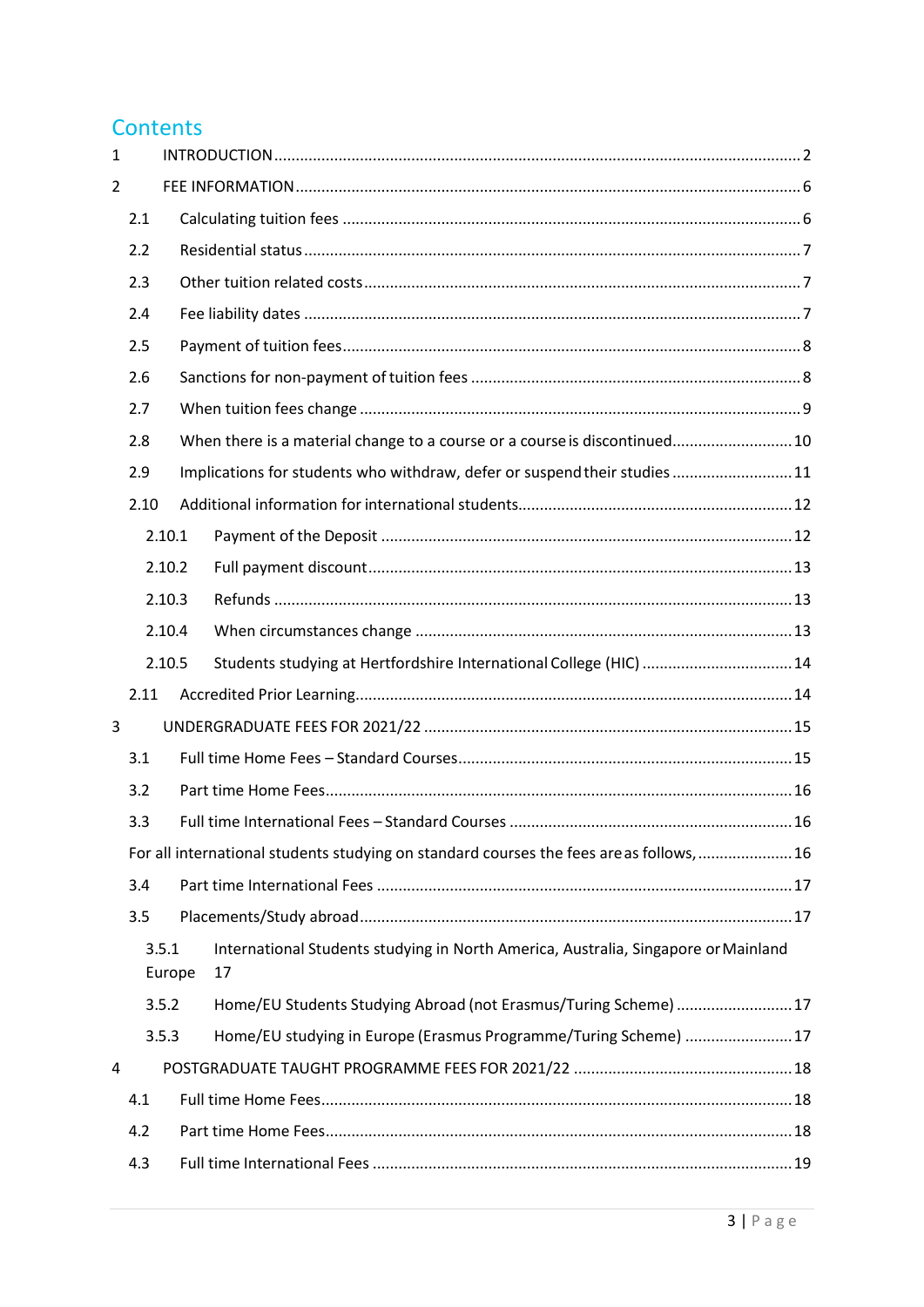|                | 4.4       |                                                                                     |  |
|----------------|-----------|-------------------------------------------------------------------------------------|--|
| 5              |           |                                                                                     |  |
|                | 5.1       |                                                                                     |  |
|                | 5.2       |                                                                                     |  |
|                | 5.3       |                                                                                     |  |
| 6              |           |                                                                                     |  |
|                | 6.1       |                                                                                     |  |
|                |           |                                                                                     |  |
|                |           |                                                                                     |  |
|                | Full-time |                                                                                     |  |
|                |           |                                                                                     |  |
|                |           |                                                                                     |  |
|                |           |                                                                                     |  |
|                |           |                                                                                     |  |
|                |           |                                                                                     |  |
|                |           |                                                                                     |  |
|                | 6.2       |                                                                                     |  |
|                | 6.3       | International research students based in their home country (distance-based) 27     |  |
|                | 6.4       |                                                                                     |  |
|                | 6.5       |                                                                                     |  |
|                | 6.6       |                                                                                     |  |
|                | 6.7       | Fees where the Student Changes Mode of Study during the Year (time or part time) 27 |  |
|                | 6.8       | Writing-up fees for former full-time research students (Schedule A only) 27         |  |
|                | 6.9       |                                                                                     |  |
|                | 6.10      |                                                                                     |  |
|                | 6.11      |                                                                                     |  |
| $\overline{7}$ |           |                                                                                     |  |
|                | 7.1       |                                                                                     |  |
|                | 7.2       |                                                                                     |  |
|                | 7.3       |                                                                                     |  |
|                | 7.4       |                                                                                     |  |
| 8              |           |                                                                                     |  |
|                | 8.1       |                                                                                     |  |
|                | 8.2       |                                                                                     |  |
|                |           |                                                                                     |  |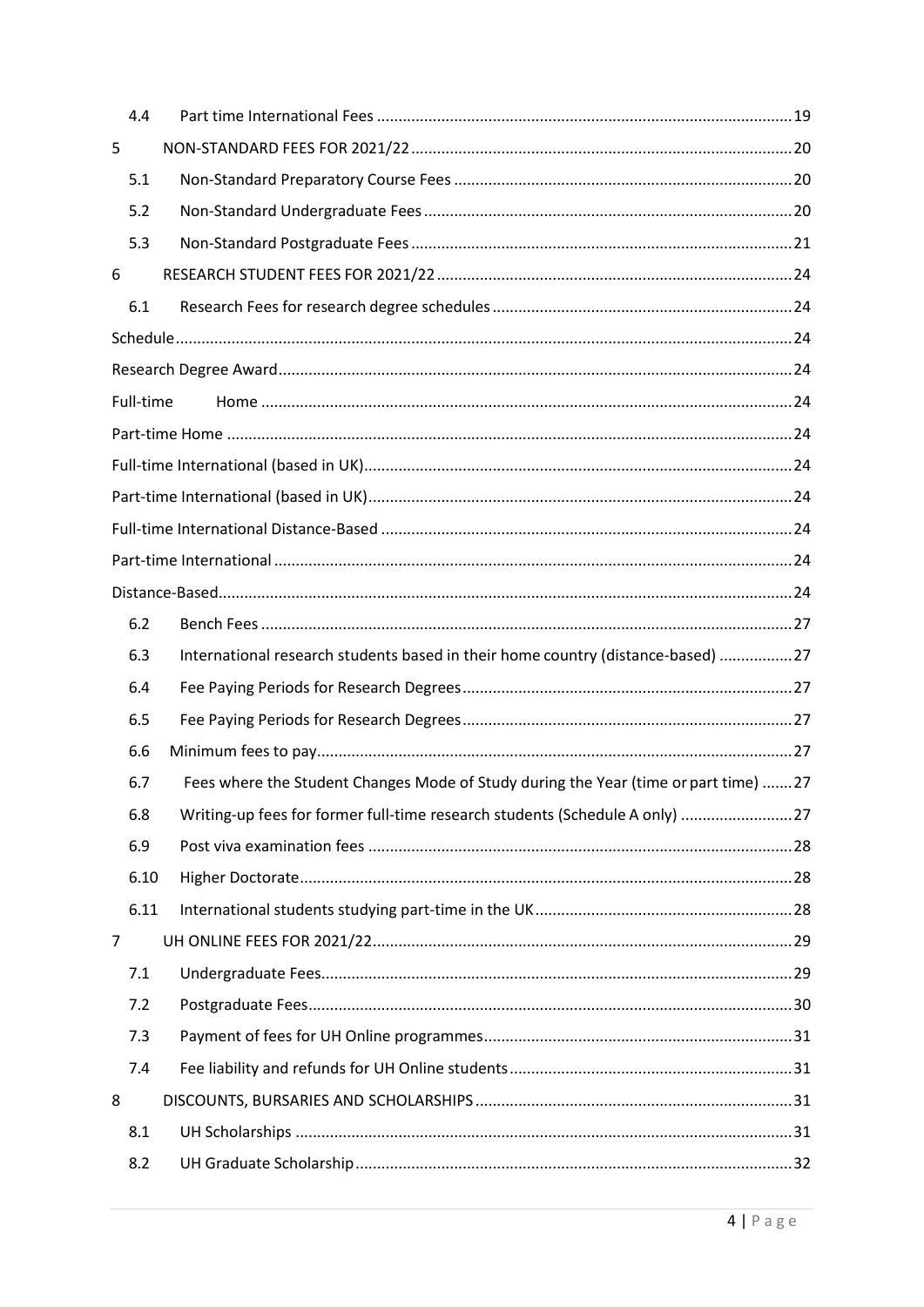|      | 8.2.1 |                                                                          |  |
|------|-------|--------------------------------------------------------------------------|--|
|      | 8.2.2 |                                                                          |  |
| 9    |       |                                                                          |  |
| 9.1  |       |                                                                          |  |
| 9.2  |       |                                                                          |  |
| 10   |       |                                                                          |  |
| 10.1 |       |                                                                          |  |
| 10.2 |       |                                                                          |  |
| 10.3 |       |                                                                          |  |
| 10.4 |       | Full time student taking fewer than the Standard Number of Modules 34    |  |
| 10.5 |       | Student Changes Mode of Study (full time or part time) during the Year34 |  |
| 10.6 |       |                                                                          |  |
| 10.7 |       |                                                                          |  |
| 10.8 |       |                                                                          |  |
| 11   |       |                                                                          |  |
| 12   |       |                                                                          |  |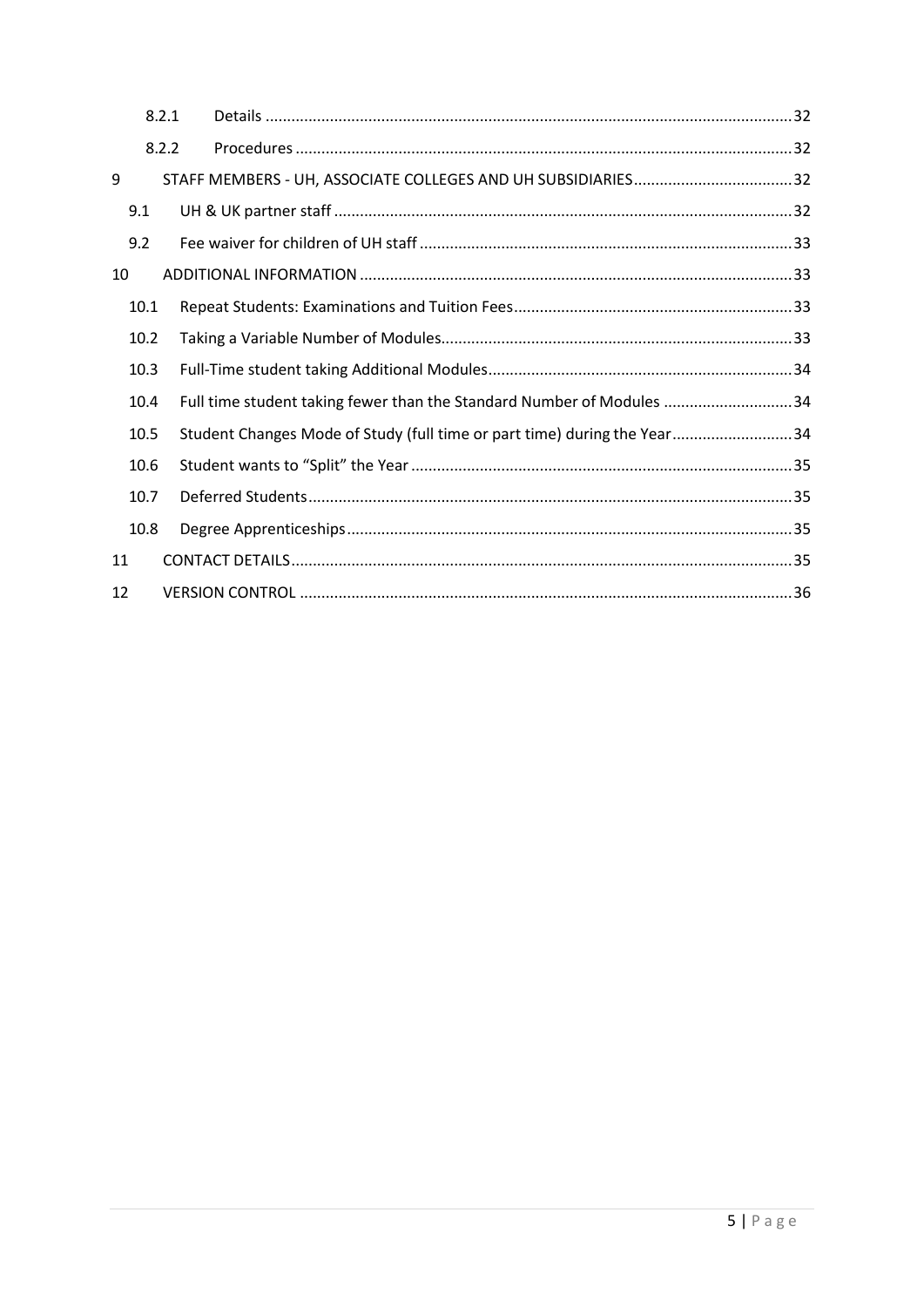# <span id="page-5-1"></span><span id="page-5-0"></span>**2 FEE INFORMATION**

# **2.1 Calculating tuition fees**

Tuition fees are payable for each year of a student's course. The level of tuition fee payable by a student will depend on:

*Residential status*; whether a student is a Home or international fee payer, the definition of which can be found at [www.ukcisa.org.uk. S](http://www.ukcisa.org.uk/)tudents are assessed for Home fees status during the admissions process. The fee status will normally stay with the student for the remainder of their course and is not transferable between individuals.

*Course of study;* each course has an agreed fee. The University sets its fees annually in line with government policies and guidelines and these are included within this policy. Some courses attract a higher fee and are classified as non-standard in this policy.

*Mode of study*; part time and UH Online<sup>1</sup> courses attract a different fee which reflects the different way in which these courses are taught.

*Attendance;* the fee amount a student will pay may be reduced if they withdraw, suspend or defer their studies before the 100% fee liability point. The reduction in the fee will be based on the date of the change in relation to the University liability dates, for which see Section 2.4 below.

*Start date;* the fee payable will depend on the year that a student starts their studies. The fees quoted in this policy are correct for 2021/22, but please see Section 2.7 below for information about when fees might change for subsequent years.

The fee payable by a student for 2021/22 will be included with their *Offer* (the University's formal offer of a place) and/or the Notification of Fees email sent to students shortly after registration.

<sup>&</sup>lt;sup>1</sup>UH Online refers to the University courses which at the time of initial application by the student are advertised as being an online course, which means that they are designed to be delivered, taught and assessed via web-based learning. UH Online does not refer to any programme which was intended to be campus based and due to circumstances has been amended to be delivered wholly or partly online.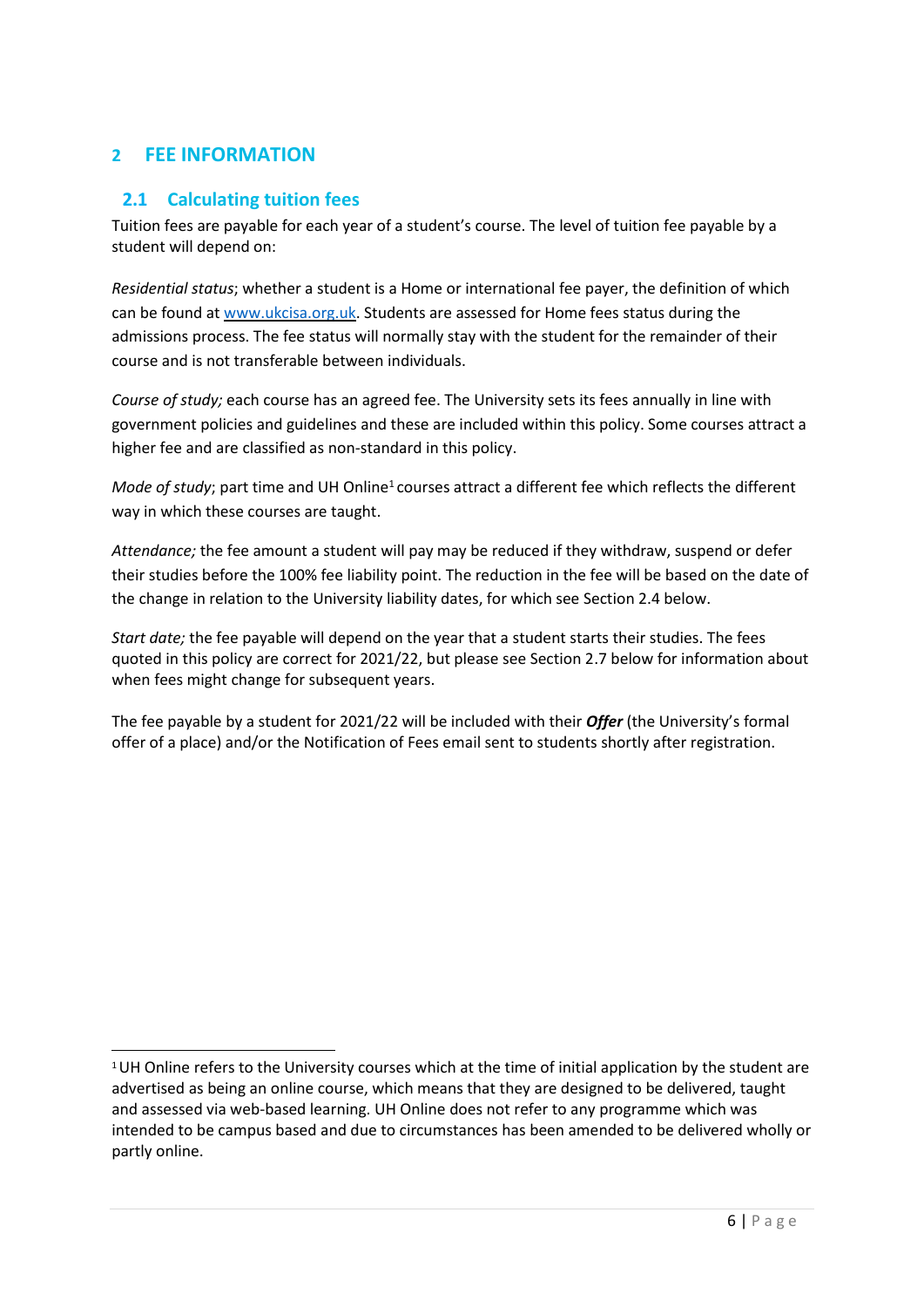# <span id="page-6-0"></span>**2.2 Residential status**

The assessment to decide whether a student will be classed as a Home or an international fee payer will depend on numerous factors such as:

- nationality
- $\bullet$  immigration status in the UK<sup>2</sup>
- where a student has been living
- what the student has been doing for the three years prior to the start of their course

Assessments of fee status are carried out during the admissions process and take into account the circumstances of each applicant. If the University is unable to determine the residential status of an applicant a questionnaire will be sent to the applicant requesting additional information.

Once fee status has been assessed it is not usually possible for this to be changed. If a student starts a **new** course, then the fee status will be re-assessed if circumstances have changed since the start of the original course.

# **2.3 Other tuition related costs**

<span id="page-6-1"></span>The University tries to keep any additional costs to a minimum. However, some courses do attract additional costs for activities such as field trips. Students are advised about any additional costs in the *About your course* factsheet which is sent to all applicants with their *Offer*. This factsheet details these costs and whether they are a mandatory or optional part of the course.

# <span id="page-6-2"></span>**2.4 Fee liability dates**

Students (with the exception of UH Online Students – please see Section 7 below) become liable for each year's tuition fees in three **incremental** stages during the course of their year of study. The dates are dependent on the Semester they begin their studies and are outlined below.

| Student starting in Semester A | <b>Amount Due</b>    |
|--------------------------------|----------------------|
| Prior to 4th October 2021      | No fee liability     |
| 4 <sup>th</sup> October 2021   | 25% of tuition fees  |
| 17 <sup>th</sup> January 2022  | 50% of tuition fees  |
| 18th April 2022                | 100% of tuition fees |

<sup>2</sup>The Government has confirmed that EU students commencing study in 2021/22 will no longer be able to access the same financial arrangements as Home students. They will no longer be entitled to home fee status or financial support from Student Finance England. Any EU students that commenced their studies prior to 1<sup>st</sup> January 2021, are excluded from this change and will retain their existing fee package for the duration of their course. However, there may be circumstances where the fee package will not be retained if a student transfers onto another course or changes their mode of study. Students are advised to check with Student Funding and Financial Support before making any changes. Further information and support regarding this change can be found from UKCISA.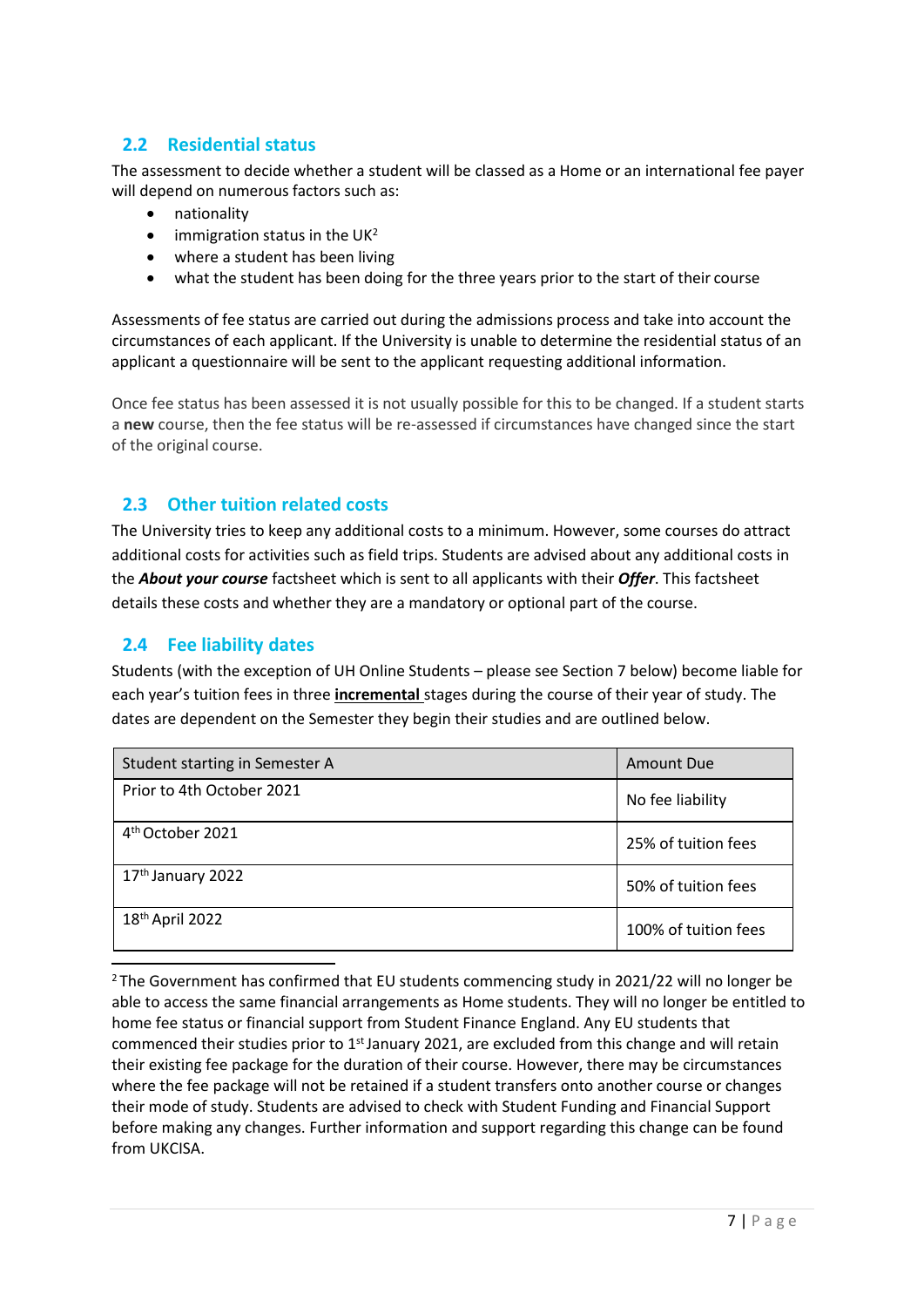| Student starting in Semester B         |                      |
|----------------------------------------|----------------------|
| Prior to 31 <sup>st</sup> January 2022 | No fee liability     |
| 31 <sup>st</sup> January 2022          | 25% of tuition fees  |
| $2nd$ May 2022                         | 50% of tuition fees  |
| 8 <sup>th</sup> August 2022            | 100% of tuition fees |
| Student starting in Semester C         |                      |
| Prior to 6 <sup>th</sup> June 2022     | No fee liability     |
| $6th$ June 2022                        | 25% of tuition fees  |
| 3rd October 2022                       | 50% of tuition fees  |
| 2 <sup>nd</sup> January 2023           | 100% of tuition fees |

# <span id="page-7-0"></span>**2.5 Payment of tuition fees**

Eligible undergraduate students who have applied for a Tuition Fee Loan will have their fees paid directly to the University by the Student Finance England (or an equivalent funding body). For all other students, tuition fees must be paid in line with the liability dates outlined in Section 2.4 above.

Eligible postgraduate students who have applied for a Postgraduate Loan from Student Finance England (or an equivalent funding body) should contact Student Account Management [student](mailto:student-finance@herts.ac.uk)[finance@herts.ac.uk](mailto:student-finance@herts.ac.uk) to discuss payment options.

If an employer or other sponsor is paying the tuition fees the student will need to provide a completed and signed sponsor form prior to or at enrolment. **The student, unless your offer letter expressly informs you otherwise, will be liable for the fees if they do not provide the form or if the sponsor does not pay the fees.** The sponsor form can be found at <http://www.herts.ac.uk/apply/fees-and-funding/sponsored-fees>

Fees can be paid online, by banker's draft, credit card or debit card (GBP sterling). For details of how to pay,<https://www.herts.ac.uk/study/fees-and-funding/payments>

# <span id="page-7-1"></span>**2.6 Sanctions for non-payment of tuition fees**

The University provides information, advice and support to students who find themselves in financial difficulty or have had their funding delayed. Further details can be found at <https://ask.herts.ac.uk/financial-support>

Independent advice can also be found from the Hertfordshire Students' Union.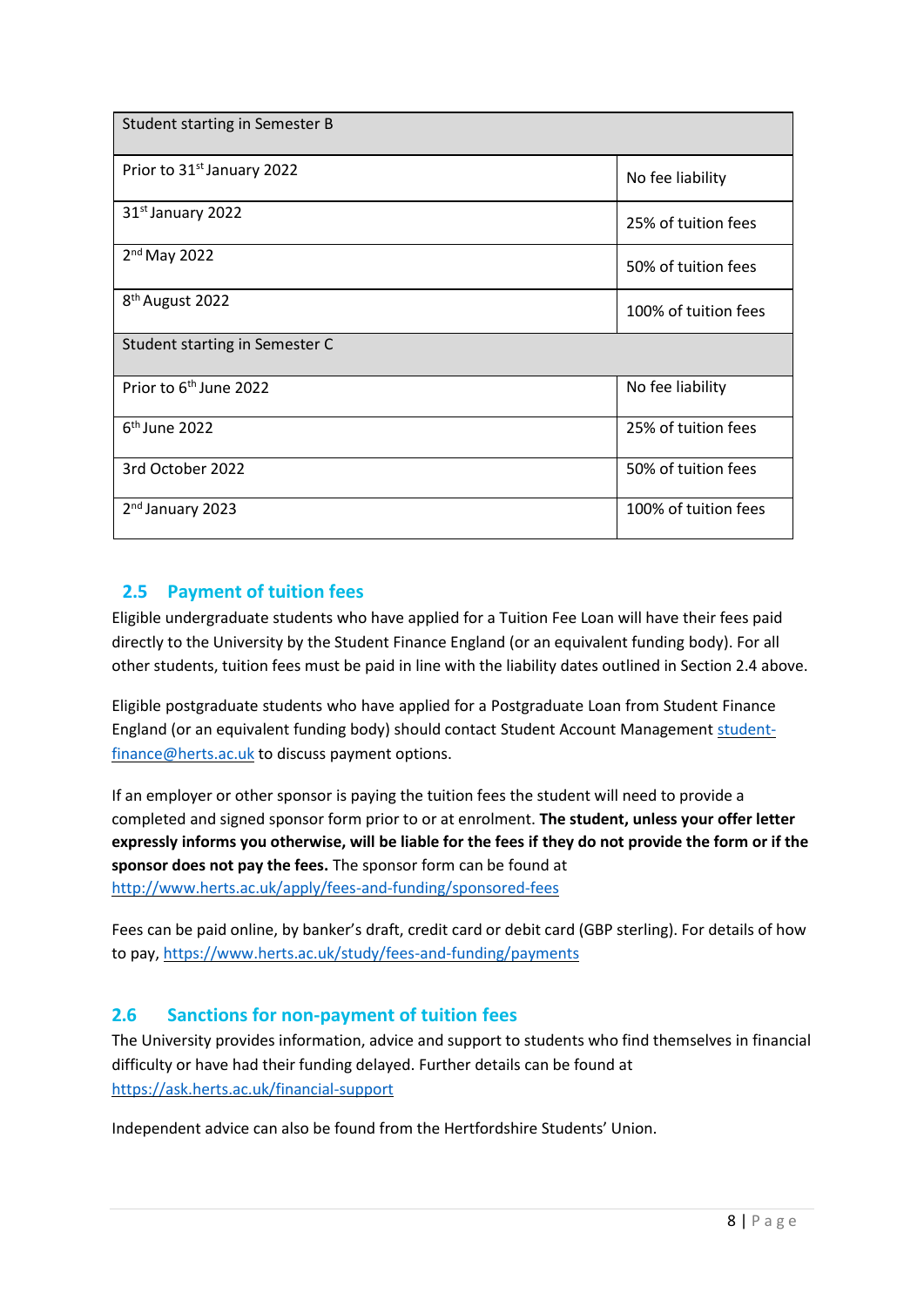The University encourages any student unable to pay their tuition fees to contact the University's Student Finance team to discuss a payment plan or alternative sources of funding, contact details can be found under Section 11 below.

However, if a student has not paid the applicable instalment of their tuition fees within 28 days of the liability date, or has not made alternative arrangements which are acceptable to the University, the University may (without affecting any other right or remedy available to it) do one or more of the following:-

- (i) withdraw the facilities of StudyNet and Canvas, which will prevent the student from accessing study materials, submitting assignments or registering for awardceremonies
- (ii) withdraw the student from their course
- (iii) bar the student from registering to study in future years
- (iv) bar the student from attending their graduation ceremony
- (v) refuse to provide results or confer a University award
- (vi) not examine research students and require them to leave the research programme

The University may also take more formal steps to recover any unpaid tuition fees, such as engaging a debt collection agency and/or commencing legal proceedings. If it does so, the University reserves the right to require the student to pay, in addition, any costs and expenses (including legal costs) reasonably incurred by the University in recovering the unpaid sums. The University also reserves the right to charge the student interest on the unpaid sums on a daily basis at an annual interest rate of 2% above the base lending rate of HSBC Bank plc until all outstanding sums and interest arepaid.

The University will withhold examination results from students in debt, but may issue such results in non-standard format to enable students to undertake any referred/deferred assessment. The University will not normally bar the student from attending resit examinations, provided that arrangements have been made with Student Finance to pay the fee or other debt.

Any sanctions will be lifted as soon as the student's debt has been cleared in full.

Students who have withdrawn or applied to suspend their studies will still be contacted to pay any outstanding debt. Students will not be entitled to resume their studies or register to study a new course until all outstanding debt has been cleared in full.

Please refer to the University policy and regulations SA13 'Schedule of Sanctions and Penalties' and SA14 'Student Withdrawal Regulations', [www.herts.ac.uk/about-us/corporate-governance/uprs](http://www.herts.ac.uk/about-us/corporate-governance/uprs)

# <span id="page-8-0"></span>**2.7 When tuition fees change**

The fees contained in this document are those that have been set for the 2021/22 academic year.

Please note that the fees set for future academic years may be higher. The University will determine fees in accordance with the following:

• Tuition fees are fixed for the duration of the course at the amounts contained in this document and will not therefore be subject to annual increases. Except for,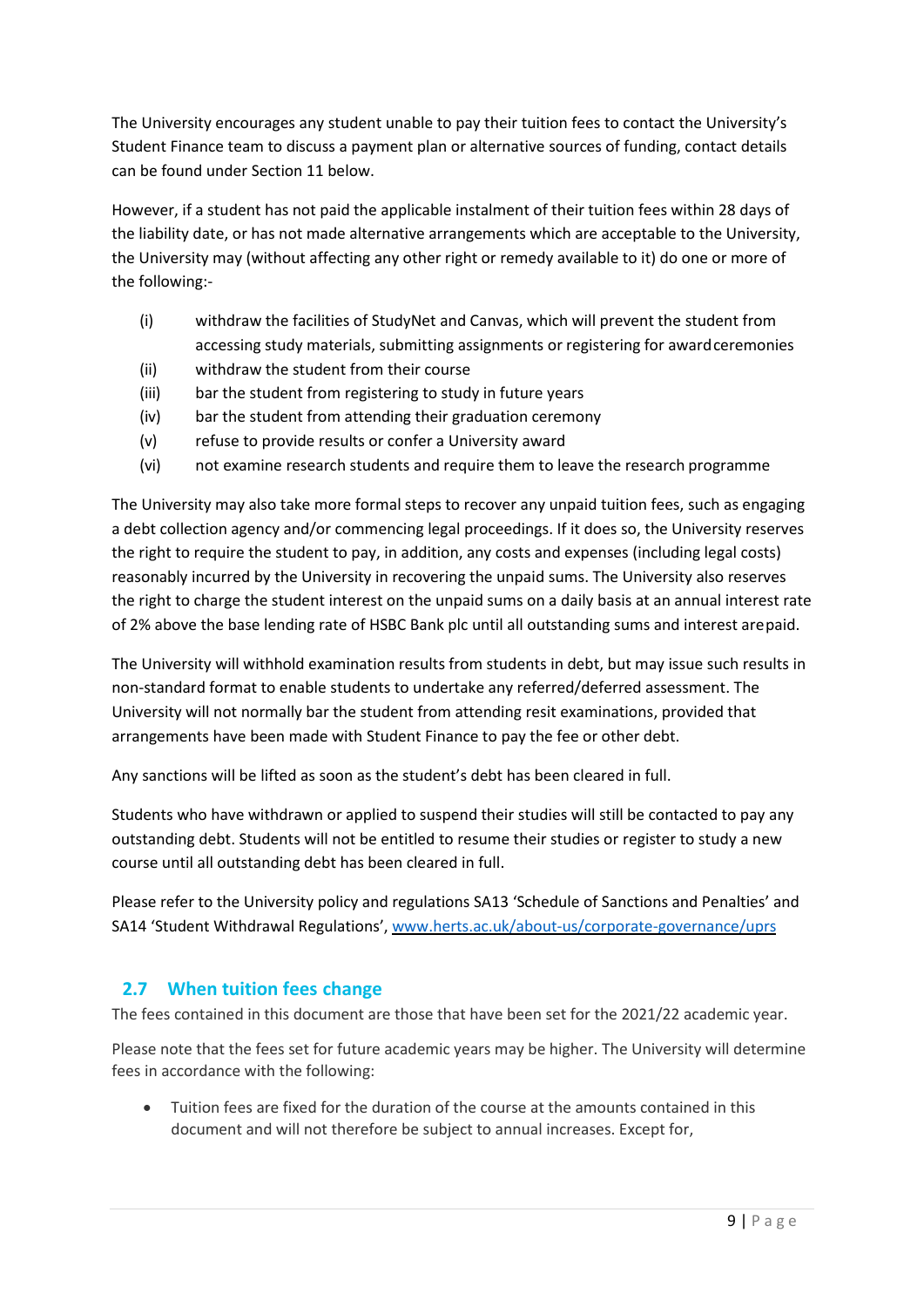- $\circ$  New students, or current students<sup>3</sup> who start a new course or change their mode of study (full time or part time), the fees for their first academic year will be as published by the University at the relevant time.
- For current students\* who remain on the same course and mode of study (part time or full time) there will be no increase in fees.
- The amount that the University is allowed to charge is regulated by the government. At the time of writing, for the 2021/22 academic year, the maximum annual amount for students who started their courses on or after 1 September 2012 is £9,250 for full-time students and £6,935 for part-time students. Please note this excludes accelerated degree courses (See Section 5.2). Changes may be made to tuition fee policy in subsequent years, particularly following governmental changes such as the review of post-18 education.
- Please also note that VAT is not currently charged on tuition fees. If in future the University is required to charge VAT (or some other tax) on tuition fees, this amount will be added to fees in addition to any of the increases referred to above.

#### <span id="page-9-0"></span>**2.8 When there is a material change to a course or a course is discontinued**

In accordance with Office for Students' requirements, the University has developed a *Student Protection Plan* <https://www.herts.ac.uk/study/your-offer-package> which aims to minimise the impact on students of any material change or discontinuance of a course.

The University may sometimes make changes to a course, or occasionally even discontinue a course, in the circumstances outlined in its *Key Facts* document (which can be found on its website at [https://www.herts.ac.uk/study/your-offer-package a](https://www.herts.ac.uk/study/your-offer-package)nd which is also sent to students with their *Offer*). The Key Facts document is re-issued every year and, upon re-registration, you agree to accept its terms and conditions. Any material changes will made clear to you in advance of them taking place.

If a student is not happy with a change to a course (which may include the discontinuation of an individual module), the student may choose to leave the course, in which case the student will need to complete a Withdrawal Form as outlined in Section 2.9 below. The student's fee liability (which may include an entitlement to a partial refund – students are asked to refer to the *Student Refund and Compensation Policy*) will then normally be calculated in the same way as in Section 2.9, i.e. the fee will be based on the date of receipt of the Withdrawal Form in comparison to the fee liability date. However, in the unlikely event of a change (or module discontinuation) that is likely to have a serious adverse effect on the student (for example, by prejudicing their future choice of career), the University will consider their fee liability on a case by case basis.

If a student's course is discontinued before they have completed their course (i.e. so that the student is not "taught out"), and if none of the alternative arrangements offered by the University are acceptable to the student, the University will refund the student's fees for their final year (or part year) of study on the course.

<sup>3</sup>*"current student" means a student who is was registered with the University prior to the 2021/22 academic year and is continuing their studies at the University during 2021/22.*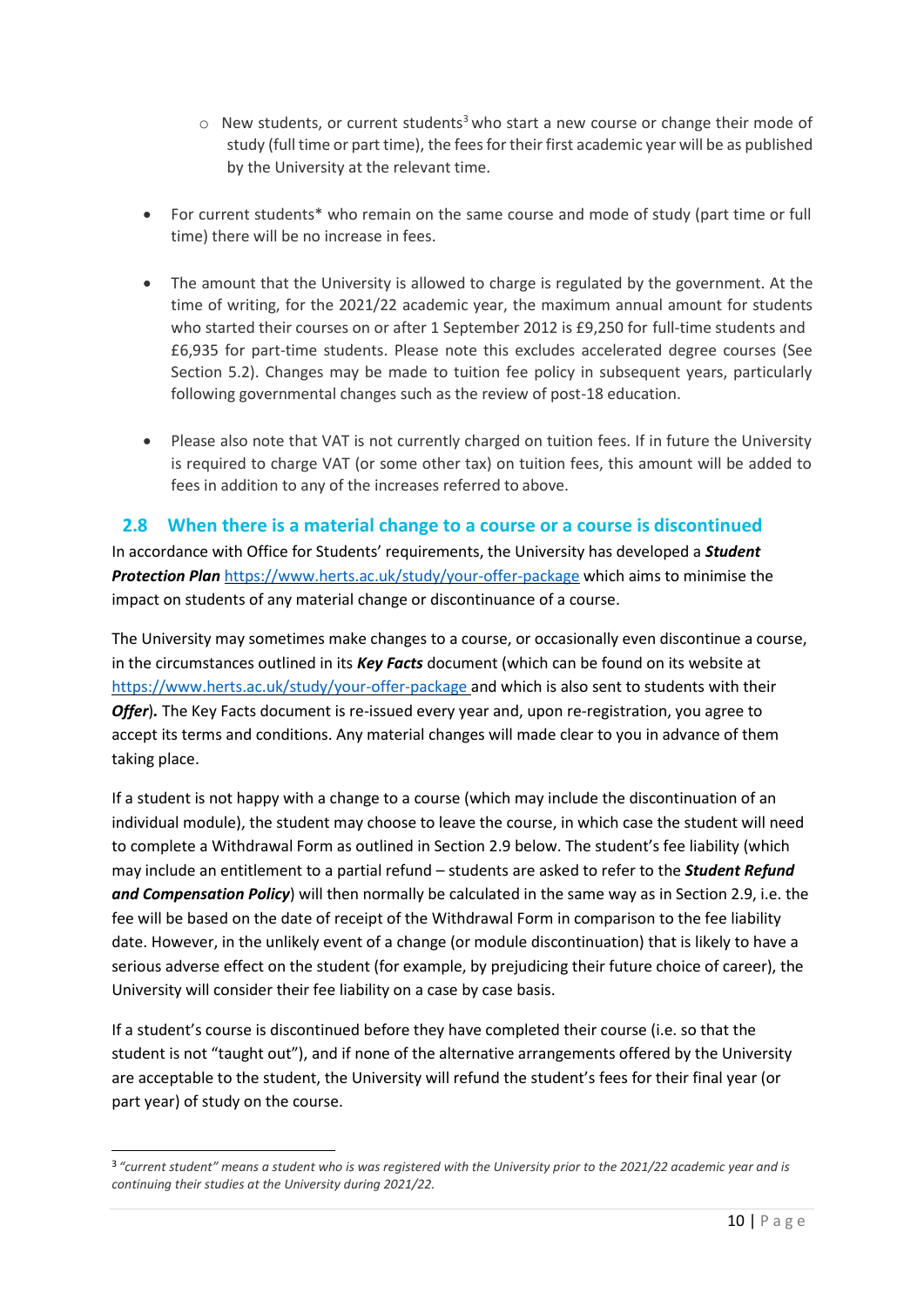# **2.9 Implications for students who withdraw, defer or suspend their studies.**

<span id="page-10-0"></span>Students will be liable for their tuition fees for the entire year of study unless they formally notify the University that they wish to withdraw, defer, or apply for a suspension of theirstudies.

Withdrawing from a course is a big decision and students are advised to seek as much advice as possible before taking this step, further details can be found at [https://ask.herts.ac.uk/withdrawing](https://ask.herts.ac.uk/withdrawing-from-university)[from-university.](https://ask.herts.ac.uk/withdrawing-from-university) International students should also see Section 2.10.4 below.

The fee liability will be calculated from the date of the receipt by the University of the Withdrawal Form. For example, a student who started their course in Semester A and withdraws on the 10<sup>th</sup> October 2021 will be liable for 25% of their 2021/22 fees. A student will be entitled to a partial refund, if a payment has been made that is greater than the revised liability amount following withdrawal. Using this same example a student whose first year fee is £9,250, and who has paid £5,000 at the point of withdrawal, would be entitled to a refund of £2,687.50 For example, £9250 x 25% = £2,312.50; £5,000 - £2,312.50 = £2,687.50.

The University will contact students who are entitled to a refund within 28 days of receiving the completed Withdrawal Form. International students who withdraw from their course early will have any non-refundable element deducted from the amount of refund (see Section 2.10.3 below).

Where fees have been paid by way of tuition fee loan, the University will contact Student Finance England (or an equivalent funding body) to advise them of the change which will also impact on the student's maintenance entitlement.

Where fees have been paid by a sponsor, e.g. employer, the University will charge the sponsor a fee for the year based on the fee liability dates.

If a student requests to suspend their studies and then subsequently resumes their studies, the fee liability would also be in line with the liability dates in Section 2.4 above. For example, if a student commences study in2021/22, "rests" after the 1st liability date, they will pay 25% of their 2021/22 fee. If they recommence in the academic year 2022/23 and study the full year then they will be liable for 100% of the2022/23.

Students that have had their studies suspended by the university and are subsequently allowed to return to study, will need to seek advice from their Student Records Officer as to what process they should follow to re-register and enrol on the correct modules. They may need to submit a request for a deferral of their modules that they would have studied, had they not been suspended. This can be done via the Serious Adverse Circumstances (SACs) process and if the application is successful, will ensure that the student is not charged for repeated modules when they return from suspension. The remainder of the course will be charged in line with fee liability until 100% of the course fee is charged. If deferrals are not granted, the charges will be calculated in line with the policy as stated in2.9.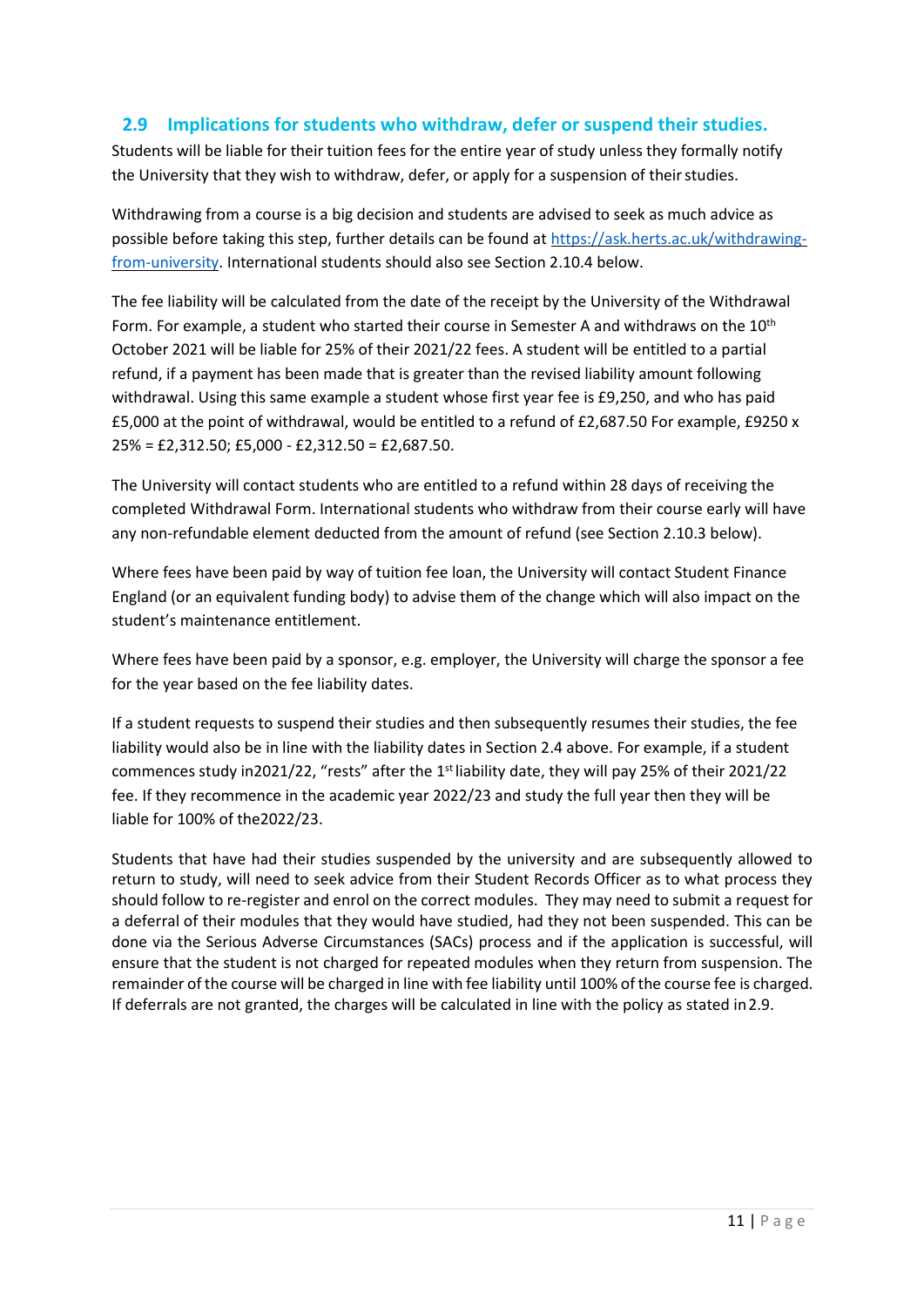# <span id="page-11-0"></span>**2.10 Additional information for international students**

#### <span id="page-11-1"></span>**2.10.1 Payment of the Deposit**

A compulsory deposit of **£5,000** (which is offset against the first year tuition fee payable) is required from all students who require student visa sponsorship to study in the UK.

A deposit is **not** required from such students who have:

- Financial sponsorship for payment of their fees (written evidence will be required), or
- An approved Federal Loan (US students only)

Payment options for the deposit can be found at,

[https://www.herts.ac.uk/international/new-international-students/scholarships-and-fees/how-to](https://www.herts.ac.uk/international/new-international-students/scholarships-and-fees/how-to-pay/fee-payment-methods)[pay/fee-payment-methods](https://www.herts.ac.uk/international/new-international-students/scholarships-and-fees/how-to-pay/fee-payment-methods) The deposit must be paid by the date indicated in the student's *Offer*. By paying the deposit, the student agrees to be bound by the University's terms and conditions which are outlined in the *Offer* and its accompanying documents including the *Key Facts* document. The Key Facts document is re-issued every year and, upon re-registration, you agree to accept its terms and conditions. Any material changes will made clear to you in advance of them taking place.

The tuition fee deposit consists of a non-refundable element of £2,500, should the student fail to register with the University. A minimum of £2,500 is non-refundable in all circumstances unless:

(i) the student registers at the University and subsequently withdraws before the first liability point:

for Semester A students, this is 4<sup>th</sup> October 2021); and

for Semester B students, this is 31<sup>st</sup> January 2022;

in which case they will be charged according to the date of withdrawal.; or

- (ii) a student's visa to study within the United Kingdom is refused prior to a student's enrolment; or
- (iii) the student fails to satisfy the academic or financial conditions set by the University; or
- (iv) student cancels their contract within 14 calendar days of accepting the offer.

In these specific circumstances, the full fee paid will be refunded.

If the student's visa is refused, a refund will only be made if they have supplied the University with appropriate documentary evidence of the refusal by the Home Office.

A full £5,000 deposit will be retained (in all circumstances) if fraudulent documentation has been submitted or false representations made as part of a student's visa application or application to the University. Any student rejected for fraudulent conduct by way of false documents or false representations (including but not limited to any rejection under paragraph 9.7.1-9.7.4of the UK Immigration Rules) will **not**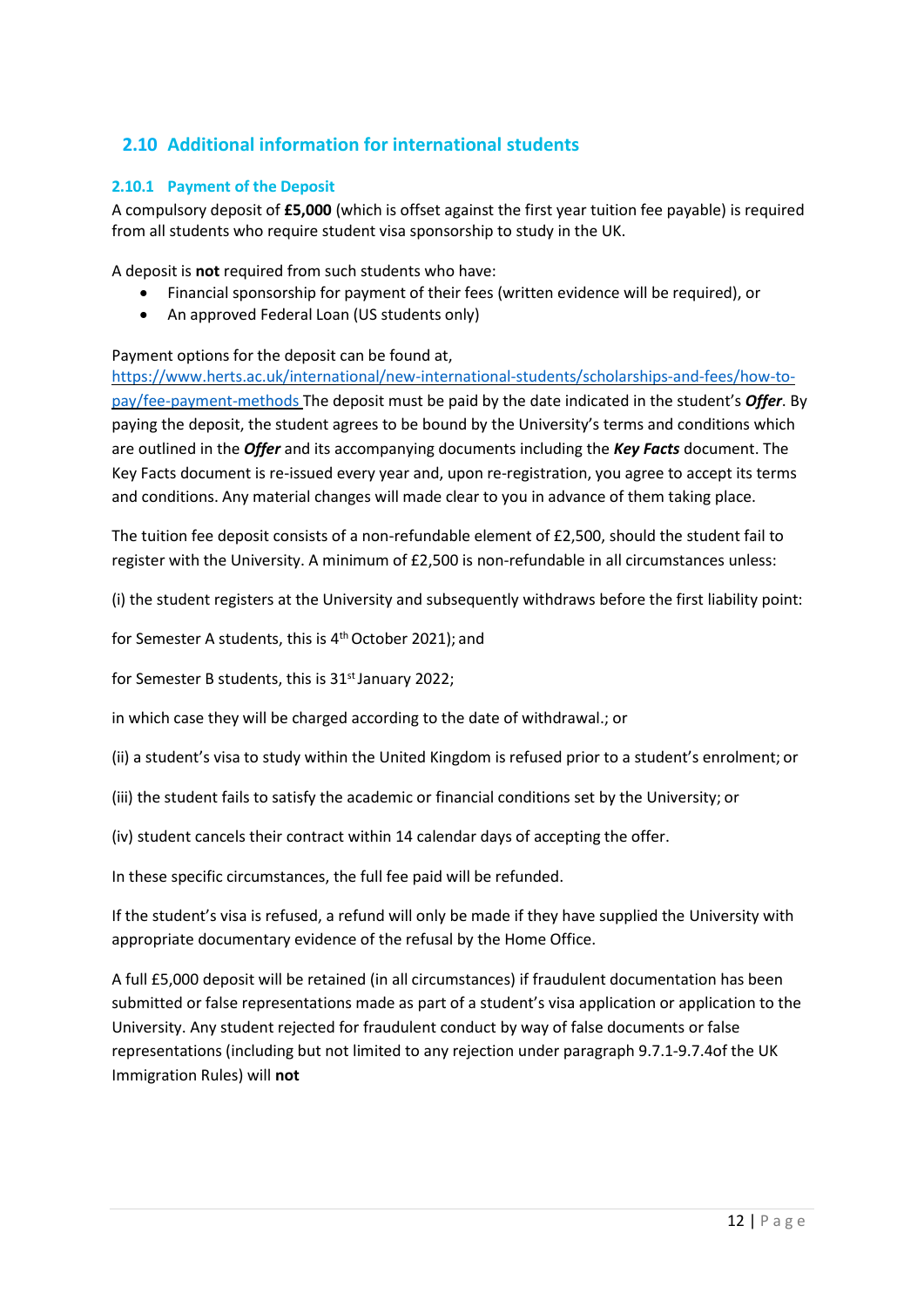be eligible for a deposit refund. In this instance, the University has the right to retain the full £5,000 tuition fee deposit. Fraudulent conduct includes using false representations to enter the UK to study and subsequently seeking asylum once in the UK.

#### <span id="page-12-0"></span>**2.10.2 Full payment discount**

The University offers a Full Payment Discount of £500 (per academic year of study) to international students studying a full-time course, who pay their tuition fees in **full** by:

- 4 th October 2021 for Semester A entry
- 31<sup>st</sup> January 2022 for Semester Bentry

Funds must have been received by the University, cleared, and include any outstanding fees for Pre-Sessional/Preparatory courses. Students who pay by the three instalments option will **not** be eligible for the Full Payment Discount of £500.

International research students must pay their tuition fees in full within 30 calendar days of their date of enrolment, and in subsequent years the anniversary of that date, to be eligible for the £500 Full Payment Discount.

The following courses are not eligible for the £500 Full Payment Discount,

- Pre-Sessional courses
- Half year preparatory courses
- <span id="page-12-1"></span>• UH Online courses

For students that withdraw (both student & university initiated); the full payment discount will be withdrawn in full.

#### **2.10.3 Refunds**

Any refunds made to international students will be returned to the original source i.e. the country and the account from which the money was sent. This is to comply with money laundering guidelines [http://www.legislation.gov.uk/uksi/2007/2157/contents/made.](http://www.legislation.gov.uk/uksi/2007/2157/contents/made)

If the full tuition fees are sent, the £500 Full Payment Discount will be returned to the source as described above.

#### <span id="page-12-2"></span>**2.10.4 When circumstances change**

The University will inform the Home Office of any change to the student's study via the Home Office student management system (SMS) which may mean that the student will need to leave the UK. Advice and support is provided by the International Student Support team, whose contact details are included in Section 11 below.

All fee liability as described above is subject to a student's statutory right to change their mind about studying at the University within a period of **14 calendar days** starting on the day after they accepted the University's offer, as set out in the *Key Facts* document.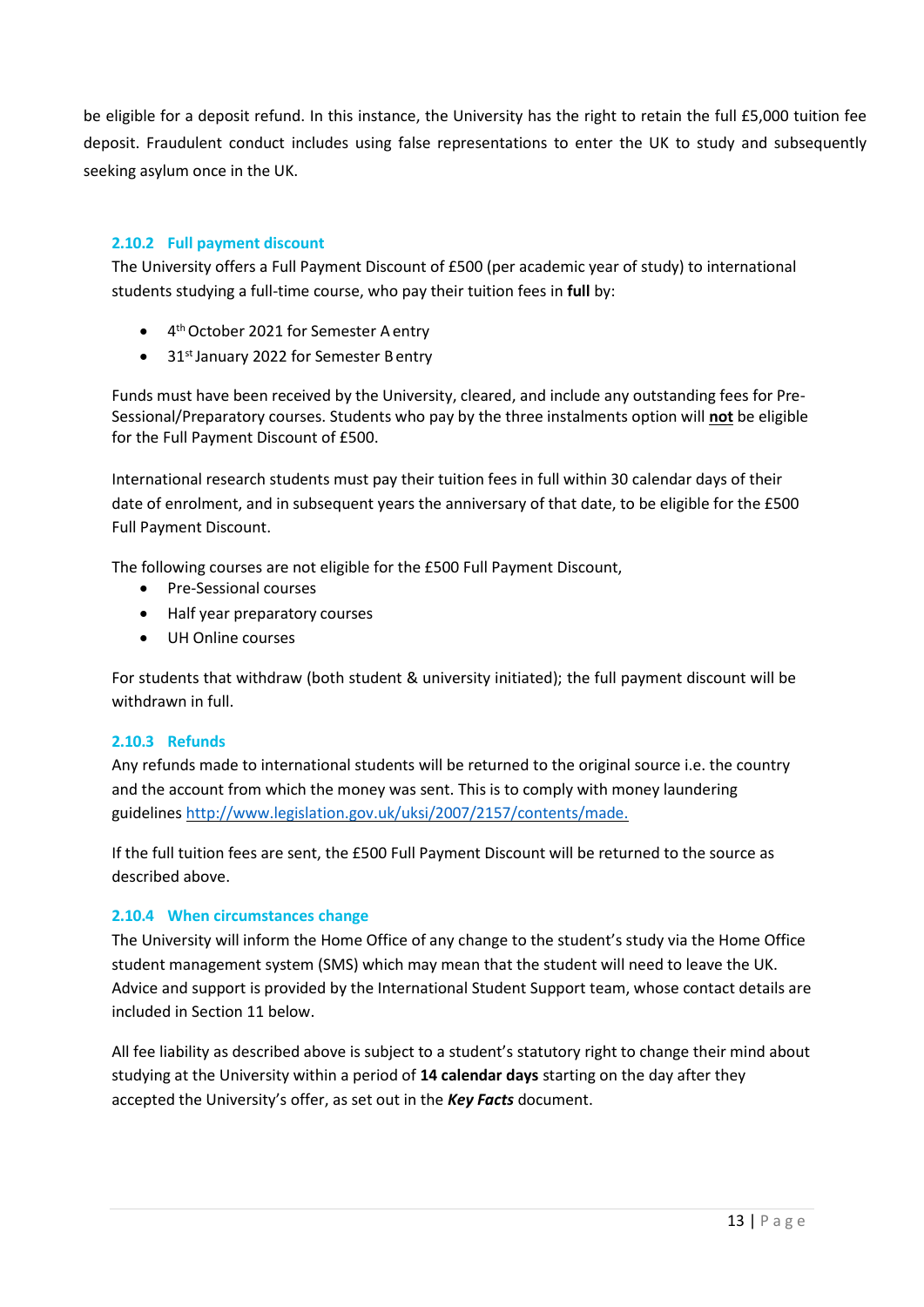#### <span id="page-13-0"></span>**2.10.5 Students studying at Hertfordshire International College (HIC)**

The University will inform the Home Office of any change to the student's study via the Home Office student management system (SMS) which may mean that the student will need to leave the UK. Advice and support is provided by the International Student Support team, whose contact details are included in Section 11 below.

#### <span id="page-13-1"></span>**2.11 Accredited Prior Learning**

The University will charge students in the following way for prior learning,

- Accredited prior experiential learning (APEL) will be charged at 50% of the course or modular fee.
- Accredited prior credited learning (APCL) will not be charged.

Please note – APCL is typically where an individual has gained University credits at a different institution and then transfer to the University of Hertfordshire. Whereas, APEL is where an individual's work experience would make them exempt from having to undertake certain modules on a programme.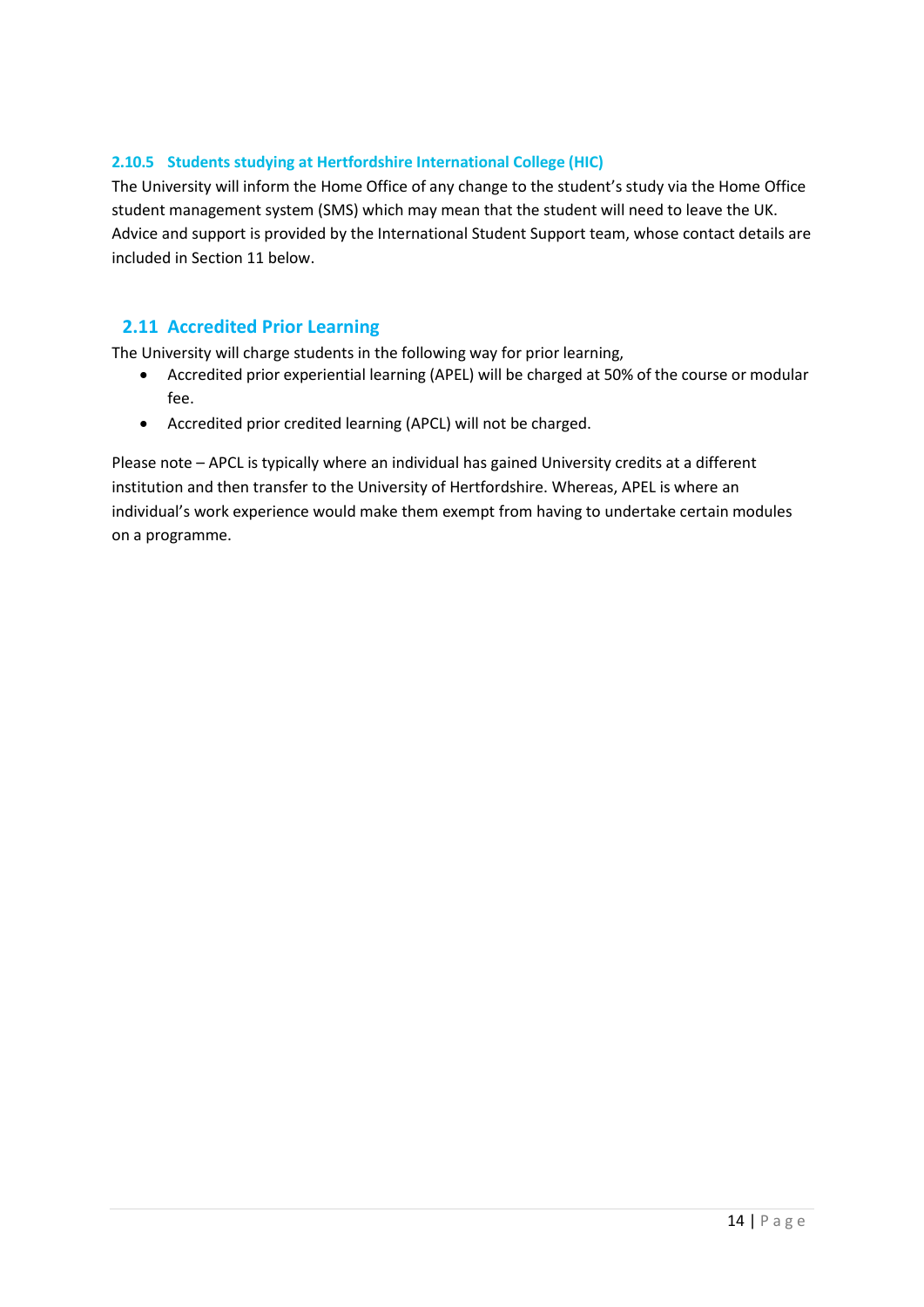# <span id="page-14-1"></span><span id="page-14-0"></span>**3 UNDERGRADUATE FEES FOR 2021/22**

| <b>Fees band</b>     | If you<br>started<br><b>before</b><br>2012/13 | If you<br>started<br>in<br>2012/13                          | If you<br>started<br>in.<br>2013/14                         | If you<br>started<br>in<br>2014/15 | If you<br>started<br>in<br>2015/16<br><b>or</b><br>2016/17 | If you<br>started<br>in<br>2017/18 | If you<br>started in<br>2018/19,<br>2019/20,<br>2020/21<br>or<br>2021/22 |
|----------------------|-----------------------------------------------|-------------------------------------------------------------|-------------------------------------------------------------|------------------------------------|------------------------------------------------------------|------------------------------------|--------------------------------------------------------------------------|
| <b>Standard</b>      | £3,465                                        | Band 1:<br>£8,870<br>Band 2:<br>£9,000<br>Band 3:<br>£9,000 | Band 1:<br>£9,000<br>Band 2:<br>£9,000<br>Band 3:<br>£9,000 | £9,000                             | £9,000                                                     | £9,250                             | £9,250                                                                   |
| College <sup>5</sup> | £3,465                                        | £5,800                                                      | £5,000                                                      | £5,500                             | £6,000                                                     | £6,000                             | £6,165                                                                   |

# **3.1 Full time Home Fees – Standard Courses<sup>4</sup>**

Students studying on nursing, midwifery or allied health professional courses funded by Health Education England, who started prior to September 2017, will not need to pay their own tuition fees. However, if they have to 'step-off' their programme they will need to pay their own fees for the repeat modules at £1155 per 15 credits.

All Channel Island students entering Higher Education for the first time in 2021/22 or commencing a new course will be subject to this new fee regime and will be considered as Home students as above.

<sup>4</sup>These fees vary depending on the academic year in which the student began the course, and are for "standard" courses only. The fees payable for "non-standard" courses can be found in Section 5 below. These fees also apply to EU students who commenced their studies pre 1<sup>st</sup> Jan 2021.

<sup>&</sup>lt;sup>5</sup> A University course delivered on behalf of the University by one of the colleges of the Hertfordshire Higher Education Consortium (se[e http://www.herts.ac.uk/apply/schools-of-study/hertfordshire-higher-education](http://www.herts.ac.uk/apply/schools-of-study/hertfordshire-higher-education-consortium/consortium-colleges)[consortium/consortium-colleges](http://www.herts.ac.uk/apply/schools-of-study/hertfordshire-higher-education-consortium/consortium-colleges)). Please note that different fees may apply for the colleges' own courses,

which are not covered by this policy. For the tuition fees of any other partner or franchise arrangement please refer to the individual college or provider.)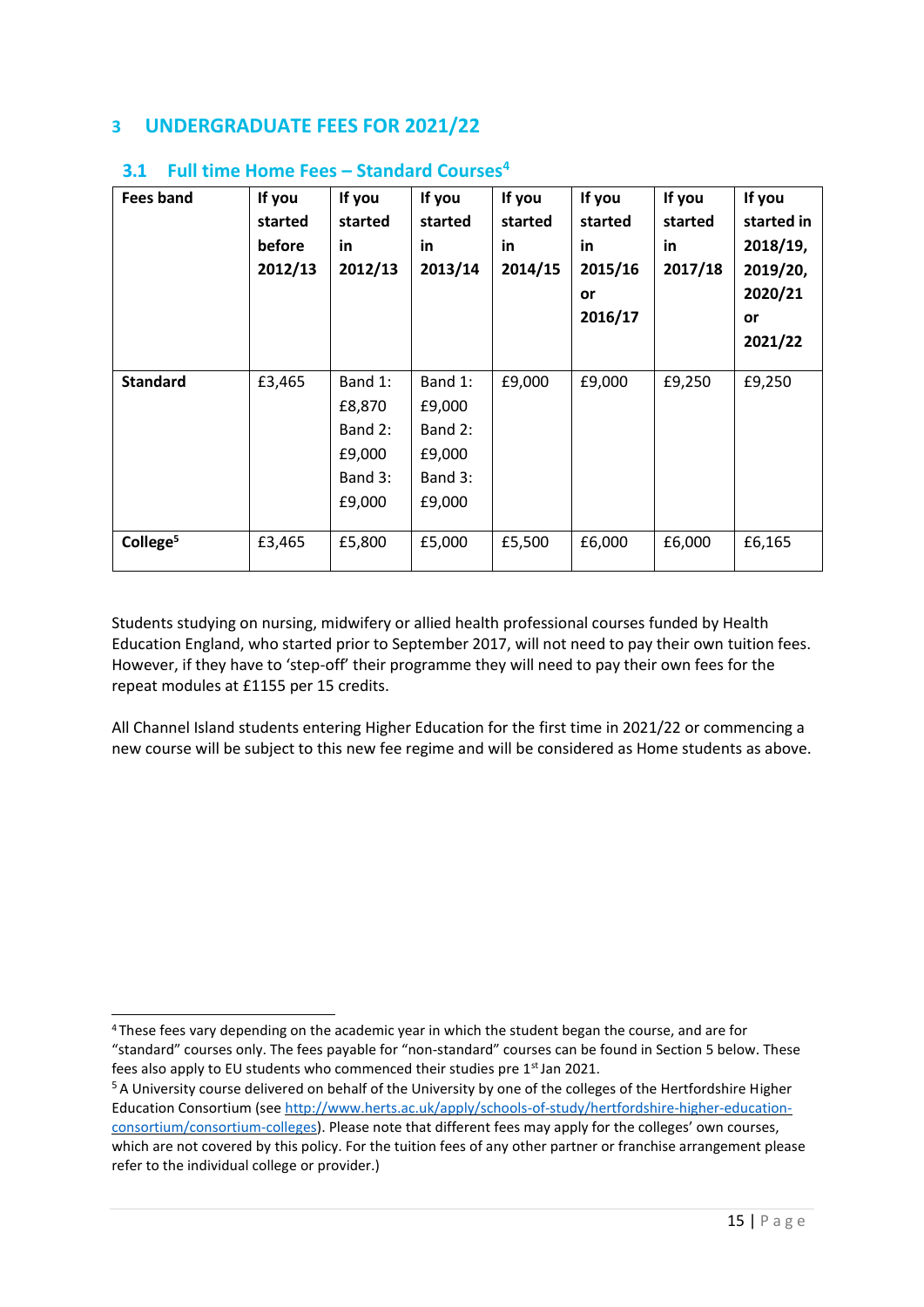# <span id="page-15-0"></span>**3.2 Part time Home Fees**

For all Home students the standard fee **for each 15 credit module** studied at undergraduate level is,

| Fee band        | If you<br>started in<br>2012/13        | If you<br>started in<br>2013/14        | If you<br>started in<br>2014/15 | If you<br>started<br>in<br>2015/16<br>or<br>2016/17 | If you<br>started<br>in<br>2017/18 | If you<br>started in<br>2018/19,<br>2019/20,<br>2020/21 or<br>2021/22 |
|-----------------|----------------------------------------|----------------------------------------|---------------------------------|-----------------------------------------------------|------------------------------------|-----------------------------------------------------------------------|
| <b>Standard</b> | Band 1:<br>£1,095                      | Band 1:<br>£1,120                      | £1,125                          | £1,125                                              | £1,155                             | £1,155                                                                |
|                 | Band 2:<br>£1,120<br>Band 3:<br>£1,125 | Band 2:<br>£1,125<br>Band 3:<br>£1,125 |                                 |                                                     |                                    |                                                                       |
| College*        | £725                                   | £625                                   | £685                            | £750                                                | £750                               | £770                                                                  |

\*As Section 3.1 above

# <span id="page-15-1"></span>**3.3 Full time International Fees – Standard Courses**

<span id="page-15-2"></span>For all international students studying on standard courses the fees are as follows**,**

| <b>Course</b><br>type          | If you<br>started in<br>2014/15 | If you<br>started in<br>2015/16<br>or<br>2016/17 | If you<br>started in<br>2017/18 | If you<br>started in<br>2018/19 | If you<br>started in<br>2019/20 | If you<br>started in<br>2020/21 | If you<br>started in<br>2021/22 |
|--------------------------------|---------------------------------|--------------------------------------------------|---------------------------------|---------------------------------|---------------------------------|---------------------------------|---------------------------------|
| Classroom<br>based<br>courses  | £10,100                         | £11,000                                          | £11,350                         | £11,950                         | £12,350                         | £13,000                         | £13,450                         |
| Laboratory<br>based<br>courses | £10,600                         | £11,500                                          | £11,850                         | £11,950                         | £12,350                         | £13,000                         | £13,450                         |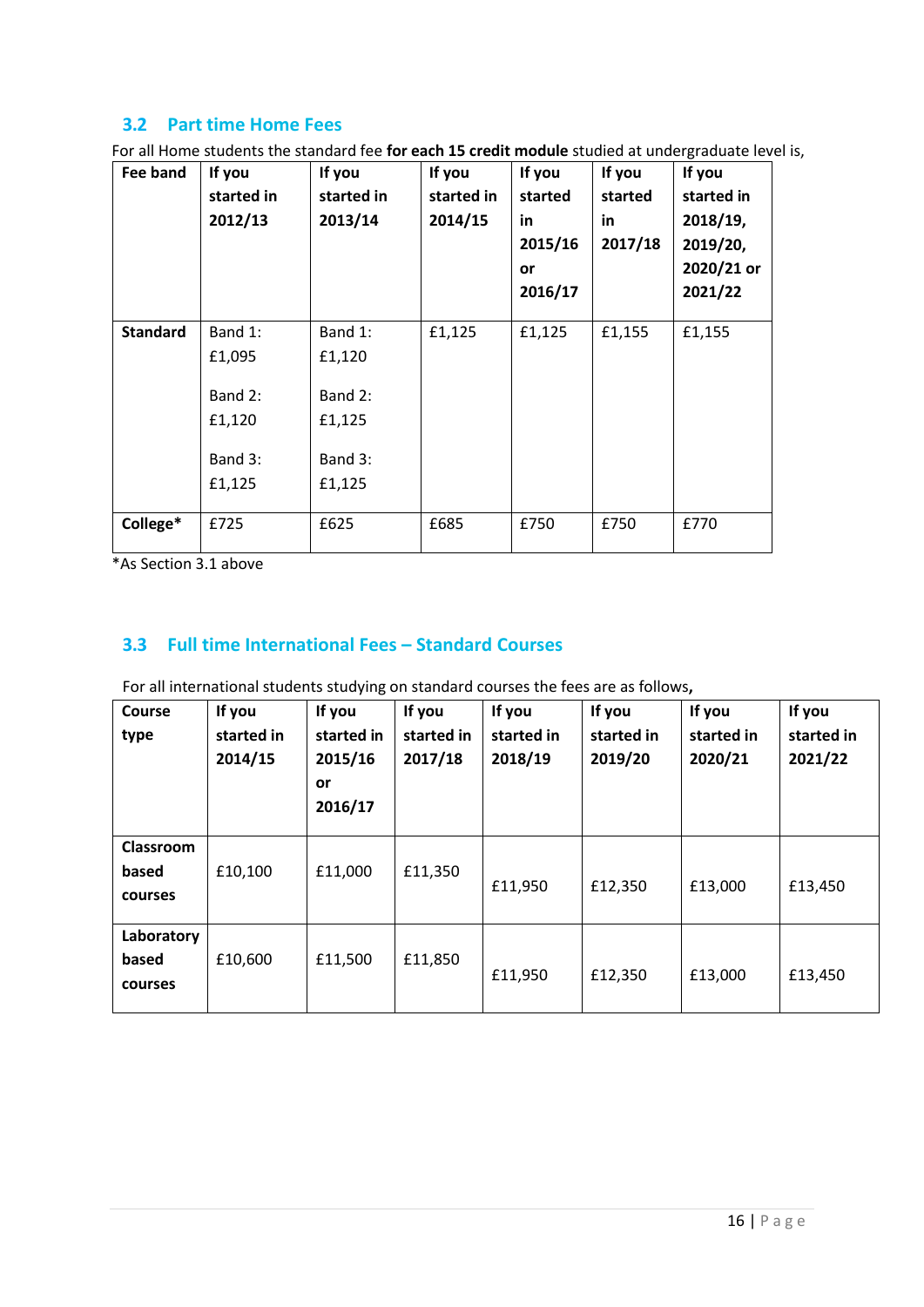# <span id="page-16-0"></span>**3.4 Part time International Fees**

International students wishing to study part-time must be referred to Ask Hutton who will check the student's visa and fee position.

| <b>Course</b><br><b>Type</b>   | If you<br>started<br>in<br>2014/15 | If you<br>started<br>in<br>2015/16<br>or<br>2016/17 | If you<br>started<br>in<br>2017/18 | If you<br>started<br>in<br>2018/19 | If you<br>started<br>in<br>2019/20 | If you<br>started<br>in<br>2020/21 | If you<br>started<br>in<br>2021/22 |
|--------------------------------|------------------------------------|-----------------------------------------------------|------------------------------------|------------------------------------|------------------------------------|------------------------------------|------------------------------------|
| Classroom<br>based<br>courses  | £1,265                             | £1,330                                              | £1,420                             | £1,500                             | £1,540                             | £1,625                             | £1,680                             |
| Laboratory<br>based<br>courses | £1,325                             | £1,395                                              | £1,485                             | £1,500                             | £1,540                             | £1,625                             | £1,680                             |

# <span id="page-16-1"></span>**3.5 Placements/Study abroad**

#### <span id="page-16-2"></span>**3.5.1 International Students studying in North America, Australia, Singapore or Mainland Europe**

<span id="page-16-3"></span>

|           | 2nd year: International fees (full year abroad/exchange/Erasmus/Turing)  | <b>Full Fee</b> |
|-----------|--------------------------------------------------------------------------|-----------------|
| $\bullet$ | One semester in 2nd year                                                 | <b>Full Fee</b> |
| $\bullet$ | 3rd year in 4 year degree - work placement / studying and work placement | Nil fee         |
| 3.5.2     | Home/EU Students Studying Abroad (not Erasmus/Turing)                    |                 |
| $\bullet$ | 2nd year: tuition fees if studying abroad for both Sem A & B             | 15% fee         |
| $\bullet$ | One semester studied abroad in 2nd year, rest of year in UK              | Full fee        |
| $\bullet$ | 3rd year in 4 year degree -work placement / studying and work placement  | Nil fee         |
| 3.5.3     | Home/EU studying in Europe (Erasmus Programme/Turing Scheme)             |                 |
| $\bullet$ | 2nd year: Full year abroad                                               | Nil fee         |
| $\bullet$ | One semester in 2nd year, rest of year in UK                             | Full fee        |
| $\bullet$ | 3rd year in 4 year degree - work placement / studying and work placement | Nil fee         |

<span id="page-16-4"></span>**Please note** all students on a placement or study abroad during the 3rd year in a 4 year degree will not be awarded credit points for this year.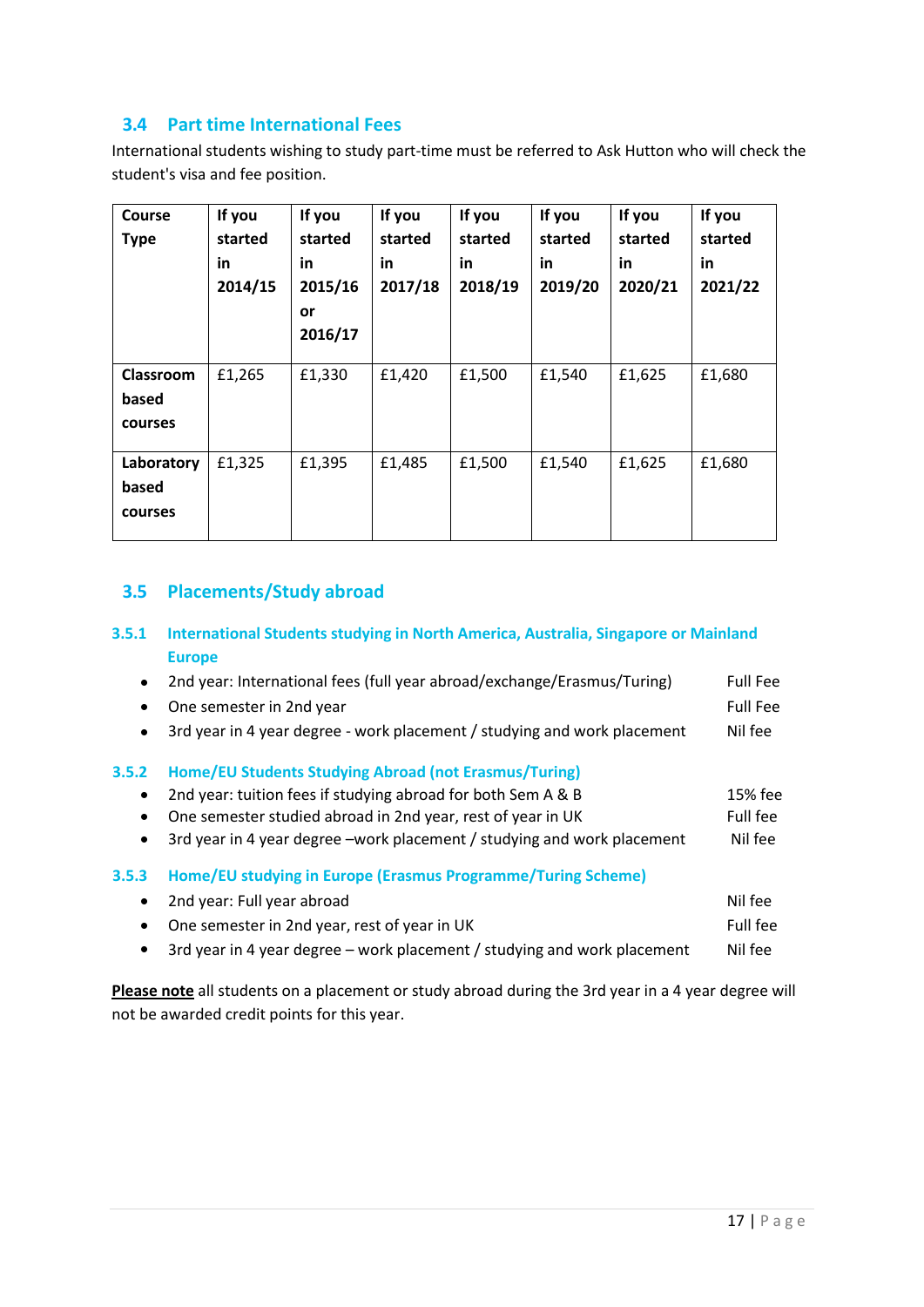# <span id="page-17-0"></span>**4 POSTGRADUATE TAUGHT PROGRAMME FEES FOR 2021/22**

These fees vary depending on the academic year in which the student began the course, and are for "standard" courses only. The fees payable for "non-standard" courses can be found in Section 5 below. These fees also apply to EU students who commenced their studies pre 1<sup>st</sup> Jan 2021.

#### <span id="page-17-1"></span>**4.1 Full time Home Fees**

The **standard** course fees for 2021/22 are

| Course<br>type                 | If you<br>started<br>in<br>2015/16 | If you<br>started<br>in<br>2016/17 | If you<br>started<br>in<br>2017/18 | If you<br>started<br>in<br>2018/19 | If you<br>started<br>in<br>2019/20 | If you<br>started<br>in<br>2020/21 | If you<br>started<br>in<br>2021/22 |
|--------------------------------|------------------------------------|------------------------------------|------------------------------------|------------------------------------|------------------------------------|------------------------------------|------------------------------------|
| Classroom<br>based<br>courses  | £5,750                             | £6,100                             | £6,450                             | £8,000                             | £8,400                             | £8,925                             | £9,450                             |
| Laboratory<br>based<br>courses | £7,250                             | £7,700                             | £8,150                             | £8,000                             | £8,400                             | £8,925                             | £9,450                             |

PGCE students will be subject to the standard Home undergraduate fee, currently £9250.

# **4.2 Part time Home Fees**

<span id="page-17-2"></span>The **standard** fee for each 15 credit module studied at postgraduate level is

| <b>Course</b><br>type          | If you<br>started<br>in<br>2015/16 | If you<br>started<br>in<br>2016/17 | If you<br>started<br>in<br>2017/18 | If you<br>started<br>in<br>2018/19 | If you<br>started<br>in<br>2019/20 | If you<br>started<br>in<br>2020/21 | If you<br>started<br>in<br>2021/22 |
|--------------------------------|------------------------------------|------------------------------------|------------------------------------|------------------------------------|------------------------------------|------------------------------------|------------------------------------|
| Classroom<br>based<br>courses  | £480                               | £510                               | £540                               | £665                               | £700                               | £745                               | £790                               |
| Laboratory<br>based<br>courses | £605                               | £645                               | £680                               | £665                               | £700                               | £745                               | £790                               |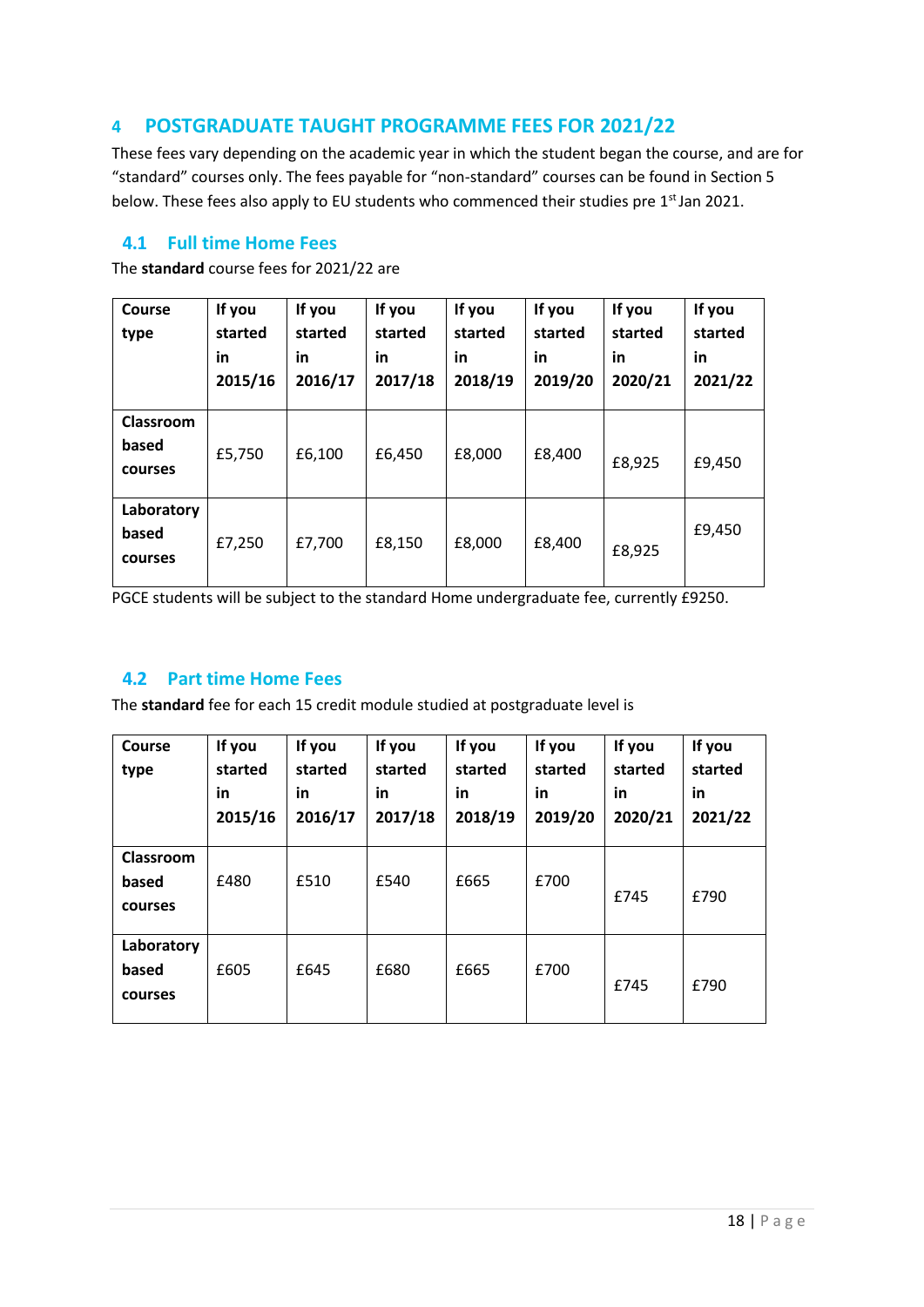# <span id="page-18-0"></span>**4.3 Full time International Fees**

Standard international tuition fees for new students or those entering a new course in 2021/22, including students from the EU.

| <b>Course</b><br><b>Type</b>   | If you<br>started<br>in.<br>2014/15 | If you<br>started<br>in<br>2015/16<br>or<br>2016/17 | If you<br>started<br>in<br>2017/18 | If you<br>started<br>in<br>2018/19 | If you<br>started<br>in<br>2019/20 | If you<br>started<br>in<br>2020/21 | If you<br>started<br>in<br>2021/22 |
|--------------------------------|-------------------------------------|-----------------------------------------------------|------------------------------------|------------------------------------|------------------------------------|------------------------------------|------------------------------------|
| Classroom<br>based<br>courses  | £10,800                             | £12,000                                             | £12,100                            | £12,500                            | £12,650                            | £13,500                            | £13,950                            |
| Laboratory<br>based<br>courses | £11,300                             | £12,500                                             | £12,600                            | £12,500                            | £12,650                            | £13,500                            | £13,950                            |

# **4.4 Part time International Fees**

<span id="page-18-1"></span>For International students permitted to study part-time, the **standard** fee for each 15 credit module studied at postgraduate level is

| Course<br><b>Type</b>          | If you<br>started<br>in<br>2014/15 | If you<br>started<br>in<br>2015/16<br>or<br>2016/17 | If you<br>started<br>in<br>2017/18 | If you<br>started<br>in<br>2018/19 | If you<br>started<br>in<br>2019/20 | If you<br>started<br>in<br>2020/21 | If you<br>started<br>in<br>2021/22 |
|--------------------------------|------------------------------------|-----------------------------------------------------|------------------------------------|------------------------------------|------------------------------------|------------------------------------|------------------------------------|
| Classroom<br>based<br>courses  | £900                               | £945                                                | £1,010                             | £1,040                             | £1,050                             | £1,125                             | £1,160                             |
| Laboratory<br>based<br>courses | £945                               | £995                                                | £1,050                             | £1,040                             | £1,050                             | £1,125                             | £1,160                             |

International students wishing to study part-time must visit Ask Hutton Hub, who will check the student's visa and fee position.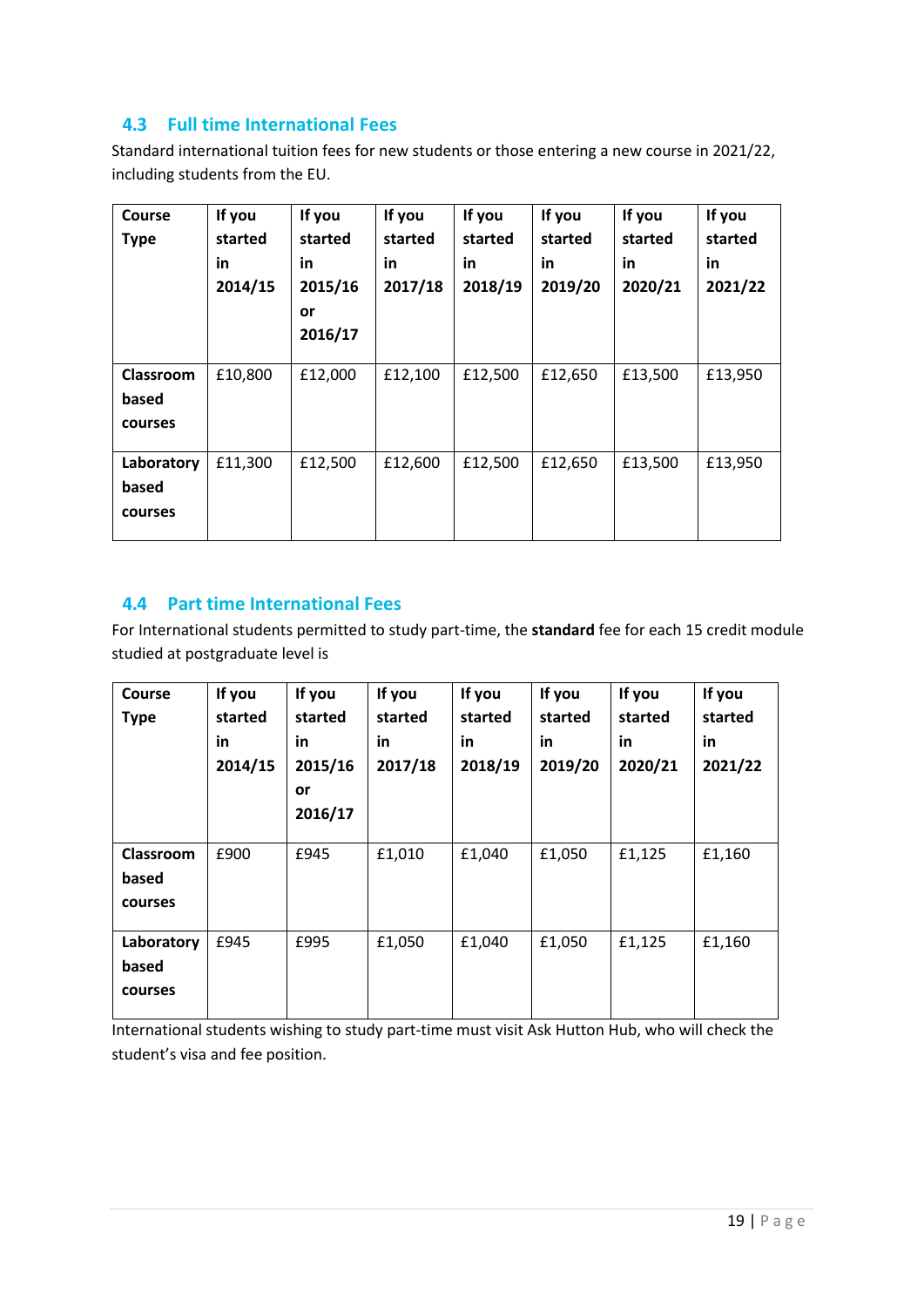# <span id="page-19-0"></span>**5 NON-STANDARD FEES FOR 2021/22**

Some courses attract non-standard fees because they are premium offerings, have extra accreditation and/or are a unique offering within the University.

# <span id="page-19-1"></span>**5.1 Non-Standard Preparatory Course Fees**

|                                                                  | <b>International</b> |                              |
|------------------------------------------------------------------|----------------------|------------------------------|
| Course                                                           | Course code          | <b>Full Fee per</b><br>level |
| Pre-sessional English 1 (6 weeks) -<br>Semester A starters only  | <b>HEPSE</b>         | £2,040                       |
| Pre-sessional English 2 (11 weeks) -<br>Semester A starters only | <b>HEPSE</b>         | £3,740                       |
| Pre-sessional English 3 (15 weeks) -<br>Semester A starters only | <b>HEPSE</b>         | £5,100                       |

# **5.2 Non-Standard Undergraduate Fees**

<span id="page-19-2"></span>

|                                                  |               |                 | Home           | <b>International</b> |                |
|--------------------------------------------------|---------------|-----------------|----------------|----------------------|----------------|
| Course                                           | Course        | <b>Full Fee</b> | <b>Modular</b> | <b>Full Fee per</b>  | <b>Modular</b> |
|                                                  | code          | per level       | $Fee*$         | level                | $Fee*$         |
| Accelerated Law (LLB)                            | <b>LALLB</b>  | £11,100         | £1,385         | £17,355              | £2,165         |
| Arts Therapies and Wellbeing                     | <b>CTATWF</b> |                 |                |                      |                |
| Foundation (UH Cert)                             |               | £2,235          | £745           | <b>NA</b>            | NA.            |
| Diagnostic Radiography and<br>Imaging BSc (Hons) | HHRGI         | £9,250          | £1,155         | £16,630**            | NA             |
| Dietetics BSc (Hons)                             | <b>HHDIET</b> | £9,250          | £1155          | £19,500**            | NA             |
| Midwifery (pre-registration) BSc<br>(Hons)       | <b>HHMBS</b>  | £9250           | £1,155         | £15,445**            | NA             |
| Nursing with Registration                        | HHNURA/       | £9,250          | £1,155         | £15,445**            | NA             |
| (Adult/Child/Mental                              | HHNURC/       |                 |                |                      |                |
| Health/Learning Disability) BSc                  | <b>HHNURM</b> |                 |                |                      |                |
| (Hons)                                           | H/HHNUR       |                 |                |                      |                |
|                                                  | LD            |                 |                |                      |                |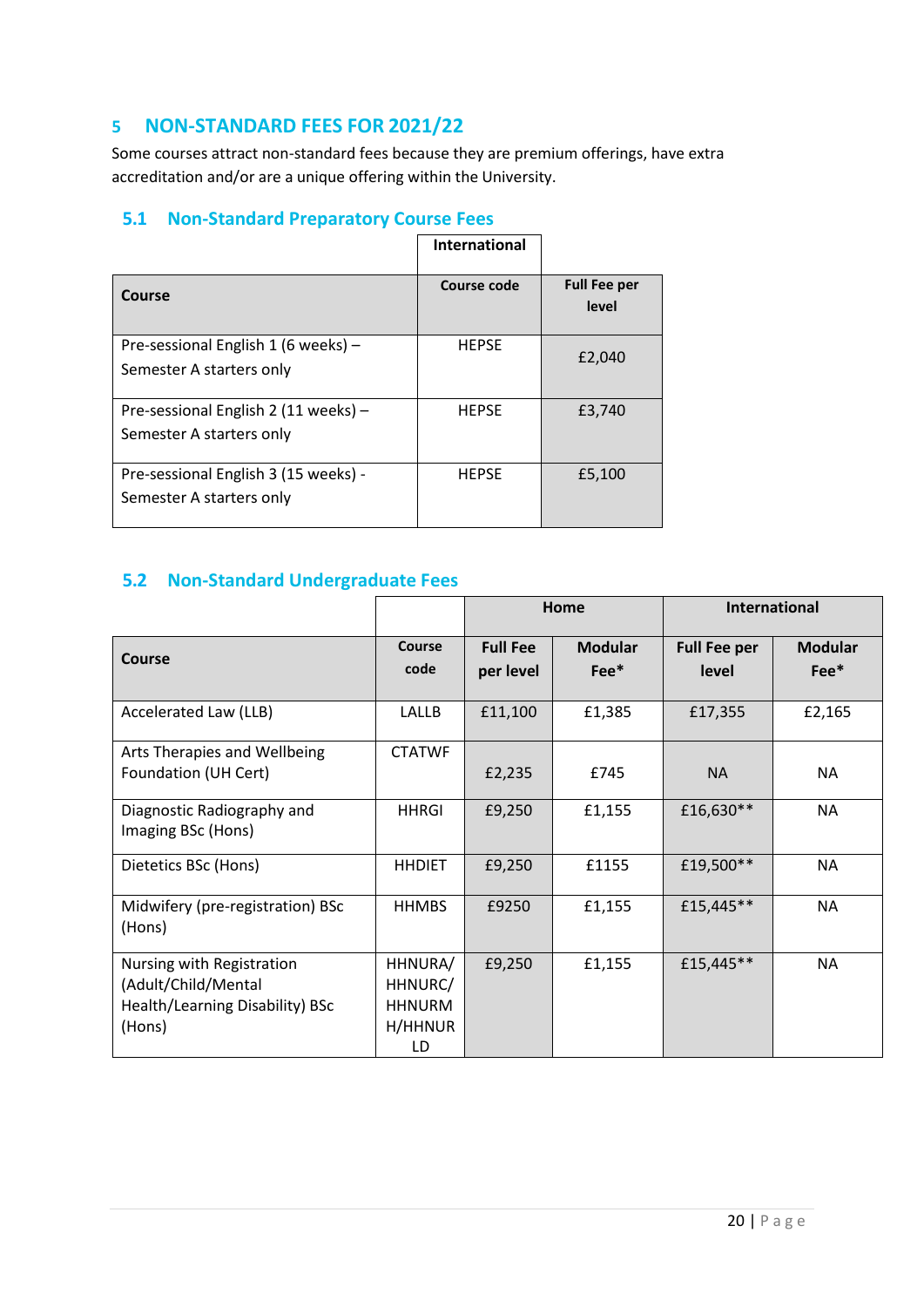| Physiotherapy BSc (Hons)                                   | <b>HHPHY</b> | £9,250    | £1,155 | £16,035** | £2,005 |
|------------------------------------------------------------|--------------|-----------|--------|-----------|--------|
| Radiotherapy and Oncology BSc<br>(Hons)                    | <b>HHRTO</b> | £9,250    | £1,155 | £16,630** | ΝA     |
| <b>Primary Education (Referred</b><br>Placement Fee) (BEd) | <b>HEBP</b>  | <b>NA</b> | £1,185 | <b>NA</b> | NA.    |

\*per 15 credit module

\*\* International students who need to repeat a module, will have to make additional payments. The price per module will be established on a pro-rata basis from the yearly tuition fee and will depend on the number of credits. If a practice placement needs to be repeated, then the placement payment will be required to be paid again.

# <span id="page-20-0"></span>**5.3 Non-Standard Postgraduate Fees**

|                                                                             |                                  | Home                                                          |                          |                                                               | <b>International</b> |
|-----------------------------------------------------------------------------|----------------------------------|---------------------------------------------------------------|--------------------------|---------------------------------------------------------------|----------------------|
| <b>Course</b>                                                               | <b>Course code</b>               | <b>Full Fee per</b><br>level                                  | <b>Modular</b><br>$Fee*$ | <b>Full Fee per</b><br>level                                  | <b>Modular Fee*</b>  |
| Abdominal and general<br>Ultrasound                                         | 7HSK0348                         | <b>NA</b>                                                     | £1,780 (30<br>credits)   | <b>NA</b>                                                     | <b>NA</b>            |
| <b>Adult Nursing (Msc)</b>                                                  | <b>HHMNURA</b>                   | £9,250                                                        | £1,155                   | £15,500                                                       | £1,290               |
| <b>Adult Nursing - Learning</b><br>Disabilities (MSc)                       | <b>HHMNURLD</b>                  | £9,250                                                        | £1,155                   | <b>NA</b>                                                     | <b>NA</b>            |
| Advanced Musculoskeletal<br><b>Clinical Practice</b>                        | 7HSK0333                         | <b>NA</b>                                                     | £1,390 (15<br>credits)   | <b>NA</b>                                                     | <b>NA</b>            |
| <b>Advancing Clinical Pharmacy</b><br>Practice                              | <b>HHAPPMSC</b><br>$(APHA1F-1)$  | £10,020                                                       | <b>NA</b>                | £20,020                                                       | <b>NA</b>            |
| <b>Advancing Clinical Pharmacy</b><br>Practice - with extended<br>placement | <b>HHAPPMSC</b><br>$(APHEP1F-1)$ | $£10,020+$<br>£23,760 for<br>6 month<br>extended<br>placement | <b>NA</b>                | $£20,020+$<br>£23,760 for<br>6 month<br>extended<br>placement | <b>NA</b>            |
| <b>Applied Mental Health</b><br>Practice (PgCert)                           | <b>HSMHPPGC</b>                  | £5,310                                                        | <b>NA</b>                | £6,000                                                        | <b>NA</b>            |
| Architecture and Urbanism<br>(MArch)                                        | <b>CTMARCH</b>                   | £9,250                                                        | £770                     | £14,850                                                       | £1,235               |
| Art Therapy (MA)                                                            | <b>CCARTMA</b>                   | £8,160 for<br>one year<br>(E16, 320)<br>full course<br>fee)   | £1,020                   | £11,280 for<br>one year<br>(E22,560)<br>full course<br>fee)   | £1,410               |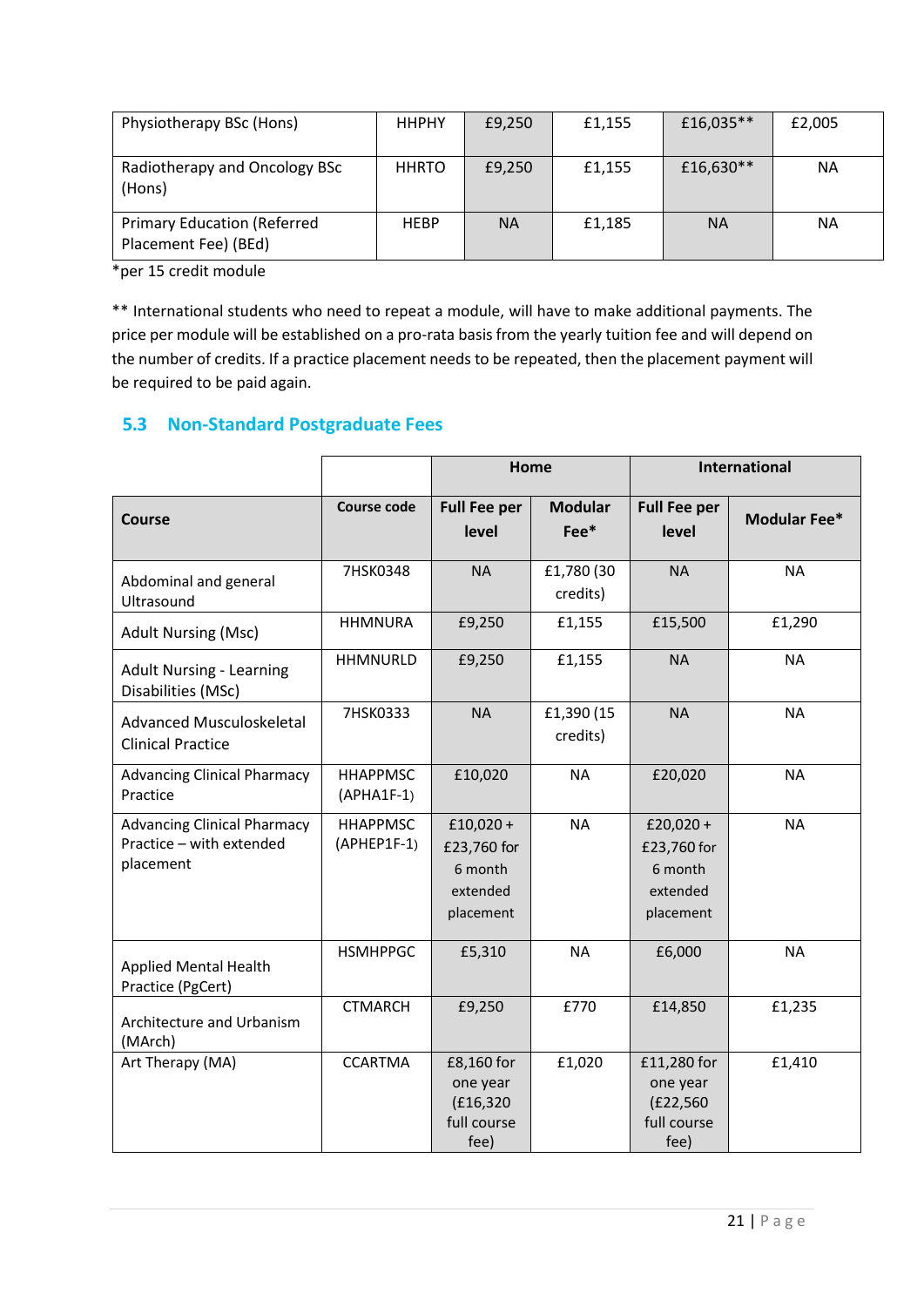| Astrophysics (Msc)                                             | PEAPM          | £7,250    | £605                   | £15,175   | £1,265            |
|----------------------------------------------------------------|----------------|-----------|------------------------|-----------|-------------------|
| <b>Business Administration</b><br>(Executive) (MBA)            | <b>BSNMBA</b>  | <b>NA</b> | £1,545                 | <b>NA</b> | £1,545            |
| <b>Business Administration</b><br>(MBA)                        | <b>BSNMBA</b>  | £12,995   | £1,080                 | £14,995   | £1,250            |
| <b>Business Psychology (Msc)</b>                               | <b>HHPBSYM</b> | £9,450    | £790                   | £14,850   | £1,235            |
| Cancer Immunotherapy (MSc)                                     | LMCANIM        | £12,400   | £1,035                 | £16,650   | £1,385            |
| (Sandwich & Adv Research)                                      |                |           |                        |           |                   |
| Cardiology & Stroke (Msc)                                      |                | £9,450    | £790                   | £16,500   | £1,375            |
| Clinical Dermatology (MSc)                                     | <b>LMDMSC</b>  | £9,450    | £790                   | £16,500   | £1,375            |
| Cognitive Behavioural                                          | <b>HHCBT</b>   | <b>NA</b> | £1,485                 | <b>NA</b> | £2,250 15 credits |
| Therapy (MSc)                                                  |                |           |                        |           | £3,765 30 credits |
| Computer Science (MSc)                                         | CMCSM1         | £9,450    | £790                   | £15,500   | £1,290            |
| Criminology (MSc)                                              | <b>HMPPS</b>   | <b>NA</b> | £1,000                 | <b>NA</b> | £1,000            |
| Diagnostic Radiography and<br>Imaging (MSc)                    | <b>HSRGIM</b>  | £9,250    | £1,115                 | £16,630   | <b>NA</b>         |
| Drug Discovery & Toxicology (MSc)<br>(Sandwich & Adv Research) | <b>LMDDTOX</b> | £12,400   | £1,035                 | £16,650   | £1,385            |
| <b>Early Pregnancy Ultrasound</b>                              | 7HSK0345       | <b>NA</b> | £1,780<br>(30 credits) | <b>NA</b> | <b>NA</b>         |
| <b>Environmental Management</b>                                | <b>HHEM</b>    | £8,870    | £925                   | £13,950   | £1,450 (£2,335    |
| (for Business) (MSc)                                           |                |           |                        |           |                   |
|                                                                |                |           | (E1, 490)              |           | dissertation      |
|                                                                |                |           | dissertation           |           | module)           |
|                                                                |                |           | module)                |           |                   |
| <b>Environmental Management</b>                                | <b>HHEM</b>    | £8,870    | £925                   | £13,950   | £1,450 (£2,335    |
| (MSc)                                                          |                |           | (E1, 490)              |           | dissertation      |
|                                                                |                |           | dissertation           |           | module)           |
|                                                                |                |           | module)                |           |                   |
| <b>Environmental Management</b>                                | <b>HHEM</b>    | £8,870    | £925                   | £13,950   | £1,450 (£2,335    |
| with Agriculture (MSc)                                         |                |           | (E1, 490)              |           | dissertation      |
|                                                                |                |           | dissertation           |           | module)           |
|                                                                |                |           | module)                |           |                   |
| Finance & Investment                                           | <b>BSFIB</b>   | £15,360   | £1,280                 | £16,860   | £1,405            |
| Banking (MSc)                                                  |                |           |                        |           |                   |
| <b>Global Business (Dual</b>                                   | <b>BSGB</b>    |           |                        |           |                   |
| Award)                                                         |                | £6,280    | <b>NA</b>              | £6,280    | <b>NA</b>         |
| One semester at UH (MSc)                                       |                |           |                        |           |                   |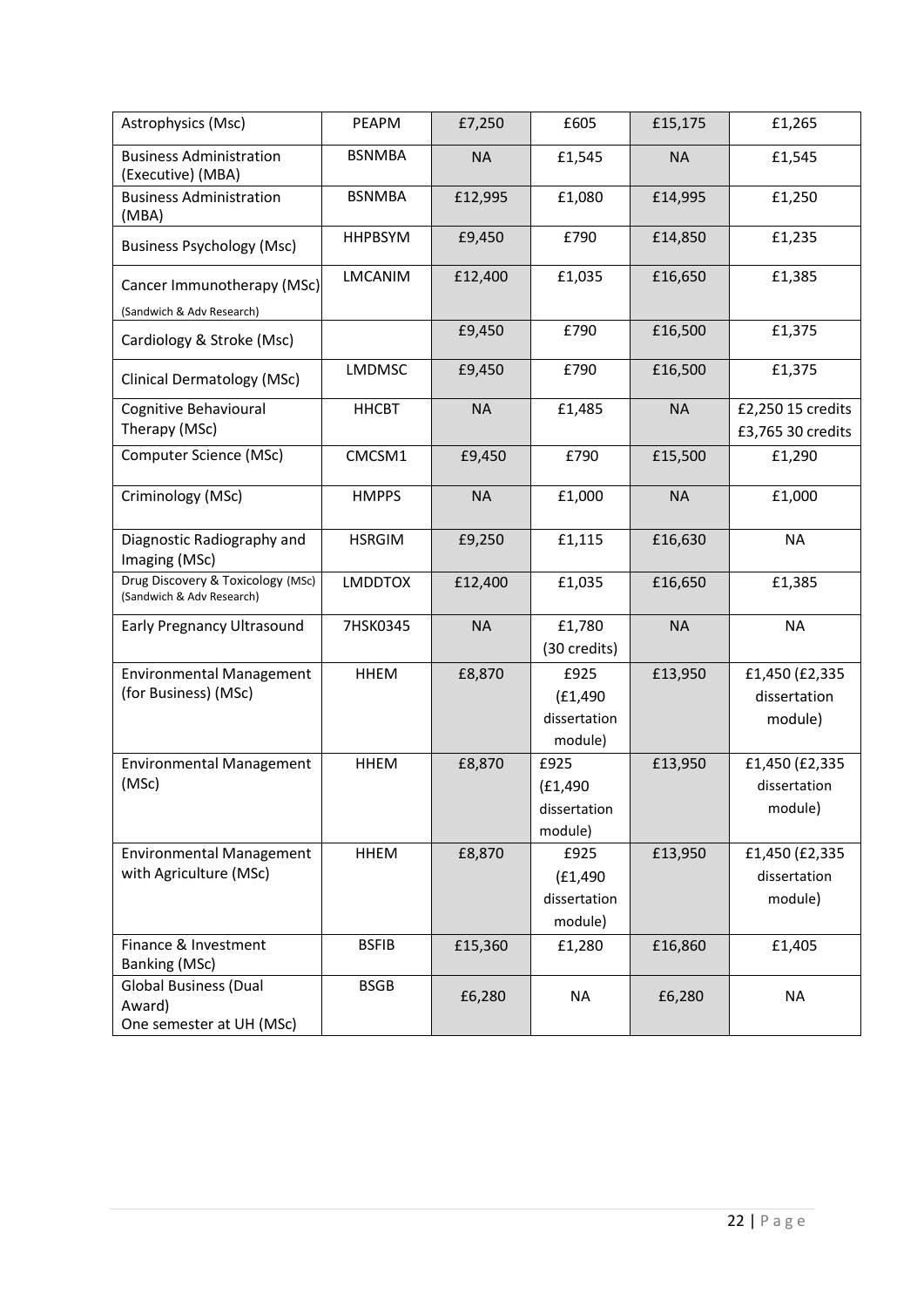| <b>Global Business (Dual</b>                                     | <b>BSGB</b>                  | £7,670    | <b>NA</b>    | £7,670    | <b>NA</b>     |
|------------------------------------------------------------------|------------------------------|-----------|--------------|-----------|---------------|
| Award)                                                           |                              |           |              |           |               |
| Two semesters at UH (MSc)                                        |                              |           |              |           |               |
| <b>Gynaecological Ultrasound</b>                                 | 7HSK0347                     | <b>NA</b> | £1,780 (30   | <b>NA</b> | <b>NA</b>     |
|                                                                  |                              |           | credits)     |           |               |
| Human Resource                                                   | HRMTGY1S/HR                  | £9,450    | £790         | £14,850   | £1,235        |
| Management (MA)                                                  | MTY1S/HRMTW                  |           |              |           |               |
| (with placement or adv. research)                                | Y1S/HRMTARM<br>1F/HRMTGARM   |           |              |           |               |
|                                                                  | 1F/HRMTWAR                   |           |              |           |               |
|                                                                  | M1F<br>BSMIB/                |           |              |           |               |
| International Business (MSc)<br>(with placement or adv research) | MSCIBY1S                     | £9,450    | £790         | £14,850   | £1,235        |
|                                                                  | BSMIBARM/                    |           |              |           |               |
| International Relations (MA)                                     | IBARM1F<br>HUIRM/IRMY1S      | £9,450    | £790         | £14,850   | £1,235        |
| (with placement or adv research)                                 | HUIRARM/IRAAM1F              |           |              |           |               |
|                                                                  |                              |           |              |           |               |
| International Tourism,                                           | BSITHE/ITHEY1S<br>BSITHEARM/ | £9,450    | £790         | £14,850   | £1,235        |
| Hospitality & Events                                             | ITHEARM1F                    |           |              |           |               |
| Management (MSc)                                                 |                              |           |              |           |               |
| (with placement or adv research)<br>Journalism & Media           | HEJMCM/                      | £9,450    | £790         | £14,850   | £1,235        |
| <b>Communications (MA)</b>                                       | JMCMY1S                      |           |              |           |               |
| (with placement or adv research)                                 | HEJMCARM/<br>JMCARM1F        |           |              |           |               |
|                                                                  |                              |           |              |           |               |
| Legal Practice (LLM)                                             | LALLMLPC                     | £14,820   | £1,235       | £14,820   | £1,235        |
|                                                                  |                              |           |              |           |               |
| <b>LLM Bar</b>                                                   | LALLMBP                      | £14,500   | £1,210       | £14,500   | £1,210        |
| Medical Microbiology (MSc)                                       | <b>LMMEDMIC</b>              | £12,400   | £1,035       | £16,650   | £1,385        |
| (Sandwich & Adv Research)                                        |                              |           |              |           |               |
| Molecular Biotechnology MSc)                                     | <b>LMMOLBIO</b>              | £12,400   | £1,035       | £16,650   | £1,385        |
| (Sandwich & Adv Research)                                        |                              |           |              |           |               |
| Mental Health Nursing (MSc)                                      | <b>HHMNURMH</b>              | £9,250    | £1,155       | £15,500   | £1,290        |
|                                                                  |                              |           |              |           |               |
| Musculoskeletal Injection                                        | 7HSK0334                     | <b>NA</b> | £1,425       | <b>NA</b> | <b>NA</b>     |
| Therapy                                                          |                              |           |              |           |               |
| Musculoskeletal Ultrasound                                       | 7HSK0367                     | <b>NA</b> | £1,780 (30   | <b>NA</b> | <b>NA</b>     |
|                                                                  |                              |           | credits)     |           |               |
|                                                                  | 7HSK0346                     | <b>NA</b> | £1,780 (30   | <b>NA</b> | <b>NA</b>     |
| <b>Obstetric Ultrasound</b>                                      |                              |           | credits)     |           |               |
|                                                                  |                              |           |              |           |               |
| <b>Occupational Psychology</b>                                   | <b>HHOCC</b>                 | £9,450    | £790         | £14,850   | £1,235        |
| (Msc)                                                            |                              |           |              |           |               |
|                                                                  | <b>HHPV</b>                  | <b>NA</b> | £1,350       | <b>NA</b> | £1,350 (£2915 |
|                                                                  |                              |           | (E2, 915)    |           | dissertation  |
| Pharmacovigilance (MSc)                                          |                              |           | dissertation |           | module)       |
|                                                                  |                              |           | module)      |           |               |
| Physicians Associate Studies                                     | <b>LMPYAS</b>                | £10,905   | <b>NA</b>    | <b>NA</b> | NA            |
|                                                                  |                              |           |              |           |               |
| (MSc)                                                            |                              |           |              |           |               |
| Physiotherapy (MSc)                                              | <b>HSPHYM</b>                | £9,250    | £1,115       | £16,035   | <b>NA</b>     |
|                                                                  |                              |           |              |           |               |
| Postgraduate Certificate of                                      | <b>HEPGCE</b>                | £9,250    | £1,155       | £17,235   | NA            |
| Education                                                        |                              |           |              |           |               |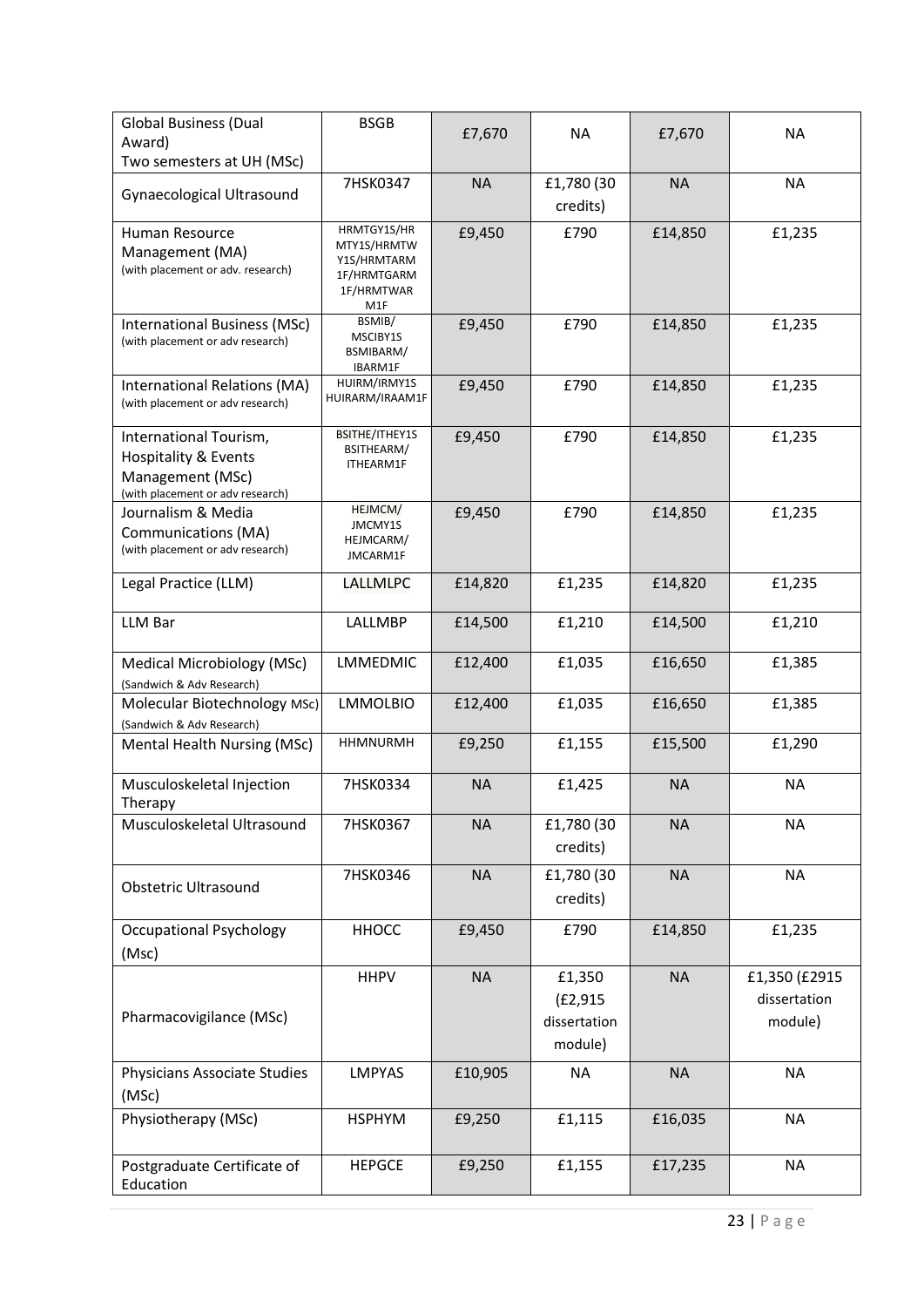| Postgraduate Certificate of<br>Education           | <b>HEPGCE</b> | £1,275    | <b>NA</b>                                    | <b>NA</b> | <b>NA</b>                                 |
|----------------------------------------------------|---------------|-----------|----------------------------------------------|-----------|-------------------------------------------|
| Referred placement fee                             |               |           |                                              |           |                                           |
| <b>Research in Clinical</b><br>Psychology (Msc)    | <b>HHMCLP</b> | £9,450    | £790                                         | £14,850   | £1,235                                    |
| <b>Shortened Midwifery</b>                         | <b>HHMBSM</b> | £9,250    | <b>NA</b>                                    | <b>NA</b> | <b>NA</b>                                 |
| Sustainable Planning (MSc)                         | <b>HHMSP</b>  | £8,020    | £670                                         | £14,435   | £1,205                                    |
| Theoretical Physics (Msc)                          | <b>PETPM</b>  | £7,250    | £605                                         | £15,175   | £1,265                                    |
| <b>Transport (with Advanced</b><br>Research) (MSc) | <b>TBC</b>    | £9,450    | £790                                         | £15,950   | £1,330                                    |
| Ultrasound independent<br>work based skills 1      | 7HSK0349      | <b>NA</b> | £890                                         | <b>NA</b> | <b>NA</b>                                 |
| Ultrasound independent<br>work based skills 2      | 7HSK0350      | <b>NA</b> | £890                                         | <b>NA</b> | <b>NA</b>                                 |
| Ultrasound independent<br>work based skills 3      | 7HSK0351      | <b>NA</b> | £1,780 (30<br>credits)                       | <b>NA</b> | <b>NA</b>                                 |
| Vascular ultrasound                                | 7HSK0353      | <b>NA</b> | £1,780 (30<br>credits)                       | <b>NA</b> | <b>NA</b>                                 |
| Water & Environmental<br>Management (MSc)          | <b>HHEM</b>   | £8,870    | £925<br>(E1, 490)<br>dissertation<br>module) | £13,950   | £1,450 (£2,335<br>dissertation<br>module) |

\*per 15 credit module (unless otherwise stated)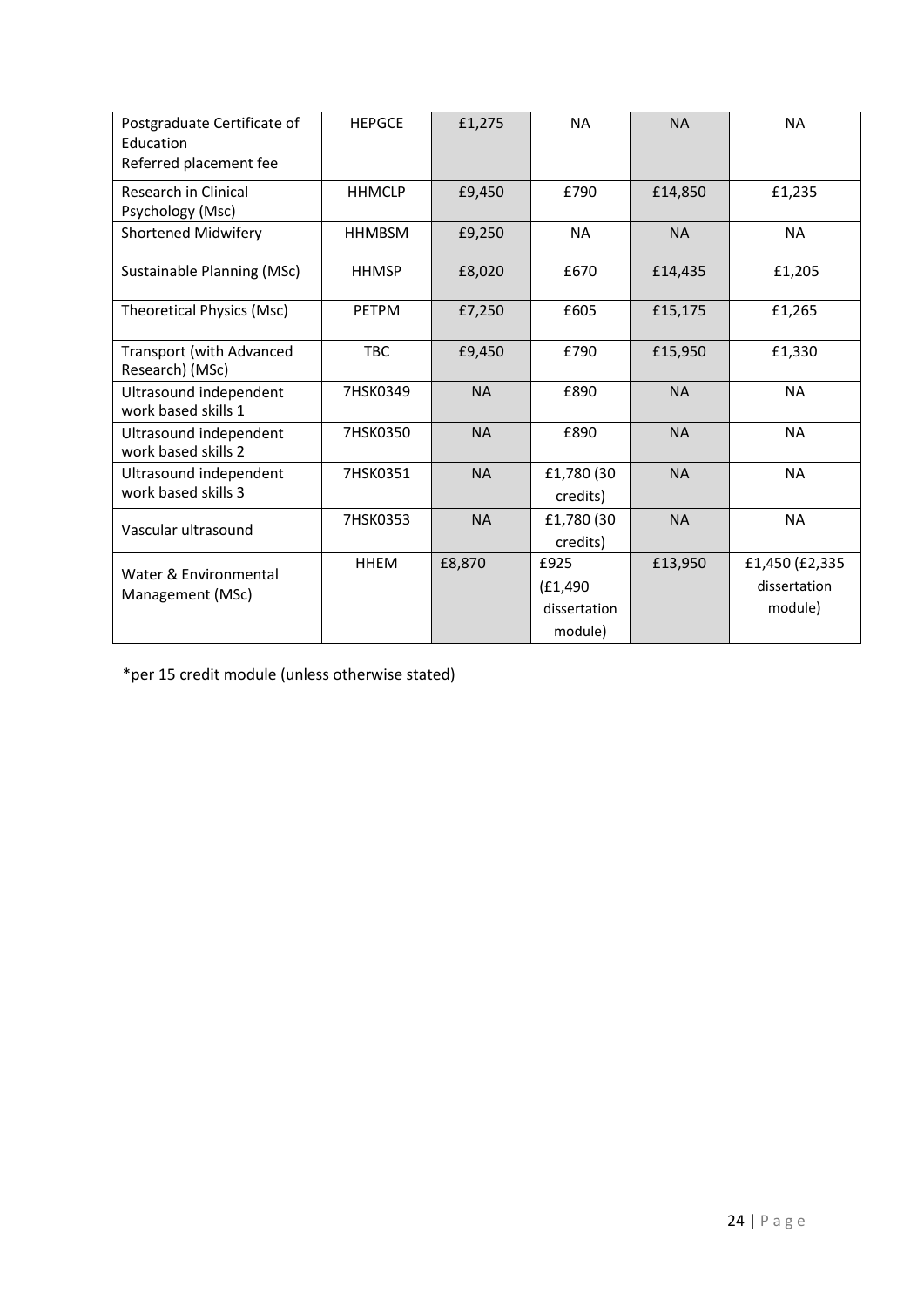# <span id="page-24-0"></span>**6 RESEARCH STUDENT FEES FOR 2021/22**

These fees are reviewed each year and figures quoted in this document apply only to academic year 2021/22 with no commitment to future years. Fees are payable annually until formal submission for final examination to the Doctoral College.

All Research students who wish to suspend their studies should refer to the Doctoral College who will confirm their tuition fee position.

#### <span id="page-24-10"></span><span id="page-24-9"></span><span id="page-24-8"></span><span id="page-24-7"></span><span id="page-24-6"></span><span id="page-24-1"></span>**6.1 Research Fees for research degree schedules**

<span id="page-24-5"></span><span id="page-24-4"></span><span id="page-24-3"></span>Fees for research students enrolled on research degree schedules between 1 August 2021 and 31 July 2022.

<span id="page-24-2"></span>

| Schedule   | Research<br><b>Degree</b><br>Award                    | Full-time<br>Home                                              | Part-<br>time<br>Home                                                | Full-time<br>Internation<br>al (based in<br>UK)                              | Part-time<br>Internation<br>al (based in<br>UK) | Full-time<br>International<br>Distance-<br><b>Based</b> | Part-time<br>International<br>Distance-<br><b>Based</b> |
|------------|-------------------------------------------------------|----------------------------------------------------------------|----------------------------------------------------------------------|------------------------------------------------------------------------------|-------------------------------------------------|---------------------------------------------------------|---------------------------------------------------------|
| Schedule A | PhD;<br><b>MPhil</b>                                  | £5,430                                                         | £2,715                                                               | £14,470 <sup>i</sup>                                                         | £7,235                                          | £7,345                                                  | £3,670                                                  |
| Schedule B | Doctorate in<br>Engineering<br>(EngD;<br>MPhil)       | N/A                                                            | £5,405                                                               | N/A                                                                          | N/A                                             | N/A                                                     | N/A                                                     |
| Schedule C | Doctorate in<br>Clinical<br>Psycholog y<br>(DclinPsy) | <b>NHS</b><br>Contract<br>£24,020<br>plus<br>placement<br>fees | N/A                                                                  | Requested<br>Self-<br>funded<br>fee:<br>£24,020<br>plus<br>placement<br>fees | N/A                                             | N/A                                                     | N/A                                                     |
| Schedule D | Doctorate in<br>Management<br>(Dman;<br>MPhil)        | N/A                                                            | £9,260<br>(self-<br>funded)<br>£10,415<br>(corpora<br>te-<br>funded) | N/A                                                                          | N/A                                             | N/A                                                     | N/A                                                     |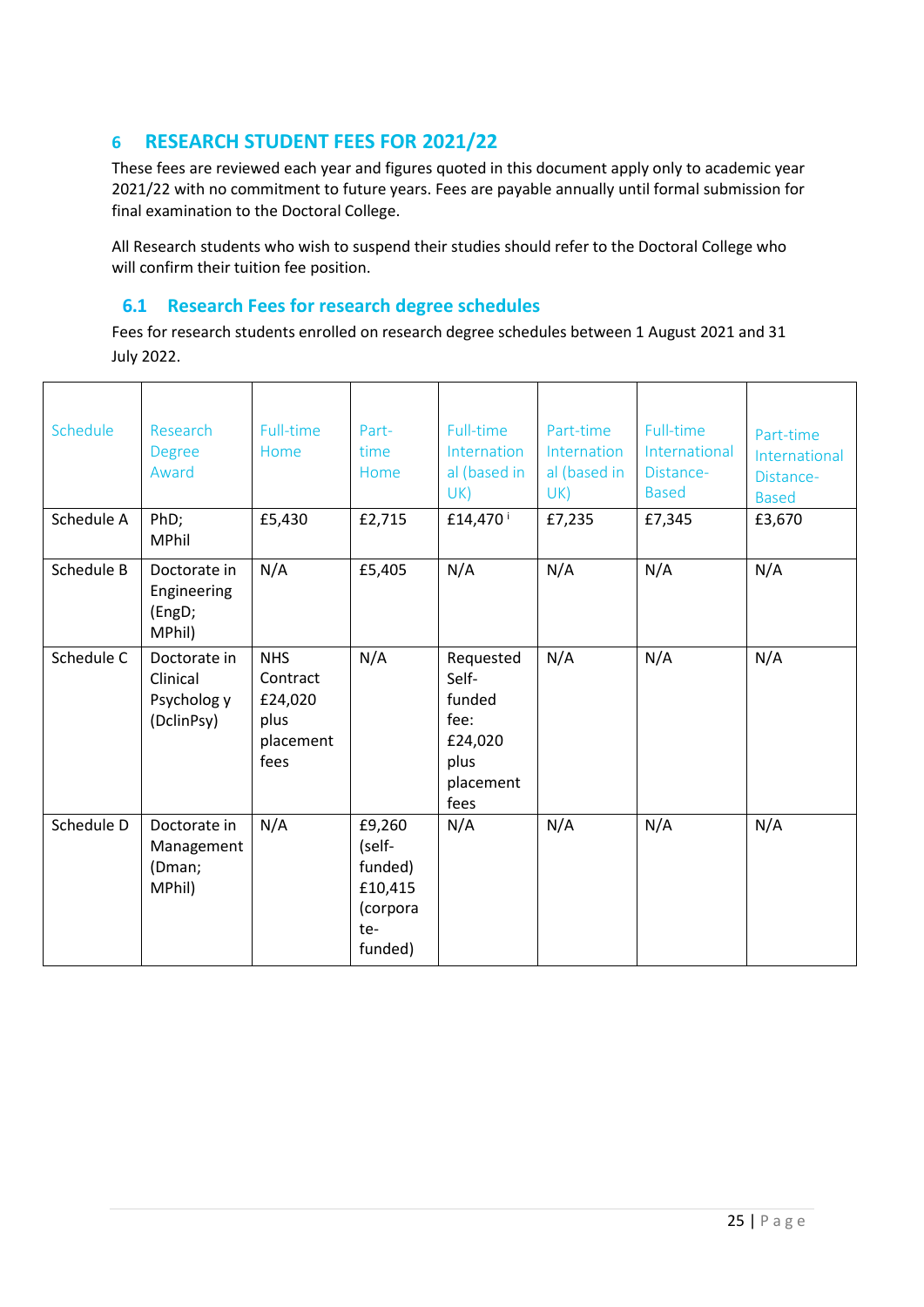| Schedule E | Doctorate in<br><b>Business</b><br>Administr<br>ation (DBA;<br>MPhil) | N/A      | £5,105 | N/A                  | £5,105 | N/A    | N/A    |
|------------|-----------------------------------------------------------------------|----------|--------|----------------------|--------|--------|--------|
| Schedule F | Doctorate in<br>Health<br>Research<br>(DHRes;<br>MPhil)               | N/A      | £3,765 | N/A                  | £3,765 | N/A    | N/A    |
| Schedule H | Doctorate in<br>Education<br>(EdD;<br>MPhil)                          | N/A      | £4,340 | N/A                  | £4,340 | N/A    | N/A    |
| Schedule J | Doctorate in<br>Medicine<br>(MD)<br>MPhil)                            | N/A      | £2,715 | N/A                  | £2,715 | N/A    | N/A    |
| Schedule K | MA by<br>Research<br>MSc by<br>Research                               | £5,430ii | £2,715 | £14,470 <sup>i</sup> | £7,235 | £7,345 | £3,670 |
| Schedule L | Doctorate in<br>Fine Art<br>(DFA;<br>MPhil)                           | £5,430   | £2,715 | £14,470 <sup>i</sup> | £7,235 | £7,345 | £3,670 |
| Schedule M | Doctorate in<br>Design<br>(Ddes;<br>MPhil)                            | £5,125   | £2,560 | £13,650 <sup>i</sup> | £7,235 | £7,345 | £3,670 |
| Schedule Q | Doctorate in<br>Education<br>(EdD;<br>MPhil) (Top<br>up schedule)     | N/A      | £4,340 | N/A                  | £4,340 | N/A    | N/A    |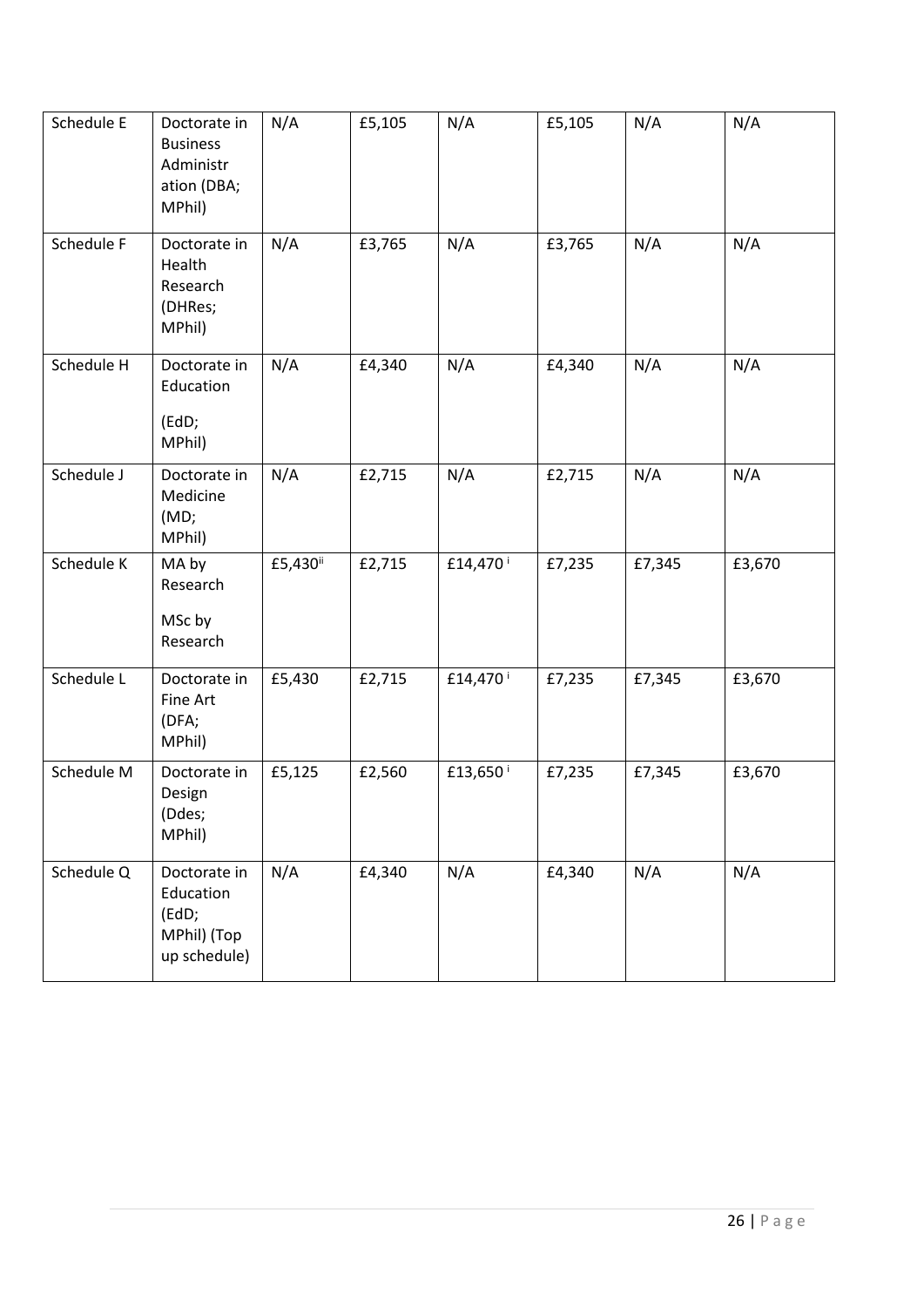| Schedule R: | Doctorate in<br>Heritage<br>(Dheritag e;<br>MPhil)                                                                                      | £5,125 | £2,560 | £13,650 <sup>i</sup> | £6,825 | £6,930 | £3,465 |
|-------------|-----------------------------------------------------------------------------------------------------------------------------------------|--------|--------|----------------------|--------|--------|--------|
| Schedule T  | PhD with<br>Industry<br>Experience<br>(MPhil with<br>Industry<br>Experience;<br>MA/MSc by<br>Research<br>with<br>Industry<br>Experience | £5,430 | £2,715 | £14,470              | £7,235 | £7,345 | £3,670 |
| Schedule U  | Doctorate in<br>Cyber<br>Security<br>(CSecD;<br>MPhil)                                                                                  | £5,430 | £2,715 | £14,470 <sup>i</sup> | £7,235 | £7,345 | £3,670 |
| Schedule V  | Doctorate in<br>Public Health<br>(DPH;<br>MPhil)                                                                                        | N/A    | £3,270 | N/A                  | £3,270 | N/A    | N/A    |

<sup>i</sup>£500 full payment discount – see 6.4 for conditions.

ii A concessionary fee of the standard part-time rate for full-time study is available to self-fee paying candidates enrolled for Schedule K (Home & International). The concession is not available for candidates enrolled on Schedule A. The concession is granted for 18 months only. Candidates in receipt of this concession who have not submitted for examination within the 18 month period, will then become liable to pay the full-time fee until the point of submission. Fees are payable annually.

Students on any of these courses, paying the full cost of the tuition fee from their own resources direct to the University, are eligible for the graduate scholarship. The scholarship is equivalent to 20% of the tuition fee due for the first year of full-time PGR study (for UK/EU and International students only) and 20% of the fee due for all years of part-time PGR study (for UK/EU students only).

More information can be found here: [https://www.herts.ac.uk/study/fees-and](https://www.herts.ac.uk/study/fees-and-funding/scholarships/postgraduate-scholarships-for-uk-and-eu-students)[funding/scholarships/postgraduate-scholarships-for-uk-and-eu-students](https://www.herts.ac.uk/study/fees-and-funding/scholarships/postgraduate-scholarships-for-uk-and-eu-students)

A compulsory non-refundable deposit of £5,000 is required from international students that require a student visa.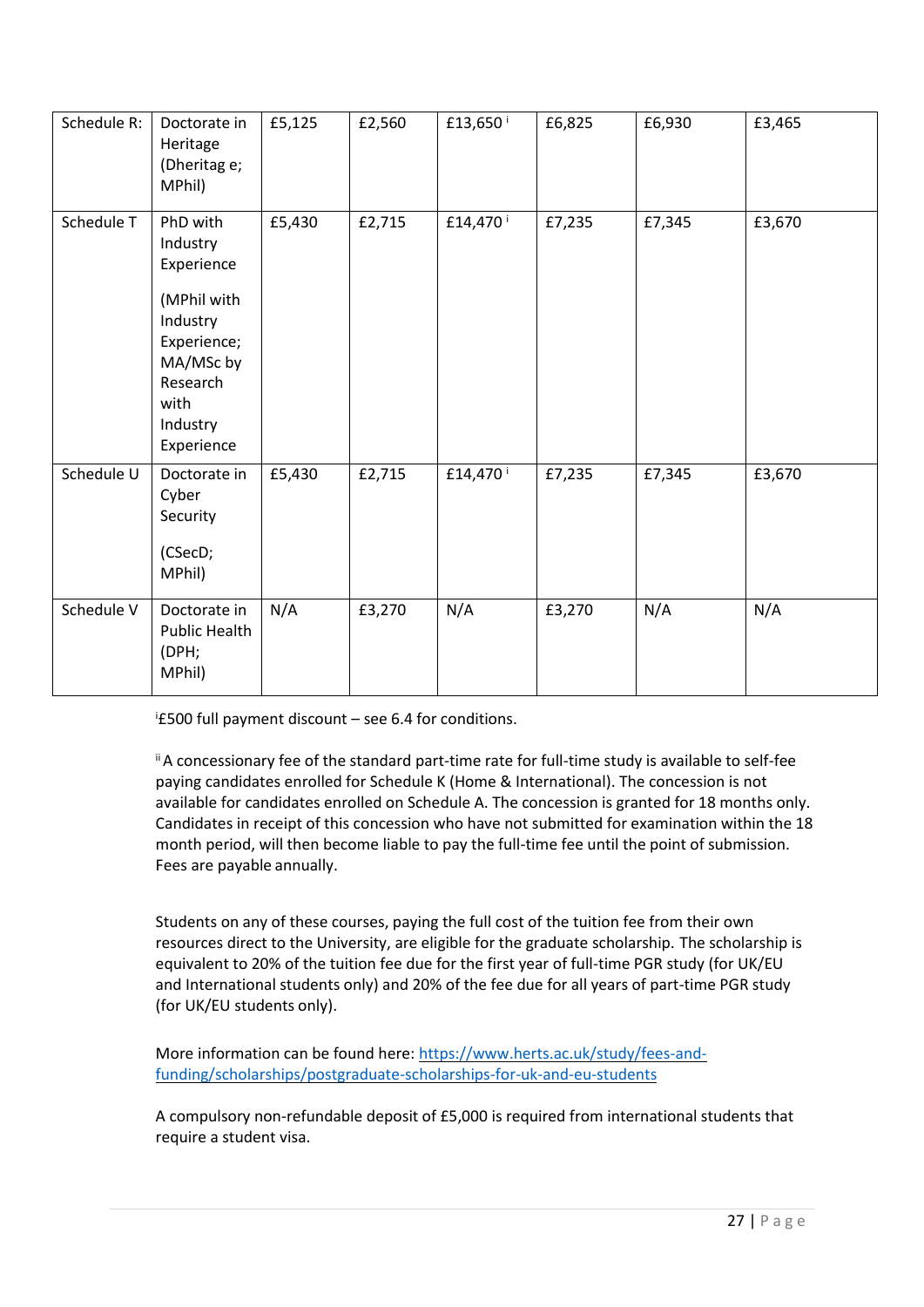# <span id="page-27-0"></span>**6.2 Bench Fees**

<span id="page-27-1"></span>Where bench fees are applicable, details will be made available with the *Offer* documentation*.*

# **6.3 International research students based in their home country (distancebased)**

International students studying in their home country for the duration of their research degree registration, i.e. not based at UH, may register and pay a fee at the reduced full-time international rate of £6,930, subject to confirmation of status. Distance registration must be approved by the Research Degrees Board prior to the issuing of an offer letter. Students registering on this basis are normally expected to spend one third of the duration of their programme of study at the University and attend relevant researcher development training sessions in the University. Those based overseas must also pay for supervisor travel and subsistence costs outside the UK (if applicable). Should an international student based overseas subsequently continue their study in the UK, they must pay the full-time international fee or a pro-rata fee for periods spent at UH, as appropriate. Such periods of study in the UK would be subject to the UK Government's visa entry requirements. International students studying on professional doctorate programmes will pay the fee applicable to their particular programme.

# <span id="page-27-2"></span>**6.4 Fee Paying Periods for Research Degrees**

Research students can enrol at the beginning of each month and fees are charged for the year from their enrolment date. Fees are charged annually until the student formally submits to Academic Services for final examination.

# <span id="page-27-3"></span>**6.5 Fee Paying Periods for Research Degrees**

International students who pay their own fees, in full, within 30 days of the date of enrolment (or anniversary of date of enrolment for returning students), are entitled to a £500 'payment in full' discount.

# <span id="page-27-4"></span>**6.6 Minimum fees to pay**

The minimum period of enrolment/registration for a research award for which fees must be paid is normally one year (full-time)/two years (part-time) prior to submission.

# <span id="page-27-5"></span>**6.7 Fees where the Student Changes Mode of Study during the Year (time or part time)**

A research student who changes mode of study (full time or part time) at any time in the year will pay a pro rata fee based on the full-time or part-time fee and date of change.

# <span id="page-27-6"></span>**6.8 Writing-up fees for former full-time research students (Schedule A only)**

Full-time research students submitting for examination for MPhil or PhD, who have paid full-time fees for a minimum of three consecutive years will be allowed one term (normally a fourmonth period) free of charge after the completion of their full-time registration. Thereafter they are liable for one-third of the part-time fee per four calendar months, for the duration of their registration i.e. until the student formally submits to the Doctoral College.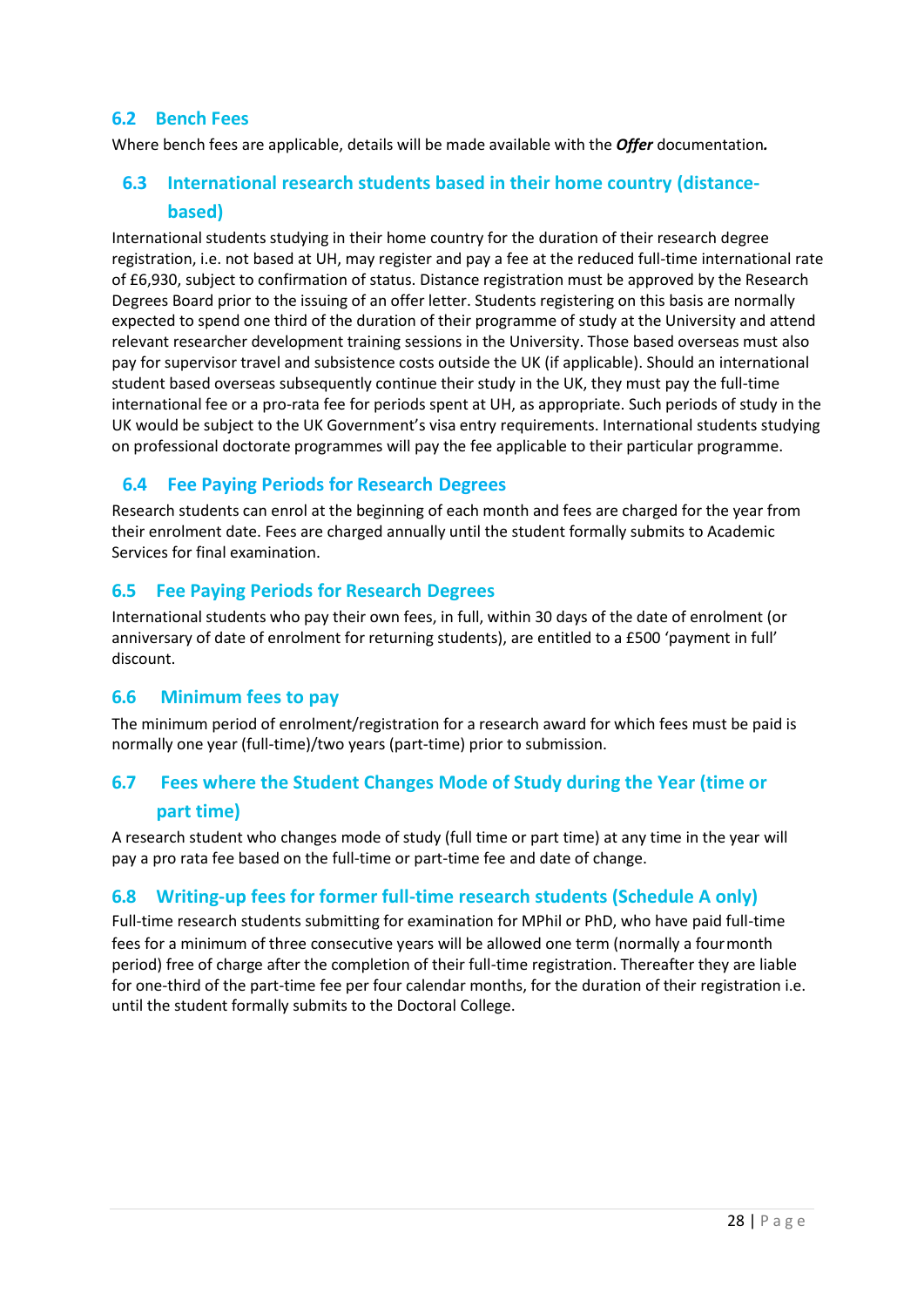Research students registered on any other research degree programme or schedule are not eligible for writing-up fees.

# <span id="page-28-0"></span>**6.9 Post viva examination fees**

Following viva examinations, research students will receive written notification from the Doctoral College of the deadline by which they must formally submit amendments/revisions to the Doctoral College. No additional fees will be charged for this period if the student submits within this deadline. Thereafter, the student is liable for one third of the part-time rate per 4 calendar months, that passes after the deadline, until the student formally submits the amendments/revisions to the Doctoral College.

#### <span id="page-28-1"></span>**6.10 Higher Doctorate**

Fees for the award of Higher Doctorates (LLD; DLitt; DMus, DSc) £6,350 To be paid in two instalments:

- Initial instalment to be paid on enrolment £2,350
- Second instalment to be paid at the examination stage £4000

#### <span id="page-28-2"></span>**6.11 International students studying part-time in the UK**

International students wishing to register for a part-time research degree based in the UK throughout the duration of their registration should contact Student Records and Enrolment [\(sre@herts.ac.uk\)](mailto:sre@herts.ac.uk) for a status check prior to the issuing of an offer letter.

Research degree fees may rise in future years in line with inflation.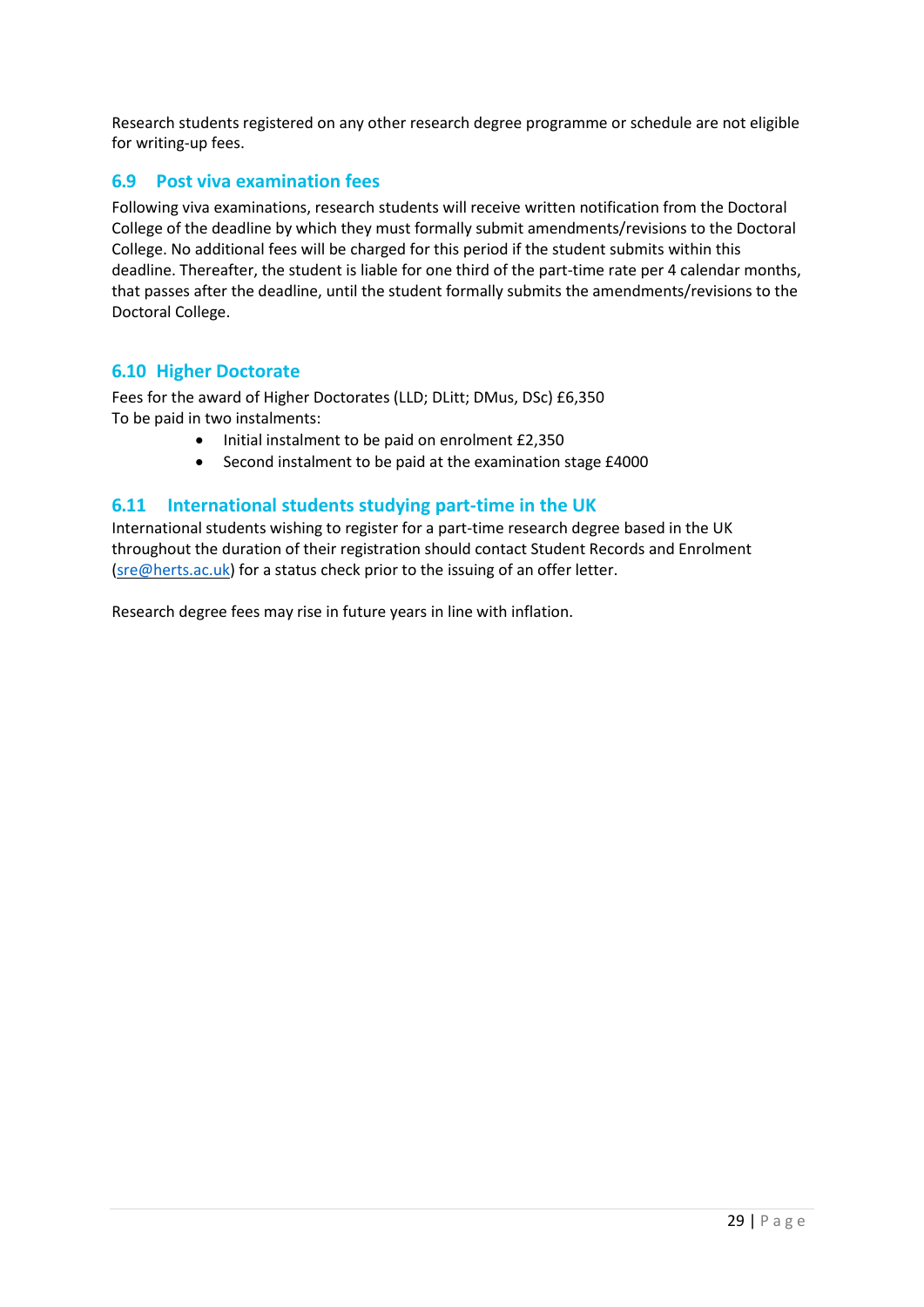# <span id="page-29-0"></span>**7 UH ONLINE<sup>6</sup>FEES FOR 2021/22**

These fees vary depending on the academic year in which the student began the course, and are for courses stated in this section only.

# <span id="page-29-1"></span>**7.1 Undergraduate Fees**

|                                                                                                    | Home                                          |                          | <b>International</b>                          |                          |
|----------------------------------------------------------------------------------------------------|-----------------------------------------------|--------------------------|-----------------------------------------------|--------------------------|
| Course                                                                                             | <b>Full Fee per</b><br>level<br>(120 credits) | <b>Modular</b><br>$Fee*$ | <b>Full Fee per</b><br>level<br>(120 credits) | <b>Modular</b><br>$Fee*$ |
| <b>Business Administration UG (standalone</b><br>modules)                                          | N/A                                           | £780                     | N/A                                           | £780                     |
| BA (Hons) Business Administration<br>(Levels 4, 5 & $6$ – available part-time)                     | £6,240                                        | £780                     | £6,240                                        | £780                     |
| BA (Hons) Business Administration (Top<br>Up) (Level 6 only - available part-time)                 | £6,240                                        | £780                     | £6,240                                        | £780                     |
| <b>Business and Sport Management UG</b><br>(standalone modules)                                    |                                               | £780                     | £6,240                                        | £780                     |
| BSc (Hons) Business and Sport<br>Management (Levels 4, 5 & 6 - available<br>part-time)             | £6,240                                        | £780                     | £6,240                                        | £780                     |
| <b>BSc (Hons) Computer Science</b><br>(Levels 4, 5 & 6 – available part-time<br>only)              | £6,240                                        | £780                     | £6,240                                        | £780                     |
| BSc (Hons) Computer Science (Top Up)<br>(Level 6 only - available part-time or full-<br>time)      | £6,240                                        | £780                     | £6,240                                        | £780                     |
| <b>BSc (Hons) Information Technology</b><br>(Levels 4, 5 & 6 - available part-time<br>only)        | £6,240                                        | £780                     | £6,240                                        | £780                     |
| BSc (Hons) Information Technology (Top<br>Up) (Level 6 only - available part-time or<br>full-time) | £6,240                                        | £780                     | £6,240                                        | £780                     |

\*Modular fees are quoted per 15-credit module, however some courses run 30-credit modules. Therefore, modules could charge £780 if 15 credits and £1,560 if 30 credits. Please refer to the Programme Specification to check the number of credits you will be studying. You can get a copy of the Programme Specification from **AskUHOnline@herts.ac.uk** 

<sup>6</sup>UH Online refers to the University courses which at the time of initial application by the student are advertised as being an online course, which means that they are designed to be delivered, taught and assessed via web-based learning. UH Online does not refer to any programme which was intended to be campus based and due to circumstances has been amended to be delivered wholly or partly online.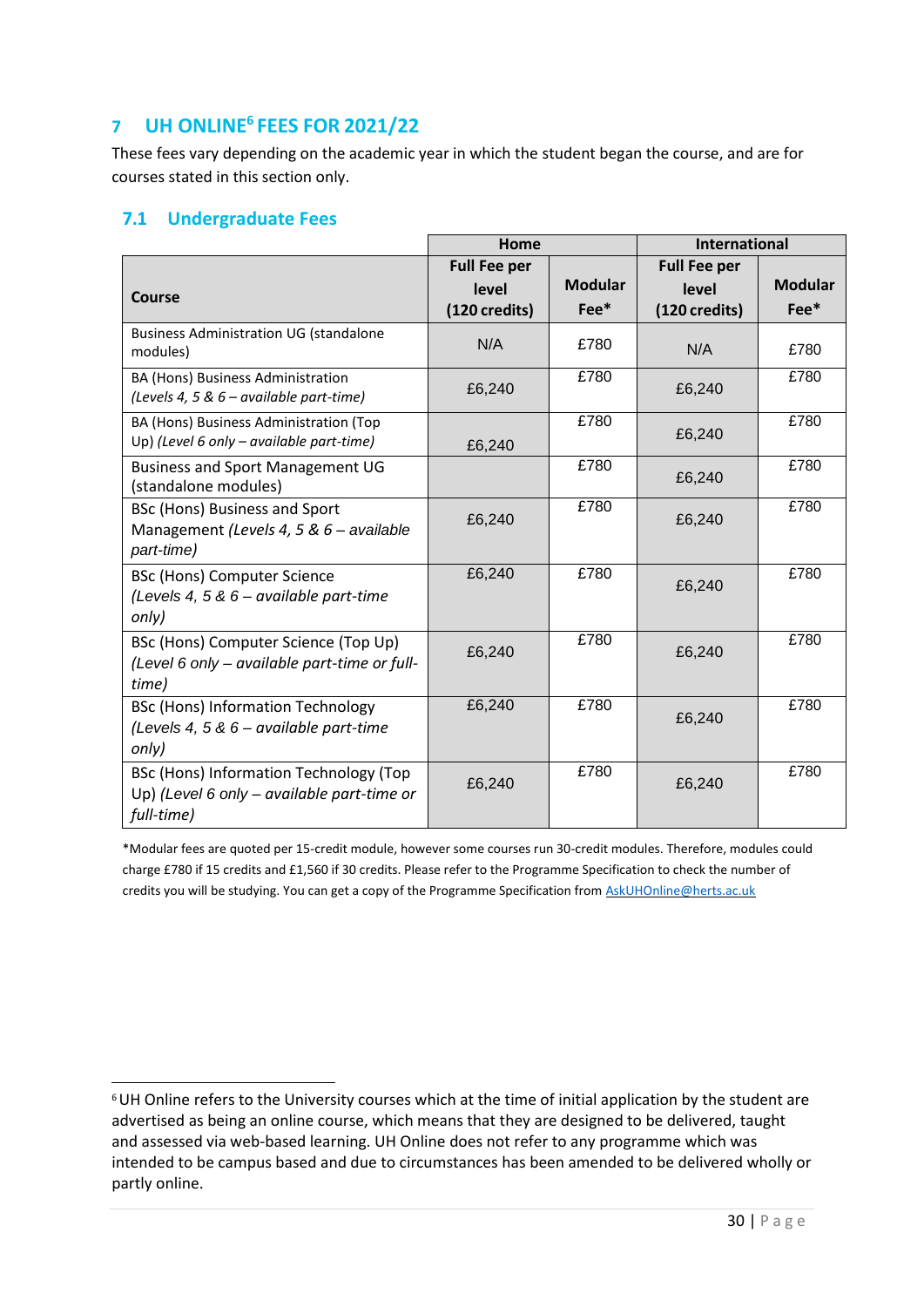#### <span id="page-30-0"></span>**7.2 Postgraduate Fees**

|                                                                            | Home                             |                        | <b>International</b>                 |                        |
|----------------------------------------------------------------------------|----------------------------------|------------------------|--------------------------------------|------------------------|
| Course                                                                     | <b>Full Fee</b><br>(180 credits) | <b>Modular</b><br>Fee* | <b>Full Fee</b><br>(180)<br>credits) | <b>Modular</b><br>Fee* |
| <b>Master of Business Administration</b><br>(available part-time)          | N/A                              | £1,040                 | N/A                                  | £1,040                 |
| Computer Science PG (standalone<br>modules)                                | £9,360                           | £780                   | £9,360                               | £780                   |
| MSc Computer Science (available part-<br>time or full-time)                | £9,360                           | £780                   | £9,360                               | £780                   |
| MSc Distributed Systems & Networks<br>(available part-time or full-time)   | £9,360                           | £780                   | £9,360                               | £780                   |
| MSc E-Learning Technology (available<br>part-time or full-time)            | £9,360                           | £780                   | £9,360                               | £780                   |
| MSc Software Engineering (available<br>part-time or full-time)             | £9,360                           | £780                   | £9,360                               | £780                   |
| <b>Production and Manufacturing</b><br>Engineering PG (standalone modules) | N/A                              | £780                   | N/A                                  | £780                   |
| <b>MSc Manufacturing Management</b><br>(available part-time only)          | £9,360                           | £780                   | £9,360                               | £780                   |
| MSc Operations & Supply Chain<br>Management (available part-time only)     | £9,360                           | £780                   | £9,360                               | £780                   |
| Mental Health Recovery & Social<br>Inclusion PG (standalone modules)       | N/A                              | £780                   | N/A                                  | £780                   |
| PgCert Mental Health Recovery & Social<br>Inclusion                        | £3,120<br>(60-credits only)      | £780                   | £3,120<br>(60 credits<br>only)       | £780                   |
| PgDip Mental Health Recovery & Social<br>Inclusion                         | £6,240<br>(120 credits only)     | £780                   | £6,240<br>(120 credits<br>only)      | £780                   |
| MSc Mental Health Recovery & Social<br>Inclusion(available part-time only) | £9,360                           | £780                   | £9,360                               | £780                   |
| Master of Public Health PG (standalone<br>modules)                         | N/A                              | £780                   | N/A                                  | £780                   |
| MPH Master of Public Health(available<br>part-time or full-time)           | N/A                              | £780                   | N/A                                  | £780                   |
| MA Global Film and Television(available<br>part-time only)                 | £9,360                           | £780                   | £9,360                               | £780                   |
| MA Illustration (available<br>part-time only)                              | £9,360                           | £780                   | £9,360                               | £780                   |
| MA Graphic Design (available<br>part-time only)                            | £9,360                           | £780                   | £9,360                               | £780                   |

\*Modular fees are quoted per 15-credit module, however some courses run 30-credit or 60-credit modules. Therefore, modules could charge £780 if 15 credits and £1,560 if 30 credits. Please refer to the Programme Specification to check the number of credits you will be studying. You can get a copy of the Programme Specification from [AskUHOnline@herts.ac.uk](mailto:AskUHOnline@herts.ac.uk)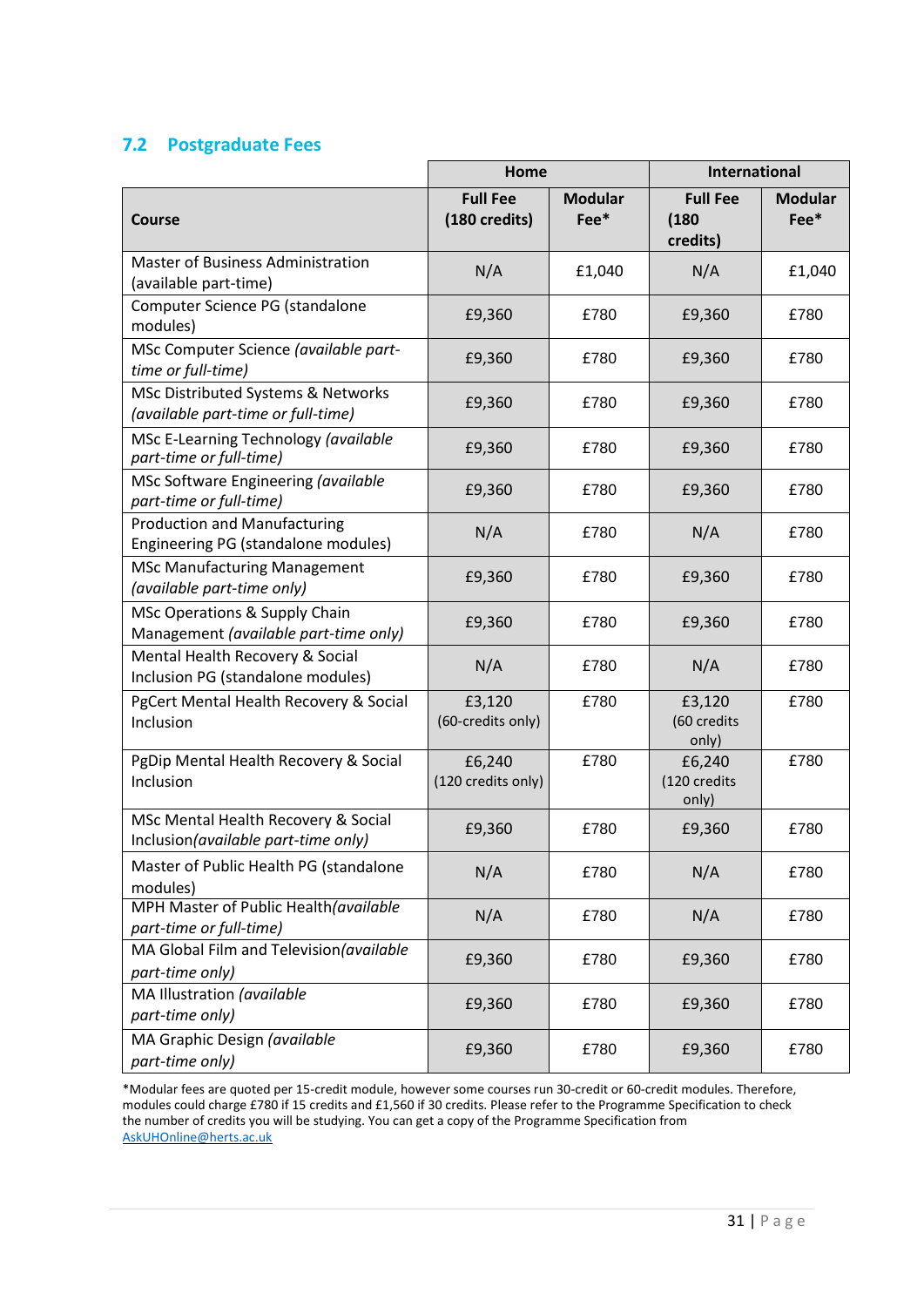# <span id="page-31-0"></span>**7.3 Payment of fees for UH Online programmes**

Tuition fees are due in advance of each semester of study. The deadlines for each semester will be as follow:

- i. For study within semester A (Sep-Jan) Friday  $17<sup>th</sup>$  September 2021
- ii. For study within semester B (Jan-Jun) Friday  $14<sup>th</sup>$  January 2022
- iii. For study within semester C (Jun-Sep) Friday  $13<sup>th</sup>$  May 2022

# <span id="page-31-1"></span>**7.4 Fee liability and refunds for UH Online students**

The University policy on fee refunds applies to full-time and part-time students where the student withdraws or rests from a programme or from modules.

When processing a request for a refund of tuition the University may, at its discretion, withhold an additional element of the module fees to cover the cost of resources or materials that have been supplied to the student.

| <b>Semester</b> | <b>Fee liability</b>                                      |
|-----------------|-----------------------------------------------------------|
| Semester A      | Fee liability is 25% from 4th October 2021                |
|                 | Fee liability is 50% from 1st November 2021               |
|                 | Fee liability is 100% from 22 <sup>nd</sup> November 2021 |
| Semester B      | Fee liability is 25% from 31 <sup>st</sup> January 2022   |
|                 | Fee liability is 50% from 21 <sup>st</sup> February 2022  |
|                 | Fee liability is 100% from 21 <sup>st</sup> March 2022    |
| Semester C      | Fee liability is 25% from 6 <sup>th</sup> June 2022       |
|                 | Fee liability is 50% from 27th June 2022                  |
|                 | Fee liability is 100% from 25 <sup>th</sup> July 2022     |

The following fee liability and refund entitlement dates applies to UH Online students only.

# <span id="page-31-3"></span><span id="page-31-2"></span>**8 DISCOUNTS, BURSARIES AND SCHOLARSHIPS**

# **8.1 UH Scholarships**

There are a number of externally funded scholarships offered to students meeting the criteria of the companies, individuals and community organisations who have made the funds available. <http://www.herts.ac.uk/apply/fees-and-funding/scholarships>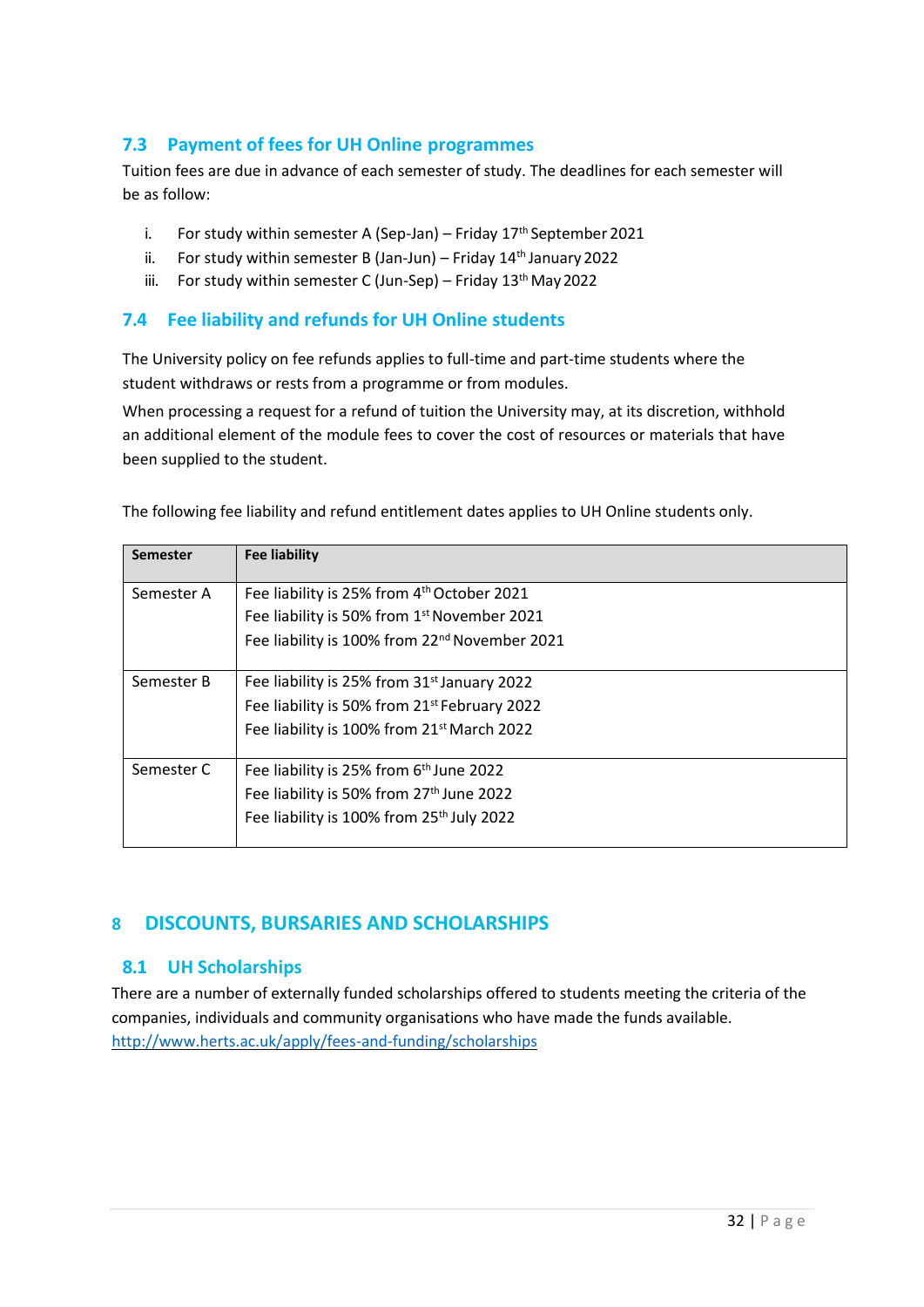# **8.2 UH Graduate Scholarship**

<span id="page-32-0"></span>The UH Graduate Scholarship is a discount available to graduates for Home/EU and international students studying a full-time or part-time Postgraduate degree, provided they have graduated from an undergraduate degree from the University, or the former Hatfield Polytechnic.

#### <span id="page-32-1"></span>**8.2.1 Details**

| <b>Applicable Courses</b>                  | UH Graduate Scholarship    | <b>Remarks</b>                       |
|--------------------------------------------|----------------------------|--------------------------------------|
| <b>Full-time Taught Master's</b><br>Degree | 20% discount on normal fee | Discount applies for year 1 only.    |
| Part-time Taught Master's<br>Degree        | 20% discount on normal fee | Discount applies to years 1 and<br>2 |

#### <span id="page-32-2"></span>**8.2.2 Procedures**

- (i) To claim the UH Graduate Scholarship, the student must be a graduate of the University, from an undergraduate programme.
- **(ii)** The UH Graduate Scholarship will be given to students who are paying the full cost of the tuition fee from their own resources (including a Postgraduate loan from the Student Finance England (or an equivalent funding body)). **Fees paid by the student's**  family do not count as sponsorship.
- (iii) A student who has only undertaken a preparatory course is not eligible for the UH Graduate Scholarship.
- (iv) Students on Graduate Diploma in Law, PGCE and other vocational and professional courses are also not eligible for the UH Graduate Scholarship.

Please see the following link for the full terms and conditions

[https://www.herts.ac.uk/study/fees-and-funding/scholarships/postgraduate-scholarships-for-uk](https://www.herts.ac.uk/study/fees-and-funding/scholarships/postgraduate-scholarships-for-uk-and-eu-students)[and-eu-students](https://www.herts.ac.uk/study/fees-and-funding/scholarships/postgraduate-scholarships-for-uk-and-eu-students)

For students that withdraw (both student & university initiated); all discounts will be adjusted on a pro-rata basis in line with the fee related liability and any adjustments to bursaries or scholarships will be subject to the terms and conditions of the award.

# <span id="page-32-4"></span><span id="page-32-3"></span>**9 STAFF MEMBERS - UH, ASSOCIATE COLLEGES AND UH SUBSIDIARIES**

# **9.1 UH & UK partner staff**

There is a full remission of fees for staff undertaking part-time courses of study. This covers individuals employed with one year's continuous service by the University. The remission of fees does not however apply to students of the University who may be employed in any capacity by the University. The fee remission is subject to conditions as detailed at [https://herts365.sharepoint.com/sites/Pensions-and](https://herts365.sharepoint.com/sites/Pensions-and-benefits/Shared%20Documents/Fee_Waiver_policy.pdf#search%3Dfee%20waiver)[benefits/Shared%20Documents/Fee\\_Waiver\\_policy.pdf#search=fee%20waiver](https://herts365.sharepoint.com/sites/Pensions-and-benefits/Shared%20Documents/Fee_Waiver_policy.pdf#search%3Dfee%20waiver)

There is a 50% fee remission applicable to staff of the University's wholly owned subsidiary companies and/or UK Partner Organisations.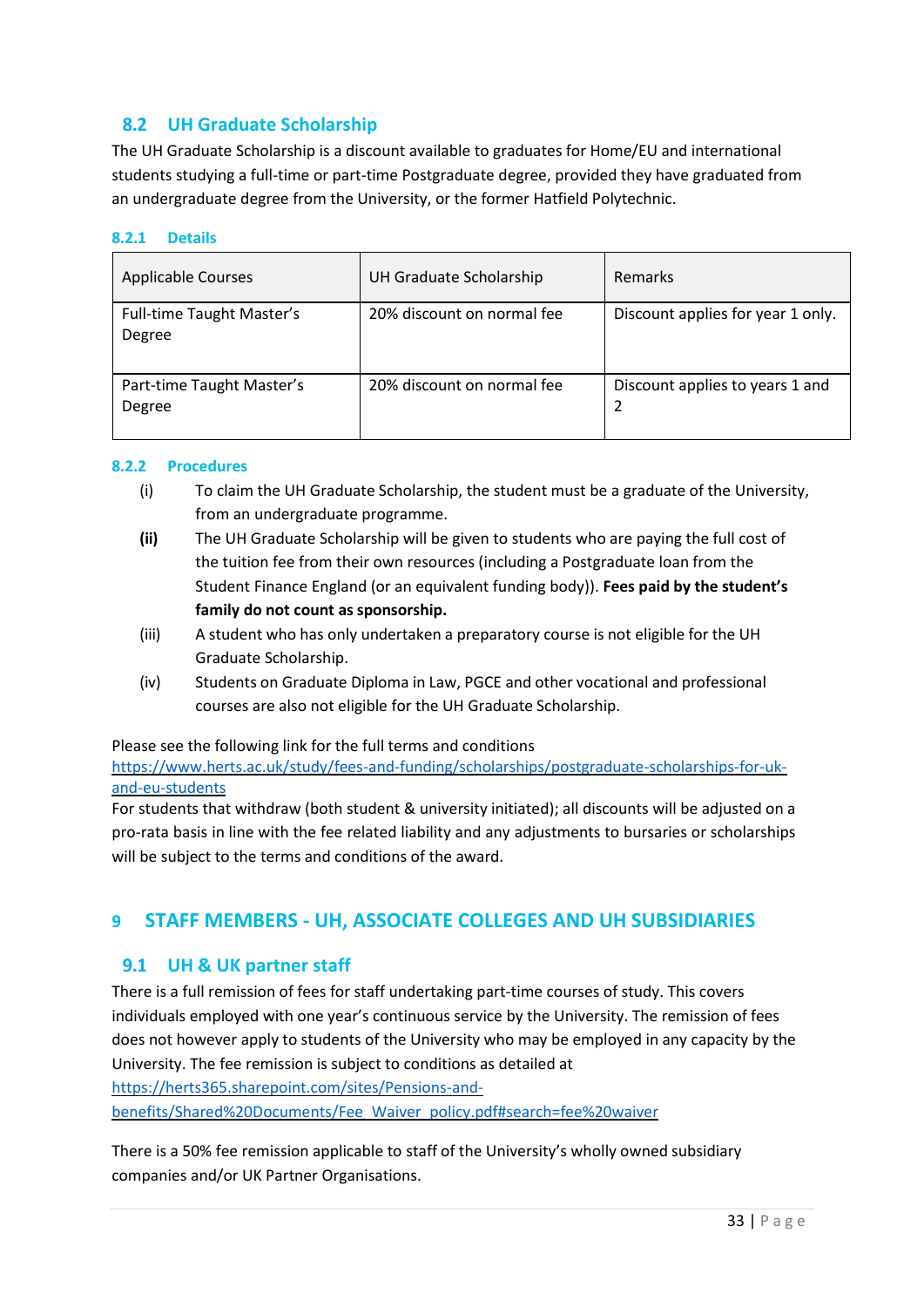# <span id="page-33-0"></span>**9.2 Fee waiver for children of UH staff**

Students beginning a University course from September 2012 who are children of staff employed by the University or one of its subsidiary companies on a fixed term or permanent contract of 50% FTE or more, **may** be eligible for a 50% fee reduction.

Students beginning a University course before September 2012 who are children of staff employed by the University or one of its subsidiary companies on a fixed term or permanent contract of 50% FTE or more, **may** be eligible for a full tuition fee waiver.

Full details and eligibility criteria can be found o[n https://herts365.sharepoint.com/sites/Pensions](https://herts365.sharepoint.com/sites/Pensions-and-benefits/SitePages/Family-benefits.aspx?web=1)[and-benefits/SitePages/Family-benefits.aspx?web=1](https://herts365.sharepoint.com/sites/Pensions-and-benefits/SitePages/Family-benefits.aspx?web=1)

# <span id="page-33-2"></span><span id="page-33-1"></span>**10 ADDITIONAL INFORMATION**

# **10.1 Repeat Students: Examinations and Tuition Fees**

The published tuition fee covers the first diet of resit assessments in 2021/22, therefore no extra fee is due. Students are not required to re-register, provided all resits take place in the same academic year. Students required to retake an assessment(s) after the first diet of resits must re-register and pay additional fees related to those resits.

Where a student is referred in an industrial placement, or teaching practice, and needs academic supervision and assessment, the University will charge an appropriate fee agreed by the Head of Student Finance. There may be an assessment fee in addition to the module fee, to reflect the cost to the University of organising visits to the student.

Students who repeat more than one year of study and are funded by the Student Finance England (or an equivalent funding body) will need to check their future funding entitlement before committing to resume their studies.

# <span id="page-33-3"></span>**10.2 Taking a Variable Number of Modules**

Modular fees are based on the standard 15-credit module, and the amounts below relate to students on standard courses. An undergraduate student taking more than 75 credits in the year is full-time for fees purposes. A postgraduate student taking more than 120 credits in the year is fulltime for fees purposes.

Where a student studies a deferred module(s), this module does not count towards any fee liability under the above rules; provided that the student has fully paid the fee for the deferred module. "Deferred" means a module with formal deferred status awarded by the Examinations Board.

A full-time student who withdraws from one or more modules cannot receive a fee refund if, after withdrawing from that module(s), the student is still defined as "full-time" under the provisions of UPR AS14 (over 75 credit points for a 2 semester year (Undergraduate) or 120 credit points for a 3 Semester year (Postgraduate) ).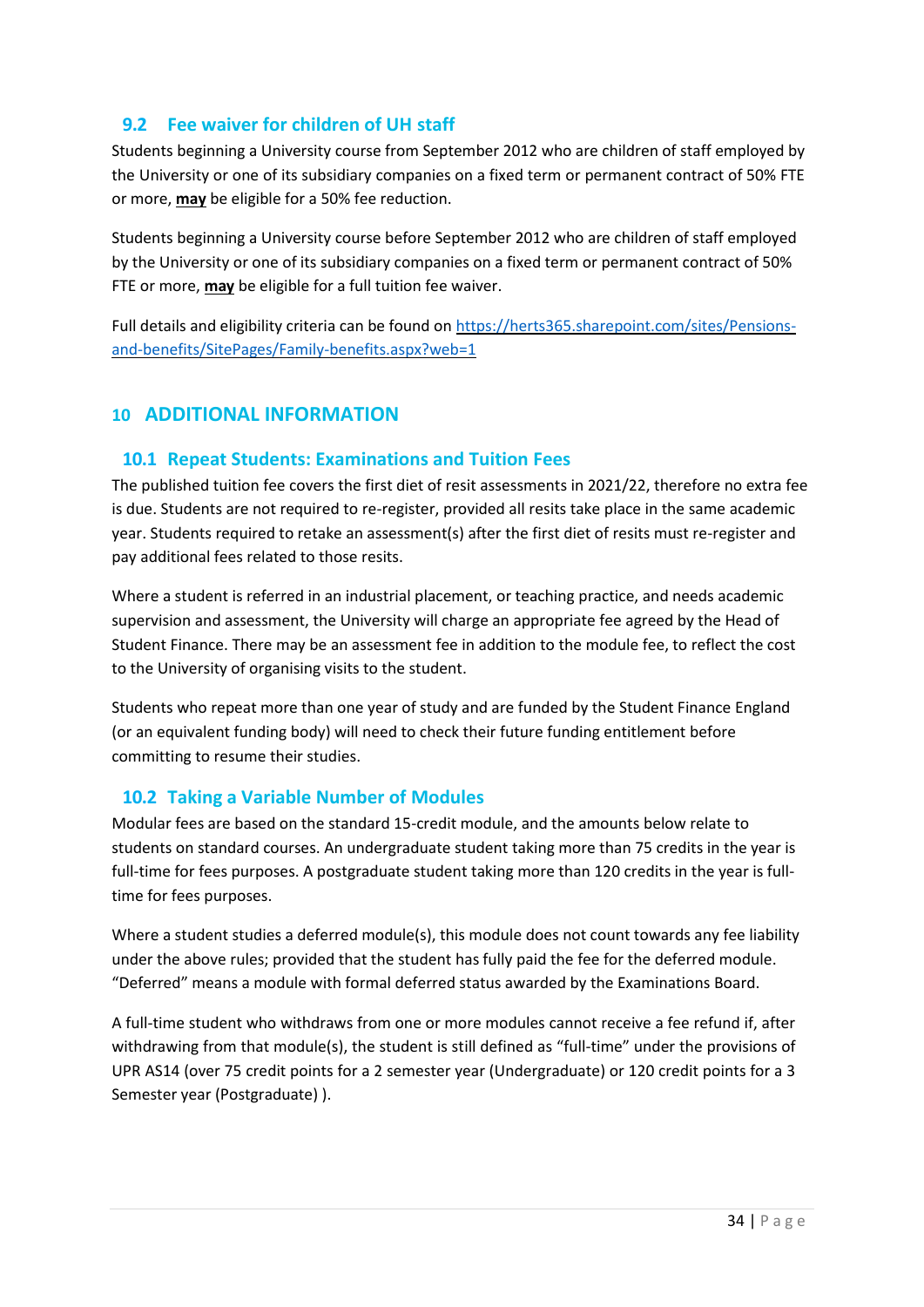# **10.3 Full-Time student taking Additional Modules**

<span id="page-34-0"></span>Where a full time student is required, or advised, by the University to take an additional module(s), over and above the standard academic requirements for the course, the University will not normally charge a fee for the module(s).

This does not apply to part time students who pay their tuition fees per module studied.

# **10.4 Full time student taking fewer than the Standard Number of Modules**

<span id="page-34-1"></span>The following table applies to students registered on full-time courses but who take fewer modules than normal in a year (for example, if they 'split' their final or take a reduced number of modules)

| Type of student | Number of standard 15 credit modules<br>taken in year | <b>Status for fee purposes</b>                                             |
|-----------------|-------------------------------------------------------|----------------------------------------------------------------------------|
| Undergraduate   | Up to & including 75 credits                          | Part-time module fee payable (home or<br>international rate as applicable) |
| Undergraduate   | Above 75 credits                                      | Full-time fee payable                                                      |
| Postgraduate    | Up to & including 120 credits                         | Part-time module fee payable UK or<br>international rate, as applicable    |
| Postgraduate    | Above 135 credits                                     | Full-time fee                                                              |

# **10.5 Student Changes Mode of Study (full time or part time) during the Year**

<span id="page-34-2"></span>A student who changes from a full-time to a part-time course from one academic year to another will pay a total fee for the year based on the module count.

A student who changes from a full-time to a part-time course during an academic year will pay their full time fee in line with the liability dates detailed in Section 2.4 above (all students except UH Online) or Section 7.4 for UH Online student. Any subsequent study will be charged at the part time rate and any subsequent change to study will be liable to charge as in Section 2.4 above.

A student who changes from a part-time to a full-time course, at any time in the year will pay a total fee for the year based on the module count (UPR AS14 refers).

A research student who changes mode of study (full time or part time) at any time in the year will pay a pro rata fee based on the full-time and part-time fee and date of change.

Current students who change their mode of study (full time or part time) will lose their existing fees package and will be liable for the fee package applicable to 'new' students in 2021/22 as described in this document.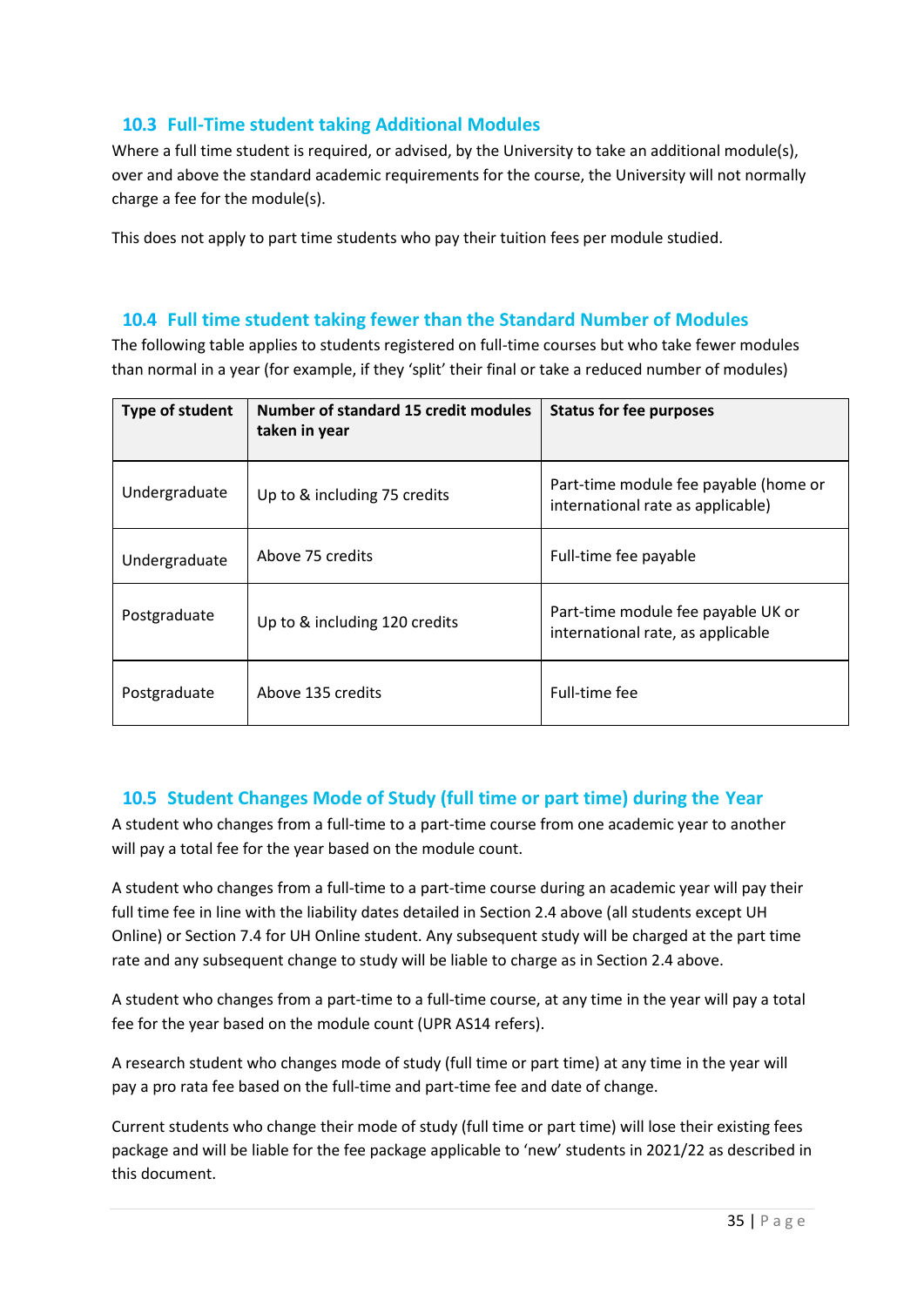#### <span id="page-35-0"></span>**10.6 Student wants to "Split" the Year**

A student who wants to extend their studies, in the final year, beyond the normal duration of the course (known as taking a "split year"), may impact on their funding eligibility with Student Finance England (or an equivalent funding body). Students should check their eligibility with Student Finance England before making any changes and contact the University's Fees and Funding team for advice.

#### <span id="page-35-1"></span>**10.7 Deferred Students**

Students that defer their course start date to the following or subsequent year will pay the appropriate fee for their year of entry, not the fee quoted in their offer from their original application.

Students who suspend their studies will need to pay the relevant tuition fee liability for that academic year. If that student returns to study, they will be charged for any repeated modules and the remainder of their course in line with fee liability.

Any student who is enrolled on a `deferred module' that was recommended from a previous academic year, will not be charged for those deferred modules again but would be required to pay for the remainder of their course fee up to 100% of the original cost, within the academic year they return. The course fee will only be charged once.

Students that go dormant, retain their fee package and will be charged the appropriate fee in line with their original year of entry.

#### **10.8 Degree Apprenticeships**

<span id="page-35-2"></span>Apprentices are not usually liable for any tuition fees on an apprenticeship programme. To be eligible to study an Apprenticeship, an apprentice must be employed, and their employer willing to fund them, for the duration of the programme via Education and Skills Funding Agency (ESFA).

The funding permissible will depend on the circumstances of the specific learner and this will be detailed in the formal agreements that will have been completed by both the Employer and learner. For further information regarding the funding for Higher and Degree Apprenticeships at the University of Hertfordshire please contac[t degree-apprenticeships@herts.ac.uk.](mailto:degree-apprenticeships@herts.ac.uk)

# <span id="page-35-3"></span>**11 CONTACT DETAILS**

If you have any queries in relation to this policy or its application then advice can be obtained from the Ask Herts Hub or you can also go to<https://ask.herts.ac.uk/>

Information is also available on our website,<http://www.herts.ac.uk/apply/fees-and-funding>

If you have a specific query and are unable to find the answers, then you can also email any of the following teams directly

[student-finance@herts.ac.uk](mailto:student-finance@herts.ac.uk) – for fee, invoicing, debt queries [funding@herts.ac.uk](mailto:funding@herts.ac.uk) – any Student Loans Company/Student Finance England questions [payus@herts.ac.uk](mailto:payus@herts.ac.uk) – to make a payment or if you are having difficulties doing so [financial-support@herts.ac.uk](mailto:financial-support@herts.ac.uk) – if you are experiencing financial difficulties or want to apply for the University's hardship fund (applies to Home students only). [SRE@herts.ac.uk](mailto:SRE@herts.ac.uk) – Student Registration and Enrolment, fee waiver, fee category queries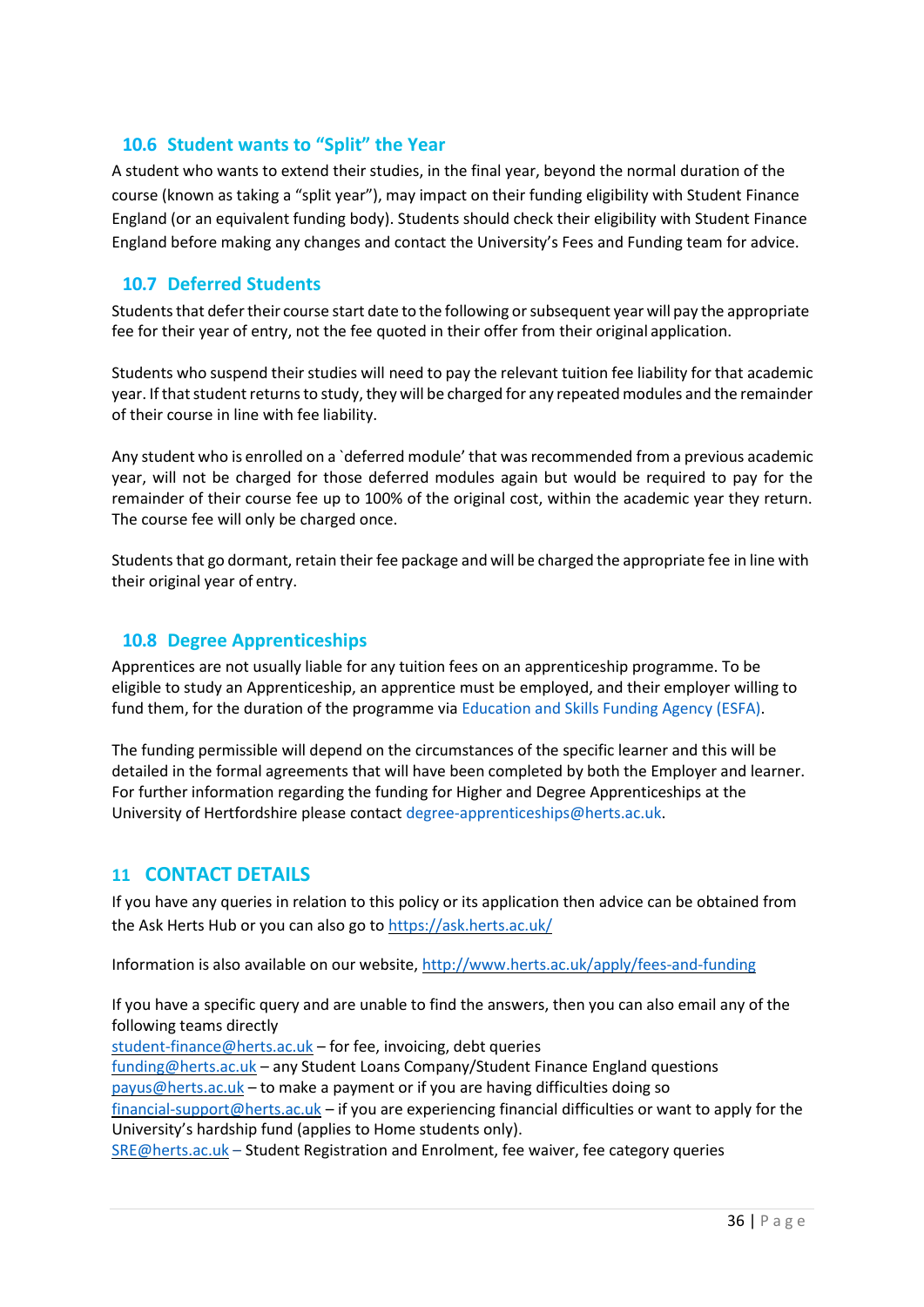[Research-Degrees@herts.ac.uk](mailto:Research-Degrees@herts.ac.uk) – Research Office [sitadvice@herts.ac.uk](mailto:sitadvice@herts.ac.uk) Student Immigration Team for international immigration queries [sitcompliance@herts.ac.uk -](mailto:sitcompliance@herts.ac.uk) for Tier 4 compliance queries [Askherts@herts.ac.uk](mailto:Askherts@herts.ac.uk) - Ask Herts for all other general queries [advice@hertfordshire.su](mailto:advice@hertfordshire.su) - advice and support from the Hertfordshire Students' Union

# <span id="page-36-0"></span>**12 VERSION CONTROL**

| Section                            | Amendment                                                                                                                                                                                                                                                                                                                                  |
|------------------------------------|--------------------------------------------------------------------------------------------------------------------------------------------------------------------------------------------------------------------------------------------------------------------------------------------------------------------------------------------|
| <b>March 2021 revisions</b><br>2.6 | Sanctions for non-payment of tuition fees - clarity                                                                                                                                                                                                                                                                                        |
| 2.10.1                             | Payment of the deposit - clarity                                                                                                                                                                                                                                                                                                           |
| 2.10.2                             | Full payment discount - clarity                                                                                                                                                                                                                                                                                                            |
| 5.3                                | Non-Standard Postgraduate Fees<br><b>Adult Nursing (MSc)</b><br>$\bullet$<br>Astrophysics (MSc)<br>Cancer Immunotherapy (MSc)<br>Cardiology & Stroke (MSc)<br>Drug Discovery & Toxicology (MSc)<br>Medical Microbiology (MSc)<br>Mental Health Nursing (MSc)<br>Molecular Biotechnology MSc)<br>٠<br><b>Theoretical Physics (MSc)</b><br>٠ |
| <b>April 2021 revisions</b><br>5.3 | Non-Standard Postgraduate Fees<br><b>International Business (MSc)</b><br>International Relations (MA)<br>$\bullet$<br>International Tourism, Hospitality & Event Management (MSc)<br>$\bullet$<br>Journalism & Media Communications (MA)                                                                                                   |
| June 2021 revisions<br>2.10.1      | Payment of the Deposit                                                                                                                                                                                                                                                                                                                     |
| 5.3                                | Non-Standard Postgraduate Fees<br><b>Global Business Dual Award (MSc)</b><br><b>LLM Bar</b><br>Human Resource Management (MA)                                                                                                                                                                                                              |
| 7.2                                | UH Online Postgraduate Fees<br><b>Master of Business Administration</b>                                                                                                                                                                                                                                                                    |
| <b>July 2021 revisions</b><br>5.3  | Non-Standard Postgraduate Fees<br>Criminology (MSc)                                                                                                                                                                                                                                                                                        |